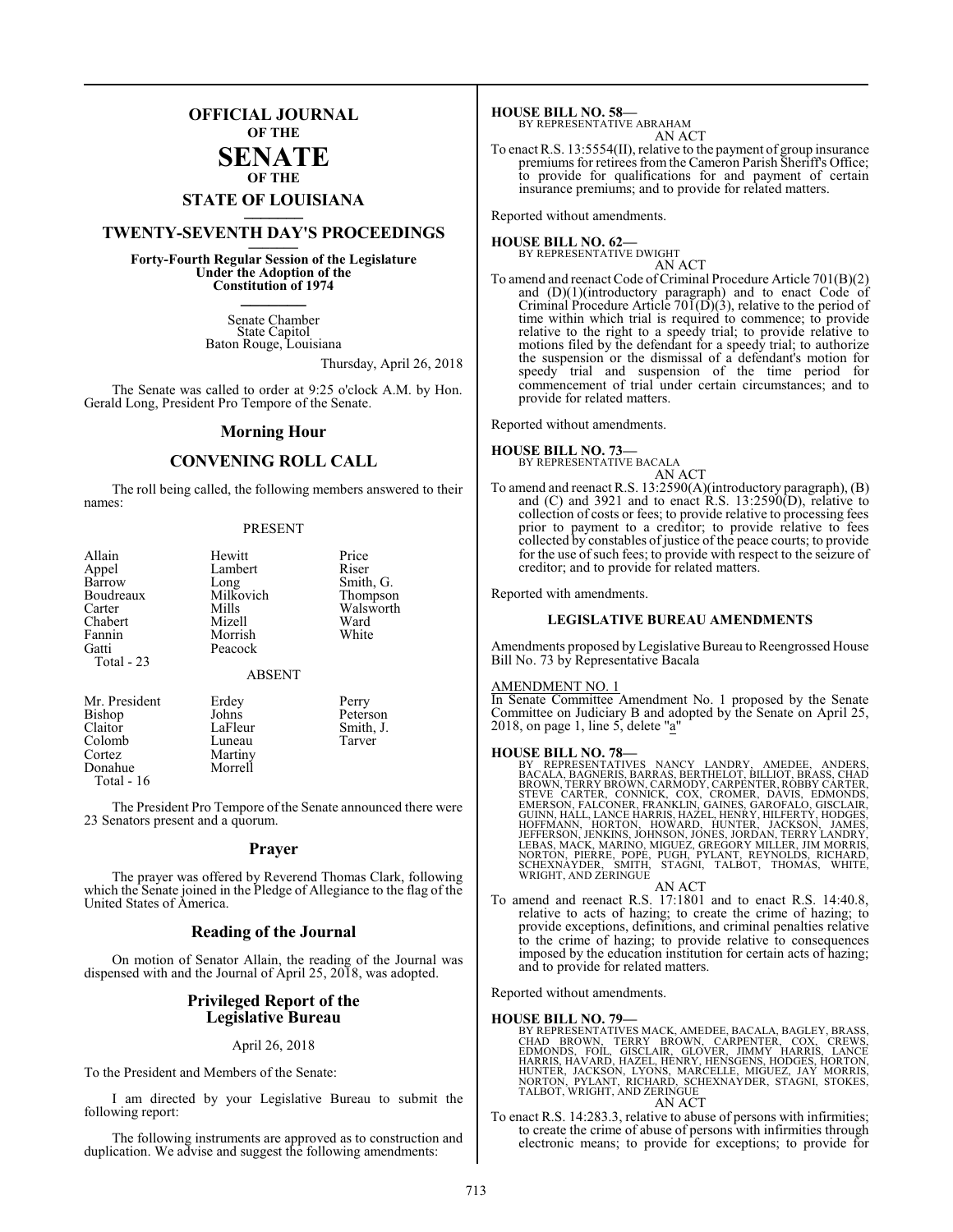## **Page 2 SENATE 27th DAY'S PROCEEDINGS**

penalties; to provide for definitions; and to provide for related matters.

Reported without amendments.

### **HOUSE BILL NO. 82—**

BY REPRESENTATIVE STEFANSKI AN ACT

To enact R.S. 13:783(F)(10), relative to group insurance expenses of the clerk of court's office; to provide for the payment of group insurance premiums for retirees of the Acadia Parish clerk of court; and to provide for related matters.

Reported without amendments.

**HOUSE BILL NO. 102—** BY REPRESENTATIVES ZERINGUE AND MAGEE AN ACT

To enact R.S. 15:255(T), relative to witness fees for off-duty law enforcement officers; to authorize the transfer of certain witness fee surplus funds within Lafourche Parish; to provide for the transfer procedures and use of such funds; to provide for definitions; and to provide for related matters.

Reported without amendments.

#### **HOUSE BILL NO. 112—** BY REPRESENTATIVE MACK

AN ACT

To amend and reenact Code of Criminal Procedure Article 222(A), (E), and (G), relative to blood and saliva testing; to provide relative to the required blood and saliva testing of certain persons who expose a law enforcement officer to a serious infectious disease; to require blood and saliva testing of certain persons who expose firefighters and forensic laboratory employees to a serious infectious disease; to provide relative to the definition of "law enforcement officer"; to provide relative to the definition of "act"; and to provide for related matters.

Reported without amendments.

#### **HOUSE BILL NO. 153—** BY REPRESENTATIVE MACK

AN ACT

To amend and reenact R.S. 40:964(Schedule II)(A)(1)(introductory paragraph) and to enact R.S. 40:964(Schedule I)(A)(61) and  $(C)(64)$ , relative to controlled dangerous substances; to provide relative to opiates and hallucinogenic substances; to provide for additional prohibited controlled dangerous substances; and to provide for related matters.

Reported without amendments.

### **HOUSE BILL NO. 165—**

- BY REPRESENTATIVES MACK, BACALA, BAGNERIS, DWIGHT, HAZEL, HOWARD, MARINO, AND PYLANT AN ACT
- To amend and reenact R.S. 40:966(B)(3), (C)(4)(introductory paragraph), (G)(1), and 967(B)(1)(introductory paragraph) and to enact R.S.  $40:961(3.1)$  and  $967(B)(4)$ , (C)(4), and (E), relative to controlled dangerous substances; to define the term "aggregate" for purposes of the Uniform Controlled Dangerous Substances Law; to provide relative to the substances fentanyl and carfentanil; to provide relative to criminal penalties; to provide relative to treatment; and to provide for related matters.

Reported without amendments.

### **HOUSE BILL NO. 166—**

BY REPRESENTATIVE MACK

AN ACT

To amend and reenact R.S. 15:584, relative to criminal history record information; to provide relative to the interstate exchange of criminal history record information for noncriminal justice purposes; to adopt and ratify the National Crime Prevention and Privacy Compact; to provide relative to the duties and authority

of the Louisiana Bureau of Criminal Identification and Information in this regard; to provide relative to the effectiveness of the National Crime Prevention and Privacy Compact in Louisiana; and to provide for related matters.

Reported without amendments.

### **HOUSE BILL NO. 173—**

BY REPRESENTATIVE GAROFALO

AN ACT To amend and reenact R.S. 9:5630(A) and 5632, relative to successions; to provide relative to actions by successors; to provide relative to prescription; and to provide for related matters.

Reported without amendments.

### **HOUSE BILL NO. 174—**

BY REPRESENTATIVE GAROFALO

AN ACT To amend and reenact Code of Civil Procedure Articles 194(6), 853, 855, 1471(A)(introductory paragraph) and (3), 1913(B) and (C), and 3952, relative to civil procedure; to provide for the signing of orders and judgments by the district judge in chambers; to provide with respect to exhibits to pleadings; to provide exceptions to the general rules on pleading capacity; to provide sanctions for failing to comply with discovery orders; to provide for service of notice of the signing of final default judgments; to provide for the clarification of terminology; and to provide for related matters.

Reported without amendments.

### **HOUSE BILL NO. 181—**

BY REPRESENTATIVE ARMES

AN ACT To amend and reenact R.S. 29:62(A), (2)(introductory paragraph), (f), and (3),  $65(A)$ (introductory paragraph), and  $67$ , relative to the Louisiana Military AdvisoryCouncil; to amend with respect to the number of council members; to provide discretion in the council's duties and power; to remove the establishment and requirements of a certain working group; to provide technical corrections; and to provide for related matters.

Reported with amendments.

### **LEGISLATIVE BUREAU AMENDMENTS**

Amendments proposed by Legislative Bureau to Engrossed House Bill No. 181 by Representative Armes

AMENDMENT NO. 1 On page 1, line 2, following "29:62(A)" and before "," insert "(introductory paragraph)"

AMENDMENT NO. 2 On page 1, line 9, following "29:62(A)" and before "," insert "(introductory paragraph)"

AMENDMENT NO. 3

On page 2, line 1, change "at-large" to "at large"

### **HOUSE BILL NO. 184—**

BY REPRESENTATIVE LEGER AN ACT

To amend and reenact Code of Criminal Procedure Article 887(C), relative to operating a vehicle while intoxicated; to provide relative to special costs assessed for convictions of operating a vehicle while intoxicated; and to provide for related matters.

Reported without amendments.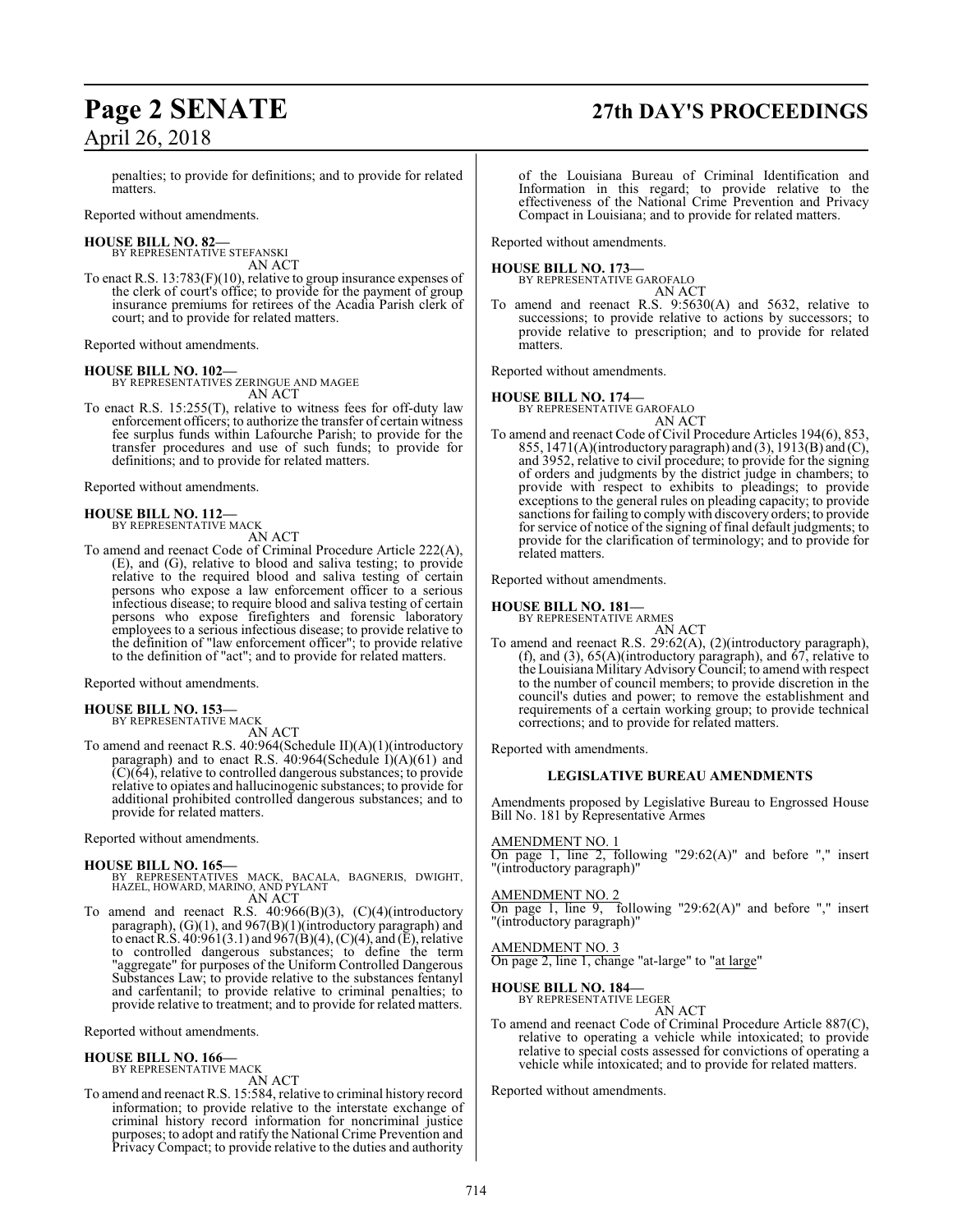## **27th DAY'S PROCEEDINGS Page 3 SENATE**

### **HOUSE BILL NO. 196—**

BY REPRESENTATIVE MARINO AN ACT

To amend and reenact Code of Criminal Procedure Article 978(D), relative to expungement of records of arrest and conviction of a felony offense; to provide relative to the limit on the number of expungements a person may receive in a specified period of time; to remove the limitation for persons whose conviction was set aside and prosecution dismissed; and to provide for related matters.

Reported with amendments.

### **LEGISLATIVE BUREAU AMENDMENTS**

Amendments proposed by Legislative Bureau to Engrossed House Bill No. 196 by Representative Marino

### AMENDMENT NO. 1

In Senate Committee Amendment No. 1 proposed by the Senate Committee on Judiciary C and adopted by the Senate on April 25, 2018, on page 1, line3, change "Act 260 of the 2017 Regular Session" to "Act No. 260 of the 2017 Regular Session of the Legislature"

### AMENDMENT NO. 2

In Senate Committee Amendment No. 1 proposed by the Senate Committee on Judiciary C and adopted by the Senate on April 25, 2018, on page 1, line 5, following  $\sqrt{6}$ (b)(iv)" delete ","

### AMENDMENT NO. 3

In Senate Committee Amendment No. 3 proposed by the Senate Committee on Judiciary C and adopted by the Senate on April 25, 2018, on page 1, line 18, change "Act 260 of the 2017 Regular Session" to "Act No. 260 of the 2017 Regular Session of the Legislature"

### AMENDMENT NO. 4

In Senate Committee Amendment No. 4 proposed by the Senate Committee on Judiciary C and adopted by the Senate on April 25, 2018, on page 4, line  $12$ , delete "\*

### **HOUSE BILL NO. 218—**

- BY REPRESENTATIVES JACKSON, GARY CARTER, GAINES, HAZEL, HODGES, MAGEE, MARINO, AND ZERINGUE AND SENATOR WHITE AN ACT
- To enact R.S. 13:5521.1, relative to sheriffs; to provide for participation in the Louisiana Sheriffs'Certification Program; to provide criteria for participation; to provide for incentives; and to provide for related matters.

Reported without amendments.

### **HOUSE BILL NO. 226—**

BY REPRESENTATIVE TALBOT AN ACT

To enact R.S. 14:102.28, relative to offenses affecting the public sensibility; to create the crime of transporting live feral swine; to provide for definitions; to provide for penalties; and to provide for related matters.

Reported without amendments.

### **HOUSE BILL NO. 240—**

BY REPRESENTATIVES STAGNI AND MARINO AN ACT

To amend and reenact R.S. 14:95.1.1(B), relative to the crime of illegally supplying a felon with a firearm; to add the possibility of hard labor to the criminal sentence; and to provide for related matters.

Reported without amendments.

### **HOUSE BILL NO. 242—**

BY REPRESENTATIVES STEFANSKI AND MARINO AN ACT

To enact R.S. 14:67(D), relative to theft; to provide for elements of the crime oftheft; to provide relative to property held for sale by a merchant; and to provide for related matters.

Reported without amendments.

### **HOUSE BILL NO. 252—**

BY REPRESENTATIVE CONNICK AN ACT

To amend and reenact Code of Criminal Procedure Article 611(B) and to enact Code of Criminal Procedure Article 611(D), relative to venue for the prosecution of certain crimes; to provide for venue for the prosecution of crimes involving the death of a human being and for the crimes of obstruction of justice and accessory after the fact; and to provide for related **matters** 

Reported without amendments.

### **HOUSE BILL NO. 260—**

BY REPRESENTATIVE LEGER AN ACT

To enact R.S. 15:603(10)(r), (s), and (t), relative to DNA detection of sexual and violent offenders; to provide for the collection of DNA samples from certain offenders; to provide for certain crimes requiring the collection of DNA samples; and to provide for related matters.

Reported without amendments.

### **HOUSE BILL NO. 288—**

BY REPRESENTATIVE JACKSON AN ACT

To amend and reenact Code of Civil Procedure Article 5059, relative to civil procedure; to provide for the computation of a period of time allowed or prescribed to seek rehearing, reconsideration, or judicial review or appeal of a decision or order by an agency in the executive branch of state government; to provide for exceptions; and to provide for related matters.

Reported without amendments.

#### **HOUSE BILL NO. 293—** BY RI

AN ACT

To amend and reenact Code of Criminal Procedure Article 230.1(C), relative to the maximum time for appearance before a judge for appointment of counsel; to provide for the release of a defendant under certain circumstances; and to provide for related matters.

Reported without amendments.

### **HOUSE BILL NO. 318—** BY REPRESENTATIVE CONNICK

AN ACT

To amend and reenact R.S. 13:1894.1(A) and R.S. 14:98(C)(1)(e) and (3), relative to the crime of operating a vehicle while intoxicated; to provide relative to the determination of the existence of prior convictions for operating a vehicle while intoxicated; to remove exceptions for certain New Orleans courts; and to provide for related matters.

Reported without amendments.

### **HOUSE BILL NO. 394—**

BY REPRESENTATIVES COX, BAGNERIS, TERRY BROWN, ROBBY<br>CARTER, GISCLAIR, GLOVER, HALL, HOWARD, HUNTER, JACKSON,<br>JEFFERSON, JENKINS, JONES, TERRY LANDRY, LYONS, MARCELLE,<br>MARINO, NORTON, PIERRE, POPE, REYNOLDS, AND WRIGHT<br>AN

To enact Part XIX of Chapter 7 of Title 15 of the Louisiana Revised Statutes of 1950, to be comprised of R.S. 15:1199.21 through 1199.26, relative to the Post-Conviction Veterans Mentor Program; to provide for the establishment of the Post-

# April 26, 2018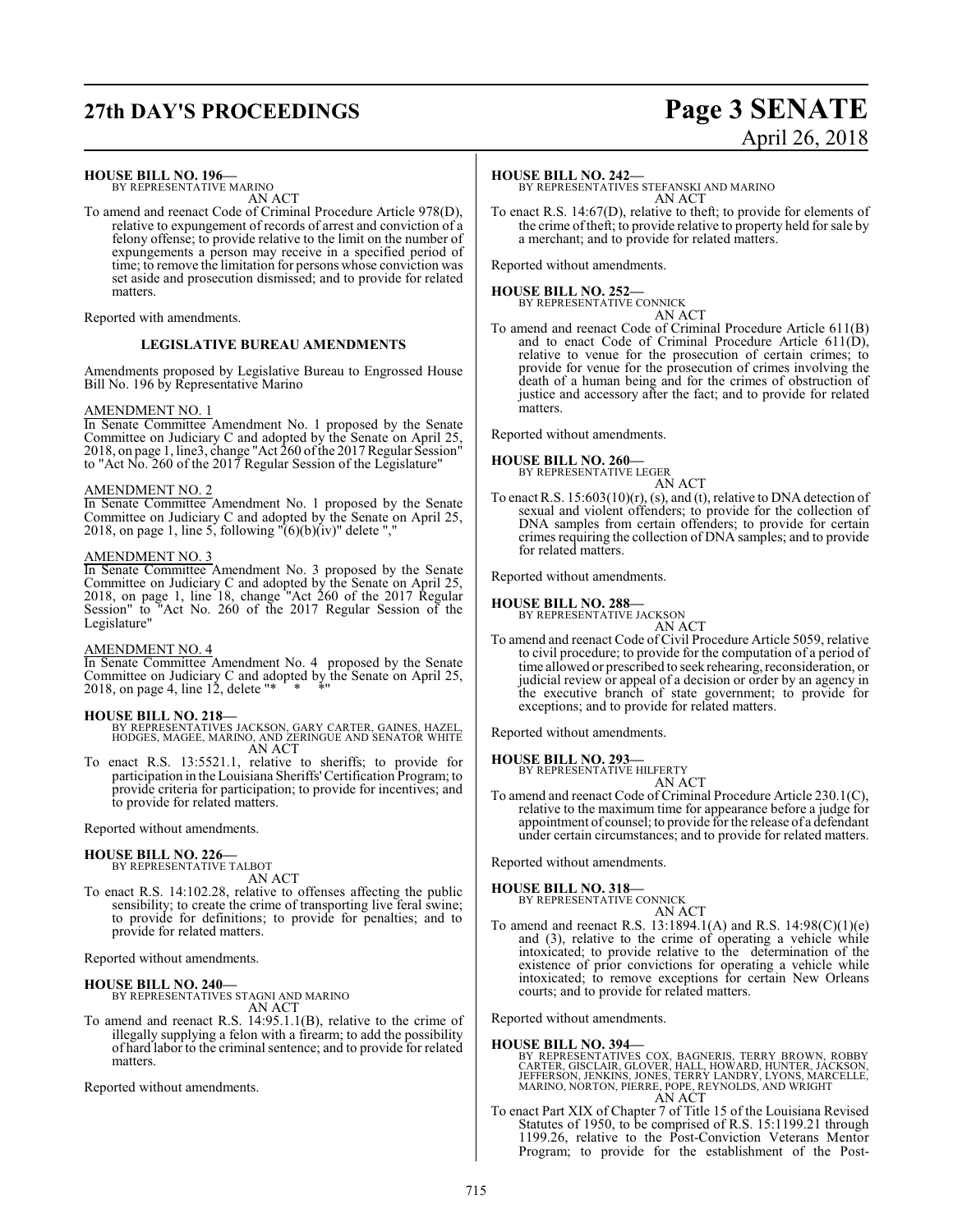## **Page 4 SENATE 27th DAY'S PROCEEDINGS**

Conviction Veterans Mentor Program; to provide for definitions; to provide for development and administration of the program; to provide for eligibility criteria; to provide for veteran mentors; to provide for screening of eligible mentors; to create the Veteran Mentor Screening Panel; to provide for its membership; to provide for work opportunities for inmates participating in the program; to provide for the establishment of transitional facilities; and to provide for related matters.

Reported with amendments.

### **LEGISLATIVE BUREAU AMENDMENTS**

Amendments proposed by Legislative Bureau to Reengrossed House Bill No. 394 by Representative Cox

### AMENDMENT NO. 1

On page 5, line 12, change "inmate" to "veteran"

AMENDMENT NO. 2 On page 5, line 18, change "inmate" to "veteran"

## **HOUSE BILL NO. 466—** BY REPRESENTATIVE GISCLAIR

AN ACT

To amend and reenact Children's Code Articles 424.2, 424.4(B), and 616(C) and (D), relative to court appointed special advocates; to provide authority to access the child's home; to provide relative to the attendance of certain hearings and meetings; to provide for screenings ofCASA volunteers, staff members, and board of director members; to provide for contingent effective dates; and to provide for related matters.

Reported without amendments.

### **HOUSE BILL NO. 494—**

BY REPRESENTATIVE HAZEL AN ACT

To enact R.S. 49:191(10)(c) and to repeal R.S. 49:191(8)(f), relative to the Department of Veterans Affairs, including provisions to provide for the re-creation of the Department of Veterans Affairs and the statutory entities made a part of the department by law; to provide for the effective termination date for all statutory authority for the existence of such statutory entities; and to provide for related matters.

Reported without amendments.

### **HOUSE BILL NO. 527—**

BY REPRESENTATIVE STAGNI AN ACT

To amend and reenact Children's Code Articles 1150(2) through (4), 1151(A), and 1152(A), (B), (D), (E), (F)(introductory paragraph), and (G) through (I), and to enact Children's Code Article 1150(5), relative to the Safe Haven Law; to provide for emergency care facility responsibilities; to provide for responsibilities of other persons with respect to the Safe Haven Law; to provide for definitions; and to provide for related matters.

Reported without amendments.

#### **HOUSE BILL NO. 550—** BY REPRESENTATIVE MAGEE

AN ACT

To amend and reenact Code of Civil Procedure Articles1458 and 1462(B), relative to delays for responding to written discovery requests; to provide relative to delays for answering interrogatories in family law matters; to provide relative to delays for answering requests for production of documents in family law matters; and to provide for related matters.

Reported without amendments.

### **HOUSE BILL NO. 576—**

BY REPRESENTATIVE MARINO AN ACT

To amend and reenact Section 7 of Act No. 264 of the 2017 Regular Session of the Legislature and to repeal R.S. 9:311.1(J), relative to child support; to provide relative to child support obligations; to provide relative to the incarceration of the obligor; to provide procedures for the temporary modification or suspension of child support orders; to provide for notice requirements; to provide for a defense to contempt of court; to provide for effective dates; to provide for the implementation of rules; and to provide for related matters.

Reported without amendments.

### **HOUSE BILL NO. 622—** BY REPRESENTATIVE MAGEE

AN ACT To amend and reenact Section 3 of Act No. 260 of the 2017 Regular Session of the Legislature, relative to the financial obligations for criminal offenders; to delay the effective date of Act No. 260 of the 2017 Regular Session of the Legislature which provided relative to the financial obligations for criminal offenders; to provide relative to the payment of fines, fees, costs, restitution, and other monetary obligations related to an offender's conviction; to require the court to determine the offender's ability to pay the financial obligations imposed; to authorize the court to waive, modify, or create a payment plan for the offender's financial obligations; to provide relative to the court's authority to extend probation under certain circumstances; to provide relative to the recovery of uncollected monetary obligations at the end of a probation period; to provide for legislative intent; to provide relative to the disbursement of collected payments; to authorize the court to impose certain conditions in lieu of payment in certain situations; to provide relative to the penalties imposed when an offender fails to make certain payments or fails to appear for a hearing relative to missed payments; to require notice to an offender upon his failure to make certain payments; and to provide for related matters.

Reported without amendments.

### **HOUSE BILL NO. 699—**

BY REPRESENTATIVE STAGNI AN ACT

To amend and reenact Code of Criminal Procedure Article 812, relative to verdicts; to provide relative to jury verdicts; to provide relative to the polling of the jury after a verdict is returned; to provide relative to the requirements for conducting a written poll of the jury; to provide for the placement of the polling slips under seal; to remove the authority of the court to conduct an oral poll of the jury after a verdict is rendered; and to provide for related matters.

Reported without amendments.

### **HOUSE BILL NO. 705—** BY REPRESENTATIVE MAGEE

AN ACT

To amend and reenact R.S. 15:571.35.1(A), (B), (C)(1) and (2)(a) and (e),  $(D)$ ,  $(E)$ ,  $(F)$ ,  $(G)$ , and  $(H)$ , to enact R.S. 15:571.35.1(C)(3), and to repeal R.S. 15:571.35.1(I), relative to home incarceration; to provide relative to a home incarceration program in Lafourche Parish; to provide for eligibility; to provide relative to the determination of eligibility; to provide relative to conditions of the program; to provide with respect to bail; to provide relative to electronic monitoring; to remove provisions relating to the pilot program and its termination; and to provide for related matters.

Reported without amendments.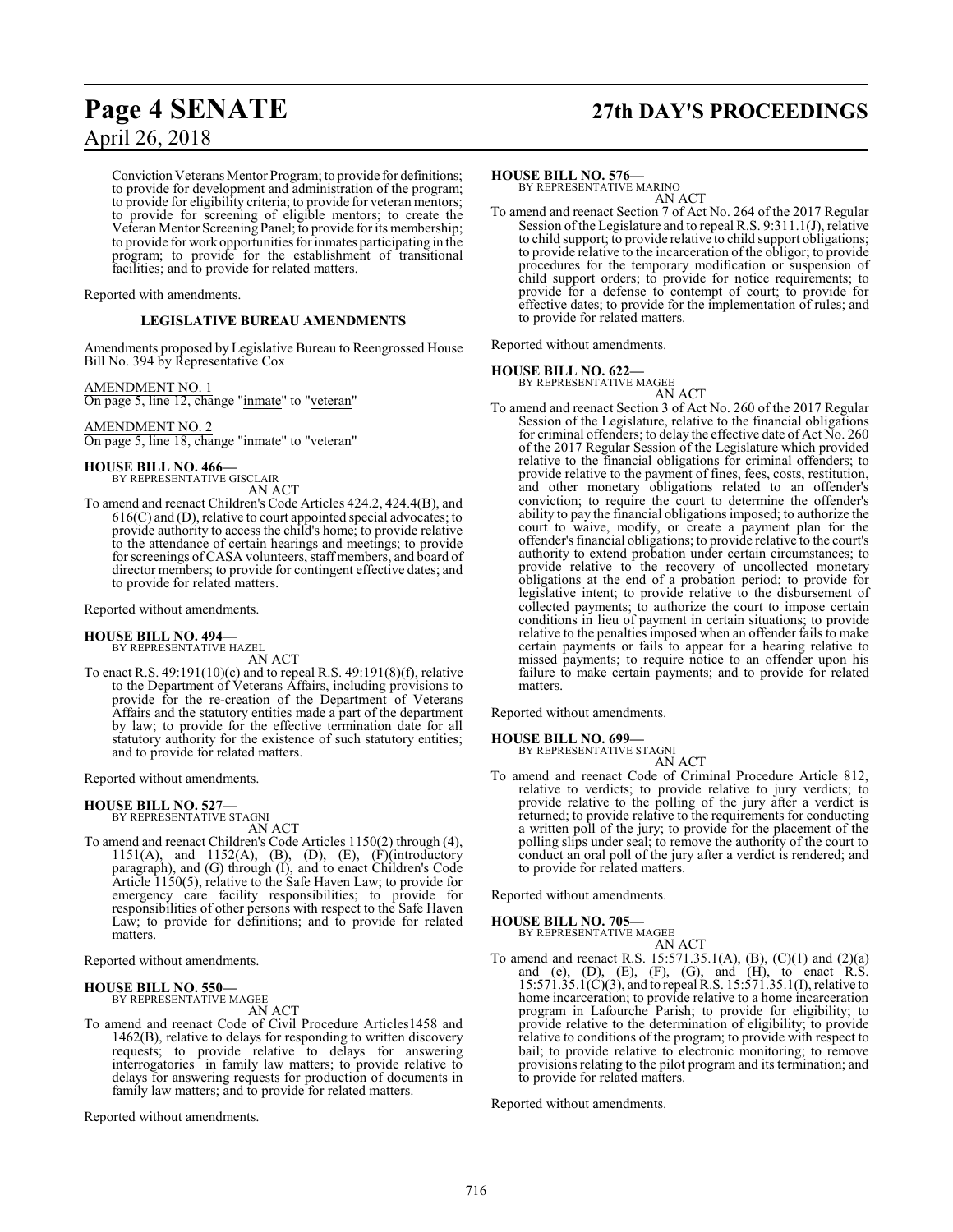## **27th DAY'S PROCEEDINGS Page 5 SENATE**

### **HOUSE BILL NO. 708—**

BY REPRESENTATIVE CREWS AN ACT

To amend and reenact R.S. 14:139.1(A), (B), and (C), relative to payroll padding; to provide relative to the exceptions to the crime of payroll padding; to provide an additional exception for an increase in expenses necessitated by the completion of a new or expansion of a facility that provides support services to the office of the sheriff; and to provide for related matters.

Reported without amendments.

**HOUSE BILL NO. 712—** BY REPRESENTATIVE JIM MORRIS AN ACT

To enact R.S. 13:5554(G)(7), relative to sheriffs; to provide relative to retiree health benefits; to provide for the payments of group insurance premiums for retired sheriffs and sheriff deputies of Caddo Parish; and to provide for related matters.

Reported without amendments.

HOUSE BILL NO. 727—<br>BY REPRESENTATIVES THIBAUT, ABRAHAM, AMEDEE, ANDERS, BAGLEY, BERTHELOT, BILLIOT, BISHOP, TERRY BROWN, CARMODY,<br>STEVE CARTER, CHANEY, COUSSAN, CREWS, CROMER, DANAHAY,<br>DAVIS, DEVILLIER, DWIGHT, EDMONDS, E

### AN ACT

To amend and reenact R.S. 14:61(B)(1) and (C) and to enact R.S.  $14:61(B)(3)$ ,  $61.1$ , and  $61.2$ , relative to offenses involving critical infrastructure; to provide relative to the crime of unauthorized entry of a critical infrastructure; to amend the definition of "critical infrastructure"; to provide for a definition of "pipeline"; to amend the penalties for the crime of unauthorized entry of a critical infrastructure; to create the crime of criminal damage to critical infrastructure; to provide for elements of the offense; to provide for criminal penalties; to create the crime of conspiracy to engage in unauthorized entry of a critical infrastructure or in criminal damage to a critical infrastructure; to provide for elements of the offense; to provide for criminal penalties; and to provide for related matters.

Reported with amendments.

### **LEGISLATIVE BUREAU AMENDMENTS**

Amendments proposed by Legislative Bureau to Reengrossed House Bill No. 727 by Representative Thibaut

### AMENDMENT NO. 1

In Senate Committee Amendment No. 6 proposed by the Senate Committee on Judiciary C and adopted by the Senate on April 25, 2018, on page 1, line 12, delete "delete ", 61.1,"" and insert "delete "61.1, and 61.2" and insert "and 61.1""

### AMENDMENT NO. 2

In Senate Committee Amendment No. 10 proposed by the Senate Committee on Judiciary C and adopted by the Senate on April 25, 2018, on page 1, line 20, delete "7 and 8" and insert "8 and 9"

### AMENDMENT NO. 3

On page 1, line 2, following "(B)(3)" delete ","

### AMENDMENT NO. 4

On page 1, line 14, following  $"({\rm B})(3)"$  delete ","

# April 26, 2018

### **HOUSE BILL NO. 781—**

BY REPRESENTATIVE STAGNI AN ACT

To amend and reenact Code of Criminal Procedure Article 973(B), relative to expunged criminal records; to authorize certain entities to request and receive expunged criminal records; and to provide for related matters.

Reported without amendments.

Respectfully submitted, DANIEL R. MARTINY Chairman

### **Adoption of Legislative Bureau Report**

On motion of Senator Ward, the Legislative Bureau amendments were adopted and the Bills and Joint Resolutions were read by title and passed to a third reading.

### **Introduction of Senate Resolutions**

Senator Barrow asked for and obtained a suspension of the rules to read Senate Resolutions a first and second time.

#### **SENATE RESOLUTION NO. 155—** BY SENATOR BARROW

A RESOLUTION

To recognize Friday, April 27, 2018, as Workers' Memorial Day in recognition of workers killed, injured, and disabled on the job.

On motion of Senator Barrow the resolution was read by title and adopted.

### **Introduction of Senate Concurrent Resolutions**

### **SENATE CONCURRENT RESOLUTION NO. 95—** BY SENATOR ALLAIN A CONCURRENT RESOLUTION

- 
- To urge and request the Coastal Protection and Restoration Authority and the Department of Wildlife and Fisheries to develop and submit a proposal seeking Open Ocean Trustee Implementation Group (TIG) and Region-wide (RW) TIG funds to monitor red snapper and other reef fish impacted by the Deepwater Horizon oil spill.

The resolution was read by title and placed on the Calendar for a second reading.

### **SENATE CONCURRENT RESOLUTION NO. 96—** BY SENATOR ALLAIN

### A CONCURRENT RESOLUTION To urge and request the Louisiana State UniversityCenter for Energy Studies (LSU CES), the Louisiana State University Public Administration Institute (LSU PAI), and the Louisiana State Law Institute to analyze mineral revenues, taxes, and exemptions in Louisiana and to submit a written report of its

findings to the legislature. The resolution was read by title and placed on the Calendar for a second reading.

### **Senate Resolutions on Second Reading**

### **SENATE RESOLUTION NO. 148—** BY SENATOR LAMBERT

A RESOLUTION

To commend Margaret Britton on achieving the Girl Scout Gold Award.

On motion of Senator Lambert the resolution was read by title and adopted.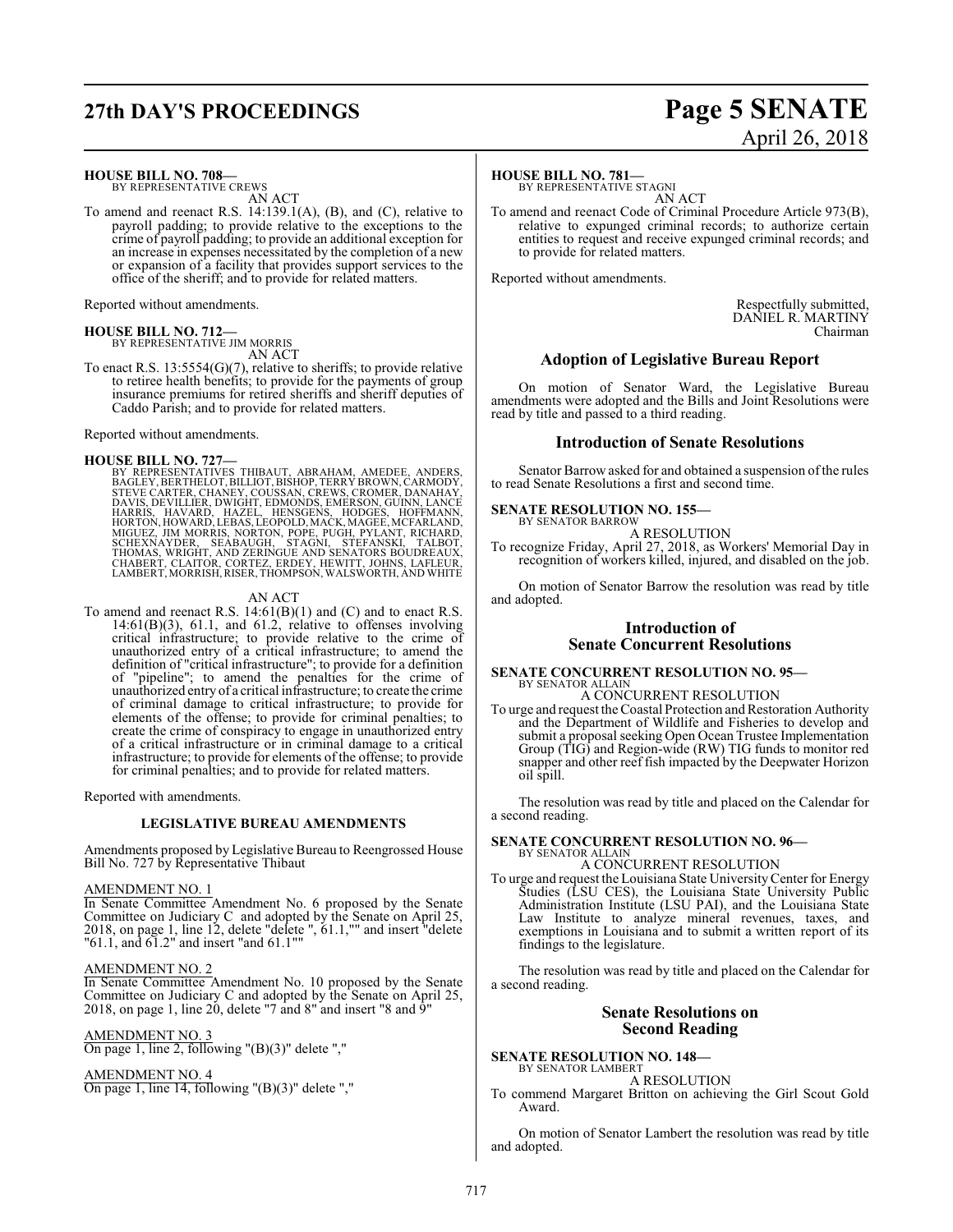### **SENATE RESOLUTION NO. 150—**

BY SENATOR BARROW A RESOLUTION

To commend the Scotlandville Magnet High School boys basketball team on winning the Louisiana High School Athletic Association 5A Division I state championship.

On motion of Senator Barrow the resolution was read by title and adopted.

#### **SENATE RESOLUTION NO. 151—** BY SENATOR BARROW

A RESOLUTION

To commend the Baker High School Symphonic Band for being selected and performing at the 2018 National Band and Orchestra Festival at Carnegie Hall in New York City.

On motion of Senator Barrow the resolution was read by title and adopted.

### **SENATE RESOLUTION NO. 152—**

BY SENATOR TARVER A RESOLUTION

To express the sincere condolences upon the passing of a mainstay for social justice, Mamie Love Wallace.

On motion of Senator Peacock the resolution was read by title and adopted.

### **SENATE RESOLUTION NO. 153—** BY SENATOR TARVER

A RESOLUTION

To express the sincere condolences of the Senate of the Legislature of Louisiana upon the death of Norma Jean Jernigan Blake of Shreveport.

On motion of Senator Peacock the resolution was read by title and adopted.

#### **SENATE RESOLUTION NO. 154—** BY SENATOR ERDEY

A RESOLUTION

To urge and request the state Department of Education to establish a committee to study and develop mechanisms and processes whereby every student is served a meal at school, regardless of the student's ability to pay.

The resolution was read by title and referred by the President to the Committee on Education.

### **Senate Concurrent Resolutions on Second Reading**

### **SENATE CONCURRENT RESOLUTION NO. 91—**

BY SENATOR PEACOCK A CONCURRENT RESOLUTION

To commend and congratulate Ashini Ashish Modi of Shreveport upon being selected as the 2018 Middle School Student of the Year by the Louisiana Department of Education and to recognize her extraordinary accomplishments.

The concurrent resolution was read by title. Senator Peacock moved to adopt the Senate Concurrent Resolution.

### **ROLL CALL**

The roll was called with the following result:

### YEAS

| Allain    | Hewitt  | Peacock   |
|-----------|---------|-----------|
| Appel     | Johns   | Price     |
| Barrow    | Lambert | Riser     |
| Boudreaux | Long    | Smith, G. |
| Carter    | Luneau  | Smith, J. |

### Claitor Mills Walsworth<br>
Cortez Mizell Ward Cortez Mizell Ward Morrish Total - 27 NAYS Total - 0 ABSENT Mr. President Erdey Morrell<br>Rishon Fannin Perry Bishop Fannin Perry<br>
Colomb LaFleur Peterson LaFleur Peterson<br>Martiny Tarver Donahue

 Total - 12 The Chair declared the Senate adopted the Senate Concurrent Resolution and ordered it sent to the House.

### **SENATE CONCURRENT RESOLUTION NO. 92—** BY SENATOR CARTER

Chabert Milkovich Thompson<br>Claitor Mills Walsworth

A CONCURRENT RESOLUTION

To urge and request the state Department of Education to submit a report to the legislature regarding policies made, rules and regulations promulgated, and actions taken by the state Department of Education and public school governing authorities to implement the guiding principles and recommendations contained in the Alternative Education Study Group Report issued by the department in October 2017.

The resolution was read by title and referred by the President to the Committee on Education.

### **Mr. President in the Chair**

**SENATE CONCURRENT RESOLUTION NO. 93—** BY SENATOR LONG

A CONCURRENT RESOLUTION

To commend, posthumously, Dr. Alton Ochsner Sr. upon his induction into the Louisiana Political Museum and Hall of Fame.

The concurrent resolution was read by title. Senator Long moved to adopt the Senate Concurrent Resolution.

### **ROLL CALL**

The roll was called with the following result:

### YEAS

| Mr. President<br>Allain<br>Appel | Fannin<br>Gatti<br>Hewitt | Morrish<br>Peacock<br>Price |
|----------------------------------|---------------------------|-----------------------------|
| Barrow                           | Johns                     | Riser                       |
| <b>Bishop</b>                    | Lambert                   | Smith, G.                   |
| Boudreaux                        | Long                      | Smith, J.                   |
| Carter                           | Luneau                    | Thompson                    |
| Chabert                          | Milkovich                 | Walsworth                   |
| Claitor                          | Mills                     | Ward                        |
| Cortez                           | Mizell                    | White                       |
| Total - 30                       |                           |                             |
|                                  | <b>NAYS</b>               |                             |
| Total $-0$                       |                           |                             |
|                                  | <b>ABSENT</b>             |                             |
| Colomb                           | LaFleur                   | Perry                       |
| Donahue                          | Martiny                   | Peterson                    |

Erdey Morrell Tarver

The Chair declared the Senate adopted the Senate Concurrent Resolution and ordered it sent to the House.

## **Page 6 SENATE 27th DAY'S PROCEEDINGS**

Total - 9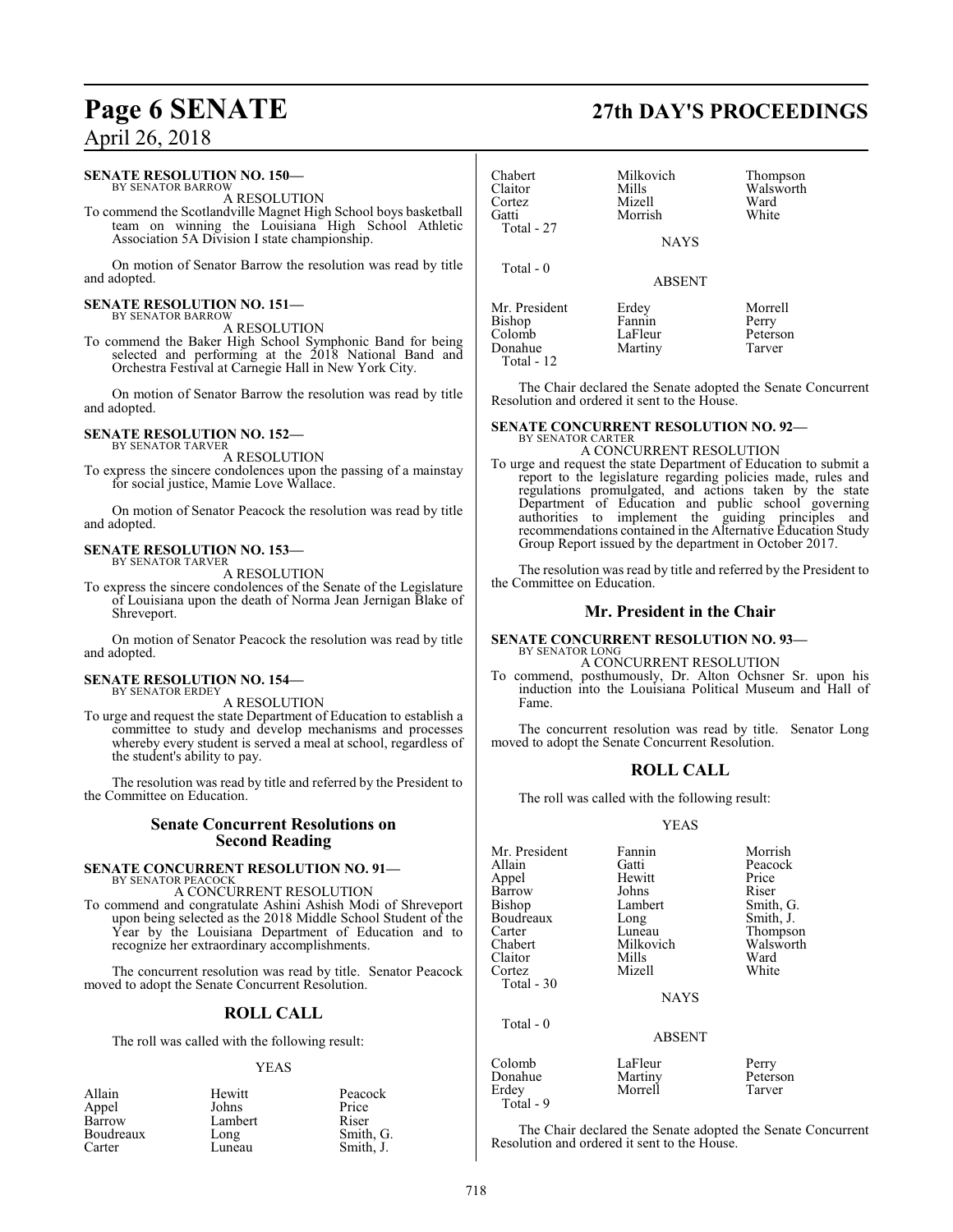## **27th DAY'S PROCEEDINGS Page 7 SENATE**

### **SENATE CONCURRENT RESOLUTION NO. 94—**

BY SENATOR PEACOCK A CONCURRENT RESOLUTION

To commend and congratulate Caddo Magnet High School senior, SunjayLetchuman of Shreveport, upon his selection as the 2018 High School Student of the Year by the Louisiana Department of Education and to note his extraordinary accomplishments.

The concurrent resolution was read by title. Senator Peacock moved to adopt the Senate Concurrent Resolution.

### **ROLL CALL**

The roll was called with the following result:

### YEAS

| Mr. President | Fannin      | Morrish   |
|---------------|-------------|-----------|
| Allain        | Gatti       | Peacock   |
|               |             |           |
| Appel         | Hewitt      | Price     |
| Barrow        | Johns       | Riser     |
| Bishop        | Lambert     | Smith, G. |
| Boudreaux     | Long        | Smith, J. |
| Carter        | Luneau      | Thompson  |
| Chabert       | Milkovich   | Walsworth |
| Claitor       | Mills       | Ward      |
| Cortez        | Mizell      | White     |
| Total $-30$   |             |           |
|               | <b>NAYS</b> |           |
| Total - 0     |             |           |

### ABSENT

| Colomb<br>Donahue<br>Erdev<br>Total - 9 | LaFleur<br>Martiny<br>Morrell | Perry<br>Peterson<br>Tarver |  |
|-----------------------------------------|-------------------------------|-----------------------------|--|
|                                         |                               |                             |  |

The Chair declared the Senate adopted the Senate Concurrent Resolution and ordered it sent to the House.

### **Message from the House**

### **ASKING CONCURRENCE IN HOUSE BILLS AND JOINT RESOLUTIONS**

### April 26, 2018

To the Honorable President and Members of the Senate:

I am directed to inform your honorable body that the House of Representatives has finally passed and asks your concurrence in the following House Bills and Joint Resolutions:

| HB No. 377 | HB No. 773 | HB No. 870 |
|------------|------------|------------|
|            |            |            |

HB No. 897 HB No. 898

Respectfully submitted, ALFRED W. SPEER Clerk of the House of Representatives

### **House Bills and Joint Resolutions on First Reading**

**HOUSE BILL NO. 377—**

BY REPRESENTATIVES HAZEL, BACALA, BAGNERIS, CARPENTER,<br>DUPLESSIS, HODGES, HOWARD, JAMES, MACK, MARCELLE,<br>MARINO, NORTON, PYLANT, AND STEFANSKI AN ACT

To amend and reenact Code of Criminal Procedure Articles 989, 992, 993, and 994, relative to expungement; to provide with respect to expungement forms; to make technical changes to the forms; to extend the amount of time that a background check may be

# April 26, 2018

used in a motion for an expungement; and to provide for related matters.

The bill was read by title and placed on the Calendar for a second reading.

### **HOUSE BILL NO. 773—** BY REPRESENTATIVE LYONS

AN ACT

To amend and reenact R.S. 46:2136(A)(4), relative to protective orders and consent agreements issued in domestic abuse cases; to provide for a mental health evaluation of a perpetrator of domestic abuse; to remove the authority of the court to order a medical evaluation or counseling of an abused person; and to provide for related matters.

The bill was read by title and placed on the Calendar for a second reading.

### **HOUSE BILL NO. 870—** BY REPRESENTATIVE GAROFALO

AN ACT

To amend and reenact R.S. 34:3494(A), (B), and (C), 3495(A), (C), and (G), and 3496(A) and to repeal R.S. 34:3494(B)(12), relative to theLouisiana International Deep Water GulfTransfer Terminal board of commissioners; to provide for a reduction in membership on the board of commissioners; to provide for membership term limits; to provide for review of reporting practices; to provide for the election of officers to the board; to provide for quorum and vote requirements; to provide an effective date; and to provide for related matters.

The bill was read by title and placed on the Calendar for a second reading.

#### **HOUSE BILL NO. 897— (Substitute for House Bill No. 506 by Representative Jackson)** BY REPRESENTATIVE JACKSON

AN ACT

To amend and reenact R.S. 22:1556(C) and (D) and to enact R.S. 22:1586, relative to bail enforcement agents; to authorize disciplinary actions for certain prohibited bail-related activities; to prohibit certain disciplinary actions based solely upon prohibited acts by bail enforcement agents; to provide for liability; and to provide for related matters.

The bill was read by title and placed on the Calendar for a second reading.

**HOUSE BILL NO. 898— (Substitute for House Bill No. 511 by Representative Bacala)** BY REPRESENTATIVE BACALA

AN ACT

To enact Part XII of Chapter 1 of Title 17 of the Louisiana Revised Statutes of 1950, to be comprised of R.S. 17:409.1 through 409.6, and R.S. 17:3996(B)(45), relative to terrorism in schools; to provide for legislative findings and purposes; to provide for definitions; to require the reporting of any threats of violence to appropriate law enforcement; to provide for mandatory mental health evaluations; to provide for safety measures; and to provide for related matters.

The bill was read by title and placed on the Calendar for a second reading.

### **House Bills and Joint Resolutions on Second Reading**

**HOUSE BILL NO. 160—** BY REPRESENTATIVE FOIL AND SENATOR CLAITOR AN ACT

To amend and reenact R.S.  $13:5713(C)(1)(c)$ ,  $(E)(1)$ ,  $(I)$ , and  $(J)$  and R.S. 44:19(A)(3), to enact R.S. 44:19(E), and to repeal R.S.  $13:5713(K)$ , (L), and (M) and  $5714(C)$ , relative to coroners; to provide for requirements of certain death investigation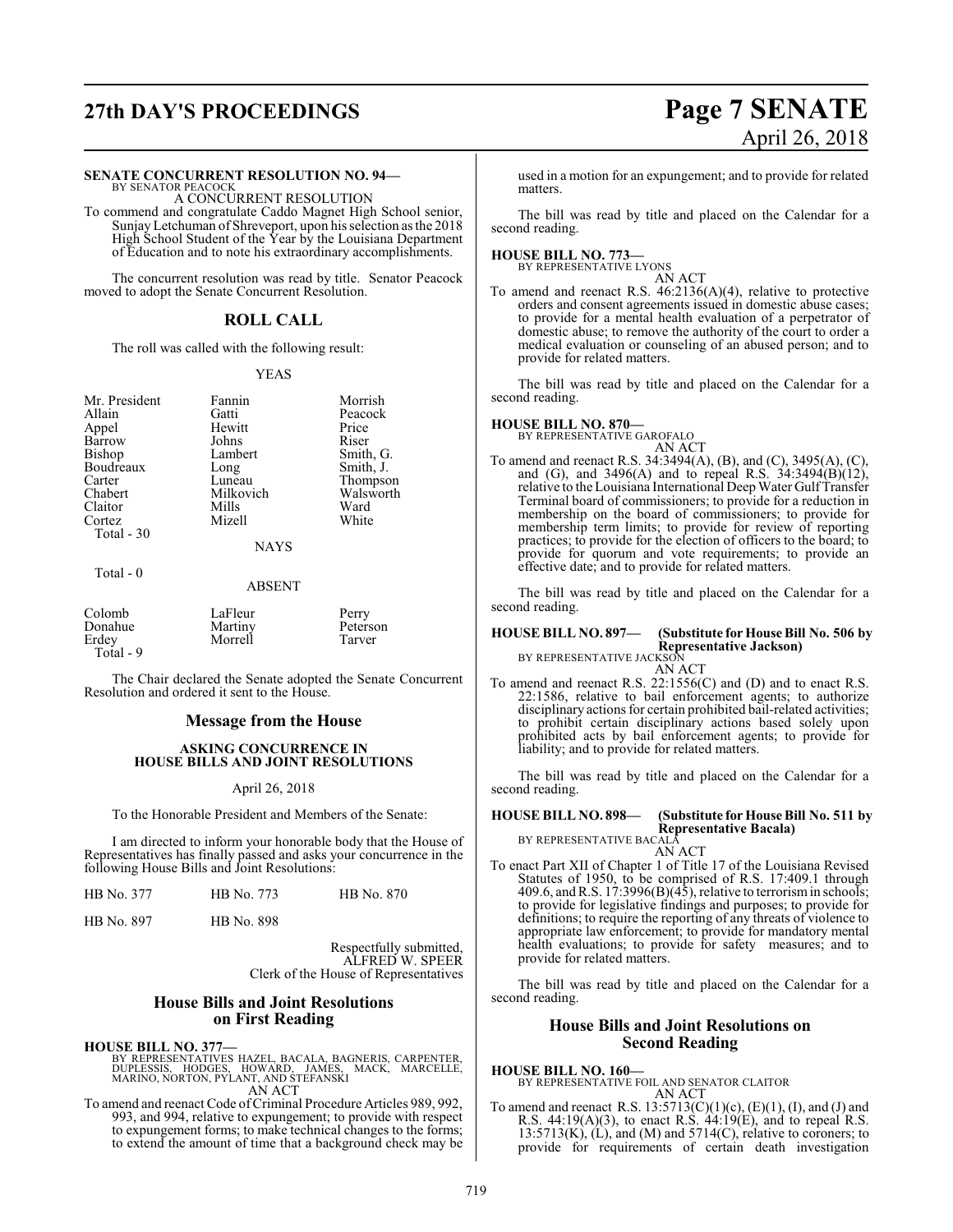## **Page 8 SENATE 27th DAY'S PROCEEDINGS**

documents; to provide relative to autopsy reports; to provide relative to notification requirements; to provide relative to public records; to provide relative to duties of coroners; and to provide for related matters.

The bill was read by title and referred by the President to the Committee on Senate and Governmental Affairs.

**HOUSE BILL NO. 172—** BY REPRESENTATIVE GAROFALO AN ACT

To amend and reenact Code of Civil Procedure Article 2376 and to enact R.S. 13:4368, relative to the cancellation of privileges, liens, and mortgages; to provide for the cancellation or partial release of inferior privileges, liens, and mortgages on property sold at sheriff's sale; to provide for the procedures for cancelling or partially releasing inferior privileges, liens, and mortgages; to provide for the required information for the filing of an affidavit; to provide the duties, effect, and liability for the filing of an affidavit; to provide for exceptions; and to provide for related matters.

The bill was read by title and referred by the President to the Committee on Judiciary A.

### **HOUSE BILL NO. 279—**

- BY REPRESENTATIVES MARINO, BAGNERIS, BOUIE, CONNICK,<br>DUPLESSIS, HALL, JIMMY HARRIS, JACKSON, JORDAN, LYONS,<br>MARCELLE,NORTON,AND SMITH AN ACT
- To amend and reenact R.S. 13:5401(B)(1) and to enact R.S. 13:5401(B)(3)(d) and Code of Criminal Procedure Article  $890.3(A)(3)$ , relative to reentry courts; to provide relative to eligibility requirements for workforce development sentencing programs; and to provide for related matters.

The bill was read by title and referred by the President to the Committee on Judiciary B.

### **HOUSE BILL NO. 408—** BY REPRESENTATIVE JENKINS

AN ACT

To amend and reenact R.S. 33:4791.1(B)(2), relative to local governing authorities; to provide relative to regulation of ambulance services, emergency medical services, and aspects attendant to ambulance operation; to provide relative to rates charged for such services; and to provide for related matters.

The bill was read by title and referred by the President to the Committee on Insurance.

**HOUSE BILL NO. 474—** BY REPRESENTATIVES SMITH, GARY CARTER, GAINES, HUNTER, JACKSON, AND ZERINGUE AN ACT

To amend and reenact R.S. 40:2405.8(E) and to enact R.S. 40:2405.8(F) and (G), relative to peace officer training requirements; to provide for the creation of domestic violence training modules; to provide for the creation of a communication training plan; to provide relative to communication tools; to provide for the promulgation of rules; and to provide for related matters.

The bill was read by title and referred by the President to the Committee on Judiciary B.

## **HOUSE BILL NO. 497—** BY REPRESENTATIVE PEARSON

AN ACT

To enact R.S. 9:1421, relative to successions; to authorize access to certain assets; to provide for definitions; to provide for the sale or transfer of securities under certain circumstances; to provide for payment to the surviving spouse pending the appointment of an executor or administrator; to provide for limitations; to provide a limitation of liability for brokers; to provide for the

preservation of certain claims; to provide for applicability pending actions for divorce; and to provide for related matters.

The bill was read by title and referred by the President to the Committee on Judiciary A.

## **HOUSE BILL NO. 677—** BY REPRESENTATIVE JACKSON

- AN ACT
- To enact R.S. 33:5151(C), relative to health insurance coverage offered by parish governments to their employees and officials; to provide that the district public defender and his employees may participate in such insurance coverage; and to provide for related matters.

The bill was read by title and referred by the President to the Committee on Local and Municipal Affairs.

### **HOUSE BILL NO. 730—**

BY REPRESENTATIVE TERRY LANDRY AN ACT

To amend and reenact R.S. 15:709(A), (B), (C), and (D) and to enact Part II-A of Chapter 7 of Title 15 of the Louisiana Revised Statutes of 1950, to be comprised of R.S. 15:771 through 780, relative to confinement, treatment, and rehabilitation of offenders; to provide for the adoption and ratification of the interstate corrections compact; to provide for legislative intent and the purpose of the compact; to provide for definitions; to authorize the state to contract with other party states for the confinement of inmates; to provide for the requirements of the contract; to provide for the rights of the states and inmates subject to the provisions of the compact; to provide for the duties of the receiving states; to provide relative to the receiving state's review of actions taken by the sending state; to provide for the acceptance of federal aid; to provide for effectiveness; to provide for withdrawal from and termination of the compact; to provide relative to the impact of the compact on other agreements or arrangements made with states that are not a part of the compact; to provide for the powers of the secretary of the Department of Public Safety and Corrections; and to provide for related matters.

The bill was read by title and referred by the President to the Committee on Judiciary B.

## **HOUSE BILL NO. 806—** BY REPRESENTATIVE JOHNSON

AN ACT

To enact R.S. 33:4715.3, relative to the construction and operation of courtroom and related facilities in certain parishes; to create a special district for such purpose; to provide for governance, jurisdiction, powers, and functions of the district; to provide for its authority to levy taxes and incur debt; and to provide for related matters.

The bill was read by title and referred by the President to the Committee on Judiciary B.

### **HOUSE BILL NO. 818—**

BY REPRESENTATIVE HILFERTY AN ACT

To amend and reenact R.S. 44:4.1(B)(26) and to enact R.S. 36:259(I)(1) and R.S. 40:2018.5, relative to maternal and child health; to establish the Healthy Moms, Healthy Babies Advisory Council; to provide for placement of the council within the executive branch of government; to provide for the composition and duties of the council; to provide for duties of the Louisiana Department of Health with respect to the council; to provide for a public records exception; to provide for a termination date; and to provide for related matters.

The bill was read by title and referred by the President to the Committee on Health and Welfare.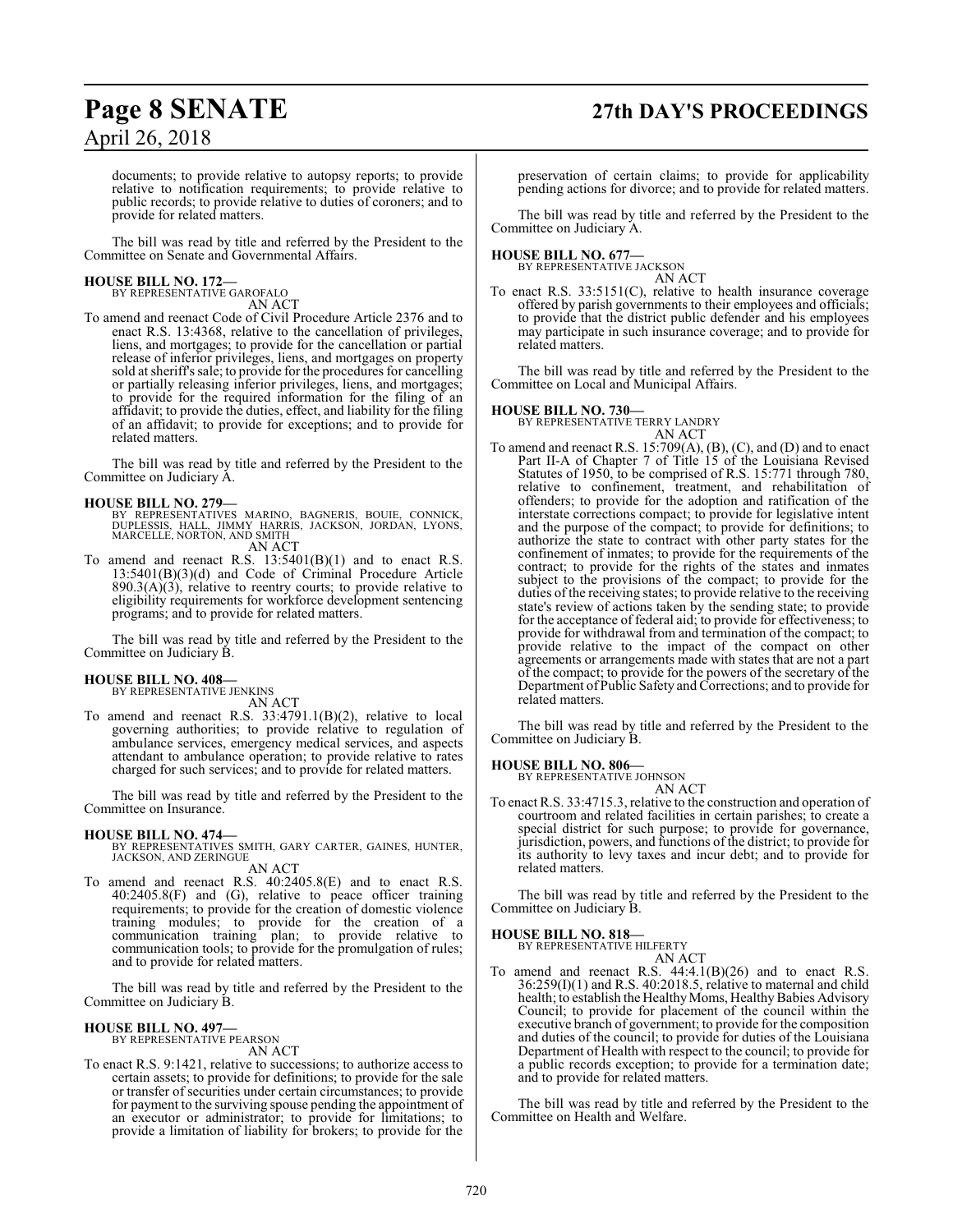## **27th DAY'S PROCEEDINGS Page 9 SENATE** April 26, 2018

| <b>HOUSE BILL NO. 877—</b><br>BY REPRESENTATIVE PIERRE<br>AN ACT<br>To enact R.S. $32:707(D)(4)$ , relative to the documentation<br>requirements for resale and reassignment of vehicles; to provide<br>requirements for bona fide fleet purchasers of motor vehicles<br>with an inventory exceeding eight thousand vehicles; and to<br>provide for related matters.<br>The bill was read by title and referred by the President to the<br>Committee on Transportation, Highways and Public Works.<br><b>HOUSE BILL NO. 899—</b><br>(Substitute for House Bill No. 235 by<br><b>Representative Hilferty)</b><br>BY REPRESENTATIVE HILFERTY                  | <b>AMENDMENT NO. 1</b><br>On page 1, line 9, delete "A."<br><b>AMENDMENT NO. 2</b><br>On page 1, line 4, delete "for public employees"<br><b>AMENDMENT NO. 3</b><br>On page 1, line 9, delete "remedy available through the penalty<br>provisions" and insert "violation"<br><b>AMENDMENT NO. 4</b><br>On page 1, line 10, delete "to the Louisiana Department of Health<br>pursuant to" and insert "the following acts shall subject licensed<br>outpatient abortion facilities to the provisions of"                                                |
|-------------------------------------------------------------------------------------------------------------------------------------------------------------------------------------------------------------------------------------------------------------------------------------------------------------------------------------------------------------------------------------------------------------------------------------------------------------------------------------------------------------------------------------------------------------------------------------------------------------------------------------------------------------|-------------------------------------------------------------------------------------------------------------------------------------------------------------------------------------------------------------------------------------------------------------------------------------------------------------------------------------------------------------------------------------------------------------------------------------------------------------------------------------------------------------------------------------------------------|
| AN ACT<br>To amend and reenact R.S. 26:933(E) and (F) and to enact R.S.<br>26:933(G) and (H), relative to the Responsible Vendor Program;<br>to provide for information on matters of sexual assault, rape,<br>sexual harassment, and sex trafficking; to provide for the<br>content of the informational pamphlet; to provide relative to the<br>development of the informational pamphlet; to provide for a<br>limitation of liability; and to provide for related matters.<br>The bill was read by title and referred by the President to the<br>Committee on Judiciary B.                                                                               | <b>AMENDMENT NO. 5</b><br>On page 1, line 11, after "40:2175.6" delete the remainder of the line<br>and delete lines $12$ through $17$ and insert "regarding license<br>suspension or revocation:"<br><b>AMENDMENT NO. 6</b><br>On page 2, line 1, after " $(1)$ " delete the remainder of the line and<br>delete line 2<br><b>AMENDMENT NO. 7</b><br>On page 2, line 3, delete " $(3)$ " and after "deliberately" delete                                                                                                                             |
| <b>Senate Bills and Joint Resolutions</b><br>on Second Reading<br><b>Reported by Committees</b>                                                                                                                                                                                                                                                                                                                                                                                                                                                                                                                                                             | "falsified and destroyed" and insert "falsifying or destroying"<br><b>AMENDMENT NO. 8</b><br>On page 2, line 4, delete "required by" and insert "in violation of"                                                                                                                                                                                                                                                                                                                                                                                     |
| <b>SENATE BILL NO. 121—</b><br><b>BY SENATOR PERRY</b><br>AN ACT<br>To enact R.S. 42:1123(44), relative to an exception to the Code of<br>Governmental Ethics; to provide for an exception to certain<br>prohibitions of pharmacists as public servants; to provide an<br>exception to allow a pharmacist to serve on a certain hospital<br>service district; and to provide for related matters.<br>Reported favorably by the Committee on Senate and<br>Governmental Affairs. The bill was read by title, ordered engrossed<br>and passed to a third reading.                                                                                             | <b>AMENDMENT NO. 9</b><br>On page 2, line 5, delete "(4) Prefilled, predated, or completed"<br>and insert<br>"(2) Completing"<br>and after "advance" insert "of an appointment with a woman<br>seeking abortion"<br><u>AMENDMENT NO. 10</u><br>On page 2, at the end of line 6, delete $\frac{1}{2}$ and delete line 7, and insert<br>"(2) or a physician's signature."<br><b>AMENDMENT NO. 11</b><br>On page 2, delete lines 8 through 29, and on page 3, delete line 1                                                                              |
| SENATE BILL NO. 165—<br>BY SENATOR PETERSON<br>AN ACT<br>To enact R.S. $49:191(10)(c)$ and to repeal R.S. $49:191(8)(c)$ , relative<br>to the Department of State, including provisions to provide for<br>the re-creation of the Department of State and the statutory<br>entities made a part of the department by law; to provide for the<br>effective termination date for all statutory authority for the<br>existence of such statutory entities; and to provide for related<br>matters.<br>Reported favorably by the Committee on Senate and<br>Governmental Affairs. The bill was read by title, ordered engrossed<br>and passed to a third reading. | On motion of Senator Mills, the committee amendment was<br>adopted. The amended bill was read by title, ordered reengrossed<br>and passed to a third reading.<br><b>SENATE BILL NO. 376-</b><br>BY SENATOR GARY SMITH<br>AN ACT<br>To enact R.S. $42:1102(18)(b)(iii)$ , relative to the application of the<br>Code of Governmental Ethics to certain persons; to provide an<br>exception to the definition of "public employee" for persons<br>contracted to perform specified, limited contractual services;<br>and to provide for related matters. |
| <b>SENATE BILL NO. 325—</b><br>BY SENATOR MILKOVICH<br>AN ACT<br>To enact R.S. 40:1061.30, relative to abortion clinics; to authorize                                                                                                                                                                                                                                                                                                                                                                                                                                                                                                                       | Reported with amendments by the Committee on Senate and<br>Governmental Affairs.<br>SENATE COMMITTEE AMENDMENTS                                                                                                                                                                                                                                                                                                                                                                                                                                       |
| and provide for civil action to enjoin the operation of an<br>abortion clinic under certain circumstances; to provide penalties<br>for public employees; to provide for certain terms, conditions,<br>procedures, and requirements; and to provide for related matters.                                                                                                                                                                                                                                                                                                                                                                                     | Amendments proposed by Senate Committee on Senate and<br>Governmental Affairs to Original Senate Bill No. 376 by Senator<br>Gary Smith<br><b>AMENDMENT NO. 1</b>                                                                                                                                                                                                                                                                                                                                                                                      |
| Reported with amendments by the Committee on Health and<br>Welfare.                                                                                                                                                                                                                                                                                                                                                                                                                                                                                                                                                                                         | On page 1, line 2, delete "enact" and insert "amend and reenact" and<br>after "(18)" change "(b)(iii)" to "(a)"                                                                                                                                                                                                                                                                                                                                                                                                                                       |

### **SENATE COMMITTEE AMENDMENTS**

Amendments proposed by Senate Committee on Health and Welfare to Engrossed Senate Bill No. 325 by Senator Milkovich

AMENDMENT NO. 2

On page 1, line 3, after "persons;"delete the remainder of the line and delete line 4 and insert "to provide for public employees; to provide

for the definition of "governmental function";"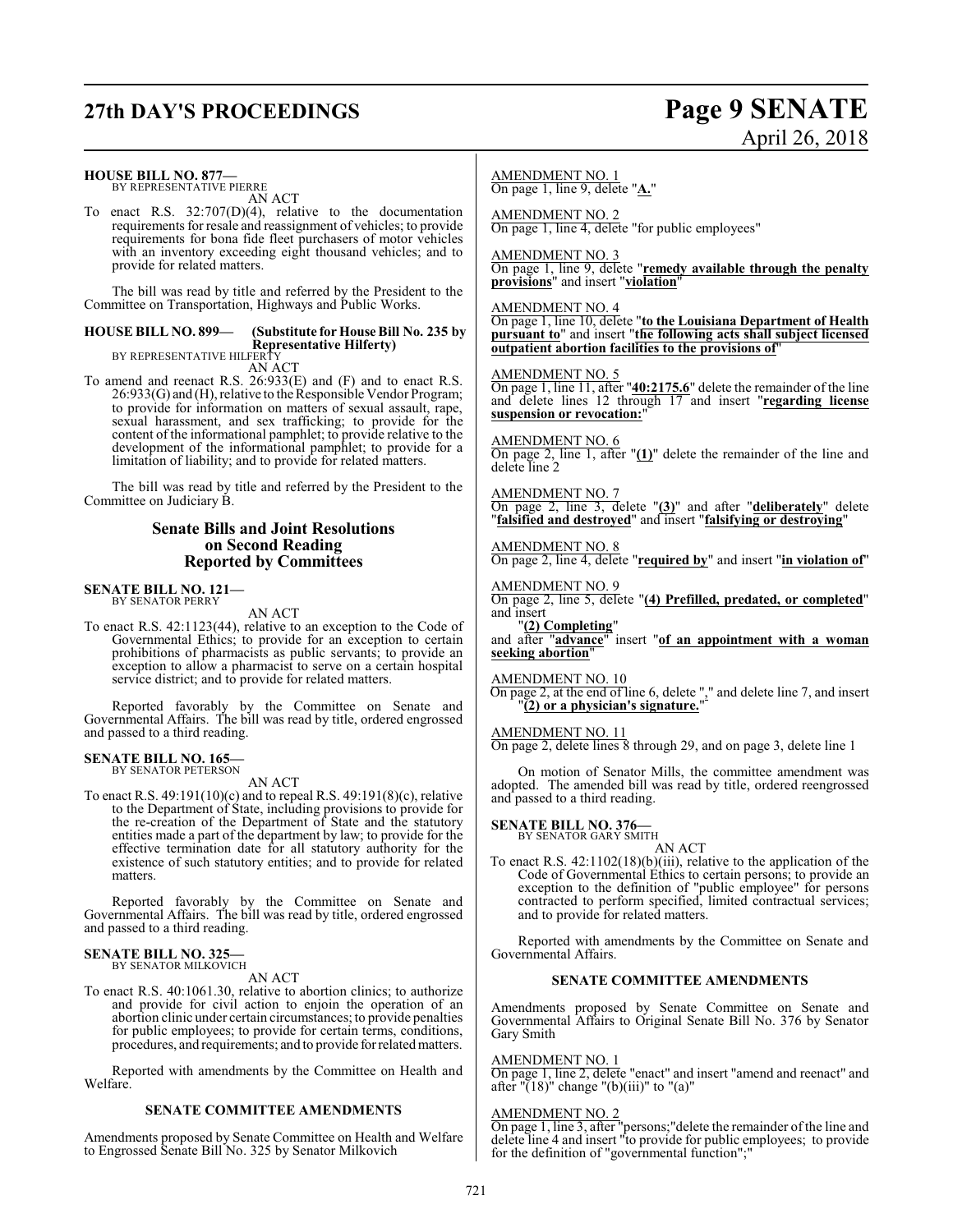### **Page 10 SENATE 27th DAY'S PROCEEDINGS**

### April 26, 2018

### AMENDMENT NO. 3

On page 1, line 7, after "(18)" delete "(b)(iii) is hereby enacted" and insert "(a) is hereby amended and reenacted" and delete lines 12 through  $17$  and insert the following:<br>"(18)(a) "Public employee"

means anyone, whether compensated or not, who is:

(i) An administrative officer or official of a governmental entity who is not filling an elective office.

(ii) Appointed by any elected official when acting in an official capacity, and the appointment is to a post or position wherein the appointee is to serve the governmental entity or an agency thereof, either as a member of an agency, or as an employee thereof.

(iii) Engaged in the performance of a governmental function. **The term "governmental function" shall include all of the following:**

**(aa) The administration or management of a program of a public agency by a person who receives funding from the public agency for administering or managing the program when the public agency directs or regulates the person's administration or management of the program.**

**(bb) Those government programs that the law requires to be performed by a governmental agency for the public's benefit and which are specifically and statutorily mandated governmental functions.**

(iv) Under the supervision or authority of an elected official or another employee of the governmental entity.**"Governmental function" shall not mean the provision of goods or services without the delegated responsibility to administer or manage a program of a public agency**."

**(v)** Under the supervision or authority of an elected official or another employee of the governmental entity."

On motion of Senator Bishop, the committee amendment was adopted. The amended bill was read by title, ordered engrossed and passed to a third reading.

### **House Bills and Joint Resolutions on Second Reading Reported by Committees**

#### **HOUSE BILL NO. 48—** BY REPRESENTATIVE CARPENTER

AN ACT

To enact R.S. 17:1601.8, relative to naming of state buildings after living persons; to provide that the baseball operational center at Southern University at Baton Rouge be named the Cador Baseball Operational Center; and to provide for related matters.

Reported favorably by the Committee on Senate and Governmental Affairs. The bill was read by title and referred to the Legislative Bureau.

#### **HOUSE BILL NO. 51—** BY REPRESENTATIVE LEBAS

AN ACT

To enact R.S. 42:66(E), relative to dual officeholding and employment; to provide an exception to allow a certified public accountant to hold an office on a school board and employment with a sheriff; and to provide for related matters.

Reported with amendments by the Committee on Senate and Governmental Affairs.

### **SENATE COMMITTEE AMENDMENTS**

Amendments proposed by Senate Committee on Senate and Governmental Affairs to Engrossed House Bill No. 51 by Representative LeBas

AMENDMENT NO. 1

On page 1, line 10, after "school board" insert "in any parish having a population of less than fifty-thousand according to the latest federal decennial census'

On motion of Senator Bishop, the committee amendment was adopted. The amended bill was read by title and referred to the Legislative Bureau.

### **HOUSE BILL NO. 85—**

BY REPRESENTATIVES JAMES AND JIMMY HARRIS AN ACT

To enact R.S. 42:1124.2.1(D)(1)(b)(vii), relative to financial disclosure requirements of members of boards and commissions; to provide for definitions; to provide an exception for members of certain boards and commissions; and to provide for related matters.

Reported favorably by the Committee on Senate and Governmental Affairs. The bill was read by title and referred to the Legislative Bureau.

### **HOUSE BILL NO. 86—**

BY REPRESENTATIVE JAMES

AN ACT To enact R.S. 42:1123(44), relative to ethics; to provide an exception from ethics laws to allow governing authority members and public employees of a political subdivision that operates parks and recreation facilities and their immediate family members to rent park facilities subject to certain conditions; and to provide for related matters.

Reported with amendments by the Committee on Senate and Governmental Affairs.

### **SENATE COMMITTEE AMENDMENTS**

Amendments proposed by Senate Committee on Senate and Governmental Affairs to Engrossed House Bill No. 86 by Representative James

### AMENDMENT NO. 1

On page 1 line 2, after " $(44)$ " insert "and  $(45)$ "

### AMENDMENT NO. 2

On page 1, line 5, after "conditions;" insert "to allow certain public servants or members of a public servant's family from contacting with a public agency;"

### AMENDMENT NO. 3

On page 1, line 7, after "(44)" delete "is" and insert "and (45) are"

### AMENDMENT NO. 4

On page 1, after line 16, insert the following:

"(45) Any public servant or member of a public servant's immediate family, or a legal entity in which said public servant or member of public servant's immediate family has a controlling interest in a hospital service district, from continuing, extending, renewing, or revising a contract, sub-contract, lease agreement, or professional service agreement that is under the supervision or jurisdiction of an agency of such public servant, provided said contract, sub-contract, lease agreement, or professional service agreement was in place for at least one year prior to the public servant's hire as a public employee or election as an elected official."

On motion of Senator Bishop, the committee amendment was adopted. The amended bill was read by title and referred to the Legislative Bureau.

### **HOUSE BILL NO. 134—**

BY REPRESENTATIVE ANDERS

AN ACT To amend and reenact R.S. 22:984(C), relative to the identification of a health benefit plan insurer and sponsor; to require information regarding the type of insurance be listed on the face of the identification or coverage documentation; to provide for an effective date; and to provide for related matters.

Reported favorably by the Committee on Insurance. The bill was read by title and referred to the Legislative Bureau.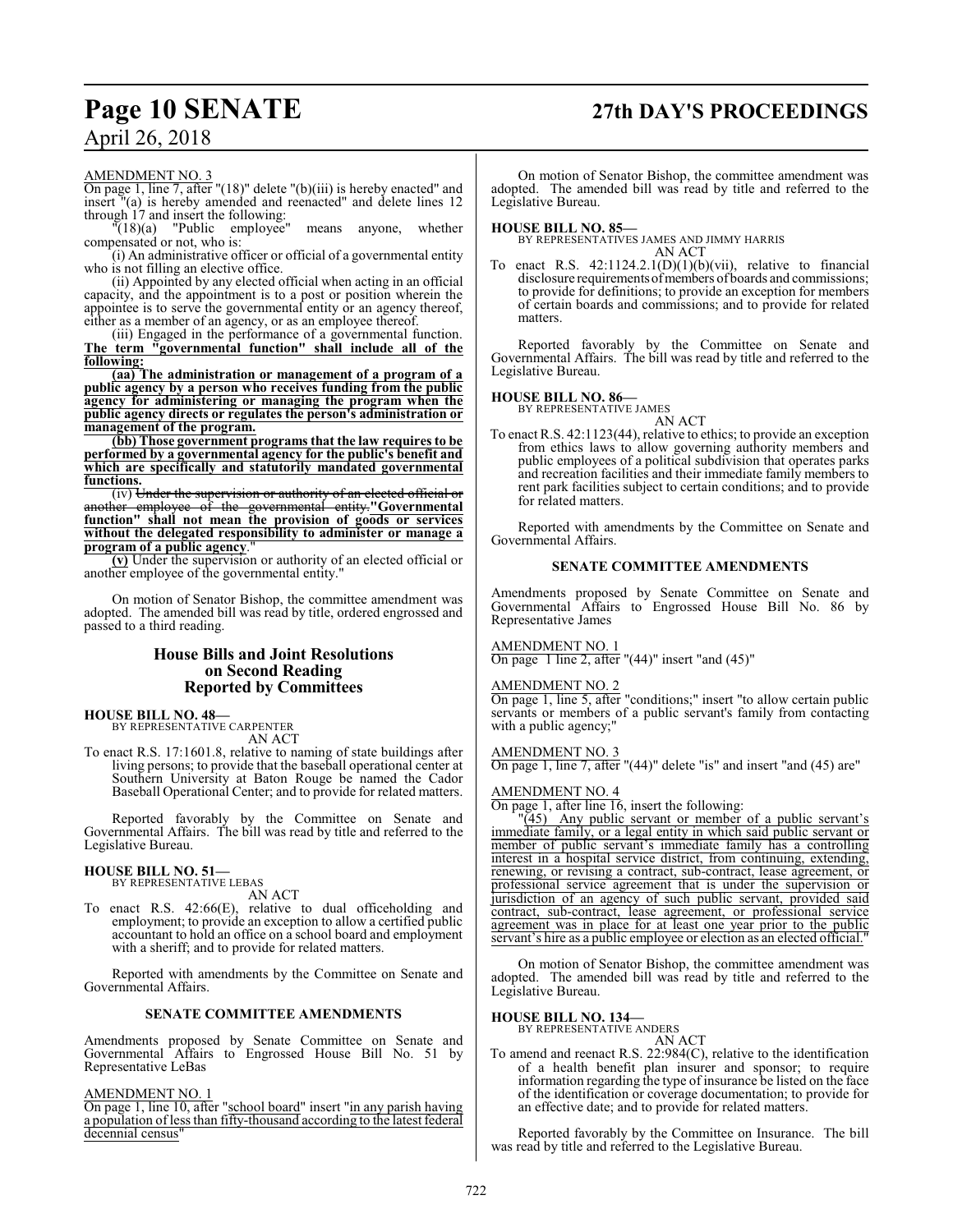## **27th DAY'S PROCEEDINGS Page 11 SENATE**

# April 26, 2018

### **HOUSE BILL NO. 139—**

BY REPRESENTATIVE HOFFMANN AN ACT

To amend and reenact R.S. 45:844.31(B)(2), relative to prohibitions against telephonic solicitations during a declared state of emergency; to expressly provide an exception with respect to certain telephonic solicitations for blood products for patient transfusion; to provide technical changes; and to provide for related matters.

Reported favorably by the Committee on Commerce, Consumer Protection, and International Affairs. The bill was read by title and referred to the Legislative Bureau.

#### **HOUSE BILL NO. 145—** BY REPRESENTATIVE COX

AN ACT

To enact R.S. 37:1745.2 and Children'sCode Article 606(C), relative to the diagnosing of certain mental health conditions; to provide limitations on the diagnosing of factitious disorder imposed on another; to provide relative to child in need of care proceedings; to provide limitations on the initiation of such proceedings; and to provide for related matters.

Reported favorably by the Committee on Health and Welfare. The bill was read by title and referred to the Legislative Bureau.

**HOUSE BILL NO. 148—**<br>BY REPRESENTATIVES FALCONER, ANDERS, BACALA, BAGLEY,<br>BAGNERIS, BILLIOT, BRASS, TERRY BROWN, CARMODY, GARY<br>CARTER, CHANEY, COX, DEVILLIER, EDMONDS, EMERSON, FOIL,<br>GISCLAIR, HENRY, HODGES, HORTON, JACKS

### AN ACT

To enact Chapter 12 of Title 28 of the Louisiana Revised Statutes of 1950, to be comprised of R.S. 28:801 through 813, relative to suicide prevention; to create and provide for a program to be known as the zero suicide initiative; to provide for administration of the program by the office of behavioral health of the Louisiana Department of Health; to provide for creation of the Louisiana suicide prevention plan; to provide for legislative findings and intent; to provide for promulgation of administrative rules; and to provide for related matters.

Reported with amendments by the Committee on Health and Welfare.

### **SENATE COMMITTEE AMENDMENTS**

Amendments proposed by Senate Committee on Health and Welfare to Reengrossed House Bill No. 148 by Representative Falconer

AMENDMENT NO. 1 On page 1, line 3, delete "813" and insert "814"

AMENDMENT NO. 2 On page 1, line 11, delete "813" and insert "814"

AMENDMENT NO. 3

On page 8, after line 29, insert the following:

"§814. Implementation Implementation of this Chapter shall be contingent upon receipt of grant funding."

On motion of Senator Mills, the committee amendment was adopted. The amended bill was read by title and recommitted to the Committee on Finance.

### **HOUSE BILL NO. 156—**

BY REPRESENTATIVES BACALA, BAGLEY, CHANEY, HENSGENS, HOFFMANN, HORTON, POPE, RICHARD, STAGNI, AND STOKES AN ACT

To amend and reenact R.S. 46:440.8, relative to the task force on coordination of Medicaid fraud detection and prevention initiatives created within the office of the legislative auditor; to

extend the termination date of the statutes creating and providing for the task force; and to provide for related matters.

Reported favorably by the Committee on Health and Welfare. The bill was read by title and referred to the Legislative Bureau.

**HOUSE BILL NO. 255—** BY REPRESENTATIVE FALCONER

- AN ACT
- To enact R.S. 44:4(55), relative to information regarding the fitness of a person to receive or continue to hold a license or certificate of registration issued by the State Board of Architectural Examiners; to exempt from the Public Records Law certain records of the board concerning the fitness of a person to receive or continue to hold a license or certificate of registration; and to provide for related matters.

Reported favorably by the Committee on Senate and Governmental Affairs. The bill was read by title and referred to the Legislative Bureau.

**HOUSE BILL NO. 273—** BY REPRESENTATIVES HOFFMANN, BAGLEY, CHANEY, COX, HENSGENS, HORTON, JACKSON, JOHNSON, LEBAS, POPE, STAGNI, AND STOKES

AN ACT To amend and reenact R.S. 40:1061.25(A), relative to regulation of abortion; to provide relative to the requirement for post-abortion interment or cremation of human remains; to provide for an exception to such requirement; and to provide for related

Reported favorably by the Committee on Health and Welfare. The bill was read by title and referred to the Legislative Bureau.

matters

**HOUSE BILL NO. 281—**<br>BY REPRESENTATIVES TALBOT, AMEDEE, ANDERS, BACALA,<br>BAGLEY, BAGNERIS, BARRAS, BERTHELOT, BILLIOT, BOUIE, BRASS,<br>CHAD BROWN, TERRY BROWN, CARMODY, CARPENTER, GARY<br>CARTER, ROBBY CARTER, STEVE CARTER, CHA

AN ACT

To enact Part VII of Subchapter B of Chapter 5-D of the Louisiana Revised Statutes of 1950, to be comprised of R.S. 40:1193.1 through 1193.9, and R.S. 40:2010.8(A)(24), relative to rights of nursing home residents; to authorize a nursing home resident or a surrogate to have a monitoring device installed in the room of the resident; to establish conditions for the installation and use of monitoring devices in nursing homes; to provide for consent relative to the installation and use of such devices; to provide limitations on the use of such devices; to require nursing homes to make certain accommodations relative to such devices; to limit liability in cases in which a monitoring device is installed without proper authorization or used improperly; to prohibit certain conduct by nursing homes; to establish penalties; to provide for administrative rulemaking; and to provide for related matters.

Reported favorably by the Committee on Health and Welfare. The bill was read by title and referred to the Legislative Bureau.

### **HOUSE BILL NO. 287—**

BY REPRESENTATIVES EDMONDS, CHANEY, COX, HENSGENS,<br>HOFFMANN, JACKSON, JOHNSON, LEBAS, POPE, STAGNI, AND<br>STOKES

AN ACT

To enact R.S.  $40:1061.1.2(C)(3)$ , relative to the prohibition on abortion based on genetic abnormality; to provide relative to information to be conveyed to a woman prior to an abortion; to provide relative to violations of law pertaining to the furnishing of such information; to limit the assessment of penalties in connection with such law; and to provide for related matters.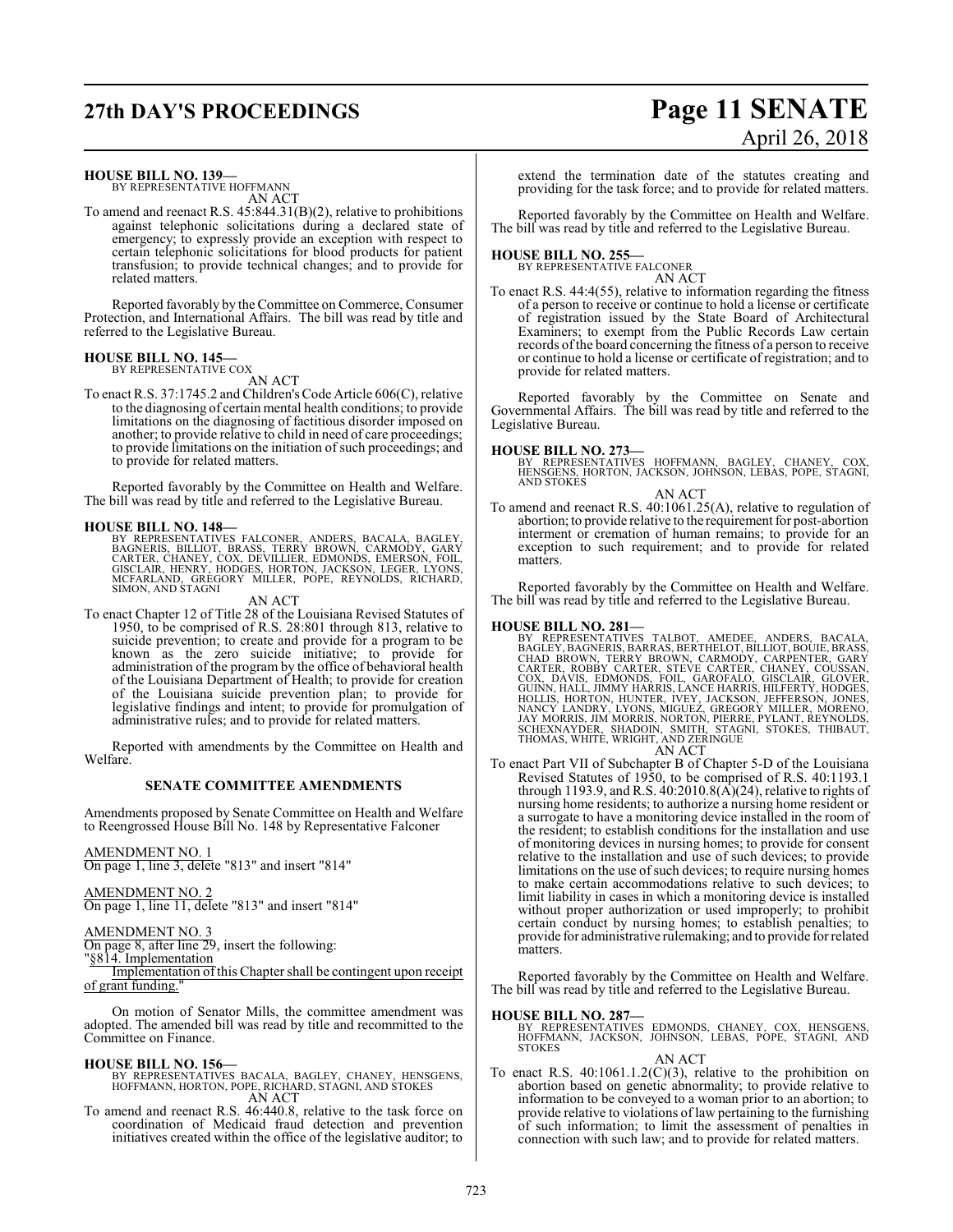Reported favorably by the Committee on Health and Welfare. The bill was read by title and referred to the Legislative Bureau.

### **HOUSE BILL NO. 296—**

BY REPRESENTATIVE ABRAMSON AN ACT

To amend and reenact R.S. 40:16.3(C)(1), relative to the John J. Hainkel, Jr., Home and Rehabilitation Center; to provide relative to services of the facility; to provide relative to the terms and conditions of the lease document by which the facility is leased; and to provide for related matters.

Reported favorably by the Committee on Health and Welfare. The bill was read by title and referred to the Legislative Bureau.

**HOUSE BILL NO. 305—** BY REPRESENTATIVES JEFFERSON AND COUSSAN AN ACT

To amend and reenact R.S. 51:2311(A) and 2320.1, relative to the Louisiana Economic Development Corporation; to amend relative to board membership; to provide with respect to ethical considerations; to provide an exception; and to provide for related matters.

Reported favorably by the Committee on Commerce, Consumer Protection, and International Affairs. The bill was read by title and referred to the Legislative Bureau.

**HOUSE BILL NO. 326—** BY REPRESENTATIVES HENSGENS AND HOFFMANN AN ACT

To amend and reenact R.S. 28:2(16)(introductory paragraph), 52(F),  $53(B)(4)$ (introductory paragraph),  $(D)$ ,  $(G)(4)$  and  $(7)(a)$ (introductory paragraph) and (i), (I), (O), and  $(P)(1)(a)$ , 53.2(C)(2) and (4) and (G)(1), 58, 63(A)(2) and (C), 69(A)(1) and (C) through (E), 70(D) and (E)(2)(b), 72(B), 98.2, 171(F), (G), and (K), 185(C), 206(C), 215.1, 215.2(3), 215.5(B)(7),  $454.5(D)(2)$  and  $(3)(introducing$  paragraph) and  $(d),$  $469(C)(1)(a)$ (introductory paragraph), (i), and (ii),  $470(E)$ ,  $757$ , 772(D), 823(11), 911(6), 915(A)(2), and 932(B)(2), R.S.  $36:254(A)(6)(b)$  and  $(10)(a)$  through (e),  $(B)(1)$  and  $(6)$ ,  $(D)(1)(a)(i), (E)(1), (F)(1), (H)(1), (I)(1), (J)(1), (K)(1),$  and  $(L)$ , 254.1, 254.3, 258(G) through (L), 259(E)(10), 474(B)(1) and (6), and  $477(B)(1)$ , R.S.  $37:9$ ,  $21(B)(6)$ ,  $751(A)(2)$ ,  $757(B)$ , 779(B), 781(E), 790, 796.1(A)(1), 843, 846(A)(3)(a)(iv), 883(C), 930(A), (B)(1) and (3) through (5), (D), and (E),  $1033(A)(3)$  and (C),  $1048(4)$ ,  $(5)(a)$ ,  $(8)$ ,  $(9)$ , and  $(12)$ ,  $1056$ , 1103(11) and (12), 1164(3), (7), (10), (13)(a), (16), (29), (30),  $(43)$ ,  $(46)$ ,  $(57)$ , and  $(58)$ ,  $1182(A)(13)$ ,  $(17)$ , and  $(18)$  and  $(B)(1)$ and (6), 1226.1(B), 1226.2(D)(1), 1277(A)(3), 1281(A)(1)(a),  $(3)(a)(ii)$  and (c), and (5), 1307(1), (7), and (8), 1340(introductory paragraph), 1543(A)(3)(b)(ii) and (5), 1721, 1731(A)(2)(a) and (d), 1732.1, 1742.1(G)(introductory paragraph) and (5), 1743(C), 1743.1(E), 1744(A), (B), and  $(C)(\overline{2})$ , 1745(A), (B), and (C)(3), the heading of Part VIII of Chapter 20 of Title 37 of the Louisiana Revised Statutes of 1950, R.S. 37:1746, 1747, 2111, 2114, 2351, 2352(2), 2354(A), 2356.2(A)(6) and (B), 2371(1), 2404(C), 2442(2), (4), and (6)(introductory paragraph), (c) through  $(e)$ , (j),  $(k)$ ,  $(m)$ ,  $(n)$ ,  $(r)$ , (u), and (v), 2443, 2446, 2458, 2459, 2465(D)(introductory paragraph) and (1), 2503(A)(2)(d), 2504(A)(1) and (5), 2802(C),  $2816(A)(2)$ , (4), (6), (8), (13), and (15), (B), and (F)(2), 2819(Section heading), 2950(B) and (D)(1)(a)(viii), 3014, 3214(1), 3241(introductory paragraph) and (1), 3258(C),  $3302(4)(b)(i)$  and (iv),  $3309.\overline{1}(A)$ ,  $3386.1(introductor)$ paragraph), (1), (2), (6), (7), (9), (11), (12), and (16), 3387(A),  $(C)$ ,  $(D)$ , and  $(E)(2)$  and  $(6)$ , 3387.1(A),  $(C)$ ,  $(D)$ , and  $(E)(6)$ ,  $3387.2(A), (C), (D),$  and  $(E)(5), 3387.3(A), (C), (D),$  and  $(E)(1),$ 3387.4(C), (D), and (E)(1), 3387.5(D), (E), and (F), 3387.6(B) through (G),  $3387.10(D)(5)$  and (7),  $3387.11(D)(5)$  and (7), 3387.12(D)(5) and (7), 3387.13(D), 3387.14(A), 3388.4(A)(7), (10), and (11), 3389(A) and (E), 3390(B) and (D), 3390.2, 3390.3(A)(11) and (13), (B)(4), and (D), 3428(B), and 3703(B)(7), R.S. 40:1, 3, 3.1(D), 4(A)(1)(a), (2)(b)(i) and (c)(i) and (vii), (3)(a), (6), (8)(a), and (9) through (13) and (B)(3)(b)

## **Page 12 SENATE 27th DAY'S PROCEEDINGS**

and (c), (4), and (5), 4.3, 4.6, 4.10(C)(2)(introductory paragraph), (3) through (5), and (7), 5.3(E), 5.9(A)(7), 7, 9, 13, 18, 23, 24, 31.1, 31.3(B)(2) and (4), 31.32(E)(2), 31.36(D), 41(E), 64(9) and (10), 600.34(C), 608.1(B), 625(A) and (B), 634, 641, 671, 682, 700.1, 700.5(C), 700.6, 700.7(A) and (E), 700.8, 700.9, 700.10(A), 700.12(A), 701(introductory paragraph), 701.1(A) and (D), 701.2 through 701.4, 781(3), 824,  $853,940.51(A),952(C)$  and (D), 953, 962(B), (C)(introductory paragraph) and (8), and (D) through (H), 962.1(A) and (B)(introductory paragraph), 962.1.1(A)(2), 963(introductory paragraph), 964(Schedule III)(F)(1) and (Schedule V)(E)(3)(b) and (4), 965, 968(A)(introductory paragraph), 969(A)(introductory paragraph), 969(A)(introductory paragraph), 970(A)(introductory paragraph), 971.1(B), 972(A) and (B)(introductory paragraph), 973(A), (B)(1) and (2), (C), (E), (F), and (G)(1) and (2)(a), 974(A)(introductory paragraph) and  $(C)$ , 975(A) through  $(E)$  and  $(G)(1)$  and  $(3)$ , 976, 976.1(H), 978(F)(1)(introductory paragraph) and (d) and (H)(2)(b), 978.1(A)(1)(c), 978.3(B), 980, 982, 984(introductory paragraph),  $986(A)(1)$ ,  $(3)$ , and  $(4)$  and (B)(introductory paragraph), (1), (2), (3)(introductory paragraph) and (b), (4), and (5)(introductory paragraph), (a), and (b),  $987$ ,  $988(A)$ (introductory paragraph),  $(B)$ , and  $(C)$ , 989.1(F), 989.2(F), 990, 992(A)(introductory paragraph),  $(B)$ (introductory paragraph), and  $(C)$  through  $(E)$ ,  $993(A)$ ,  $(B)$ , and (D), 995, 996.1(M), 996.3(C), 1003(12) and (14), 1005(Section heading), 1006(E), 1007(B) and (I)(introductory paragraph), 1046(F), 1049.7(Section heading), 1058, 1071.1(introductory paragraph), 1079.1(D), 1087.1(A) and  $(B)(2)$ (introductory paragraph) and  $(3)$ ,  $1089.2(1)$ ,  $1089.3(C)(2)(b)$ ,  $1089.4(A)(3)$ ,  $(B)$ , and  $(C)$ ,  $1101.1(1)$ , 1105.3(3), 1105.6(E), 1105.8(F), 1105.8.1(B)(1) and (F)(3), 1107.1(1), 1111.3(B)(5), (C)(3), and (F), 1117.1(B), 1121.11, 1135.13(D)(3) and (I), 1155.6(D), 1157.3(A) and (B),  $1165.1(C)(2)$ ,  $1165.3(B)$ ,  $1171.1$ ,  $1171.2$ , the heading of Subpart C of Part IV of Subchapter A of Chapter 5-D of Title 40 of the Louisiana Revised Statutes of 1950, R.S. 40:1173.2(1)(a),  $1173.3(3)$  and (8),  $1173.4(B)$ ,  $1173.5(A)$  through (C),  $1173.6(B)$ and (E), 1183.2(A)(1) and (5), 1183.4(A)(1), 1189.2(A)(1), 1201.1, 1203.1(3)(o) and (5), 1211.4(B)(2), 1217.16, 1219.2(1) and (3), 1219.3(A) and (B), 1219.4(A)(introductory paragraph),  $1221.2(2)$ ,  $1226.1(2)(c)$ ,  $1231.5(E)(1)(c)$ ,  $1237.1(J)$ , the heading of Subpart B of Part I of Chapter 5-E of Title 40 of the Louisiana Revised Statutes of 1950, R.S. 40:1243.1(A), 1243.3(A), 1253.3(A)(9), 1261(A)(1)(k) and (3), 1261.1(B), 1271.1(B), 1277.1 through 1281.1, 1285.3, 1285.4(A)(1), 1285.7(D), 1287.1, 1291.3(7) and (9), 1291.23(A)(1) and (B)(1), 1300.21, 1356(A), 1732(1), the heading of Chapter 11 of Title 40 of the Louisiana Revised Statutes of 1950, R.S. 40:2009.1(C)(2)(a) and (D), 2009.2(2), (3)(b) through (d) and (f), and (7),  $2009.6(A)(1)$  through (3) and (B)(1) through (3), 2009.12, 2009.18, 2009.21(Section heading), 2017.9,  $2018.1(B)(2)(c)$  and (d),  $2019(C)(9)$ ,  $2102$ ,  $2109(B)(1)(a)$  and (c)(ii) and (2) through (6), (C), and (D),  $2116(D)(1)(c)$ ,  $2116.32(B), 2116.34(B), 2117.5(B)$  and  $(C), 2120.4(B)(9)$  and  $(10)(a)$ ,  $\frac{2120.5(E)}{2120.44(B)(9)}$ ,  $\frac{2120.45(D)}{2120.47(B)(1)}$ and  $(2)$ , 2144(A),  $(C)$ ,  $(F)(2)$ (introductory paragraph),  $(G)$ , and (H)(1), (2)(b)(iii), and (3), 2154(A)(6), (12), and (13), 2175.14(E), 2179(D), 2180.11, 2189, 2193.1(A)(8), 2193.4(9), 2194.2(4) through (6), 2195.1(A)(5), (8), (9), and (11) and (C), 2195.2(A)(1), (2), (4), and (5), 2196.1(4), 2197(A) and (D) through (G),  $2199(A)(1)$  and (5) and (F)(2),  $2199.1(A)$ (introductory paragraph),  $2202(3)$  and  $(5)(a)$  and (e)(i), 2203(C), 2223, 2243, 2253, 2353, 2404(5), 2477, 2481,  $2530.4(B)$ (introductory paragraph) and (3),  $2845(A)(6)$  and (C), and 2845.1, R.S. 46:3, 6, 9(B) and (C), 52.1(F)(3)(b), 54, 56(A), (B)(1), (F)(4)(b), and (J), 59,  $61(A)(1)$  and (3) and (C),  $107(A)(1)$ , (B), and (D),  $114(E)(1)$ (introductory paragraph), 114.3(A), 121(1)(introductory paragraph), 123(D)(3) and  $(K)(3)$ , 153(C), 153.4(F)(2),156(A) and (B), 157 through 159, 159.1(C) and  $(D)$ , 160.1(10), 231.2(A)(1)(introductory paragraph) and (B)(introductory paragraph), 231.4(E), 232, 234, 234.1, 236, 236.1.2(B)(1) and (I), 236.1.10(B), 236.3(L)(1), 236.6(C), 236.7(A)(2) and (E), 236.11.1(D), 237(B)(15), 285(D), 286, 301(A)(1), 326(B), 433, 444, 446.1(B), 447.1(B) through (E),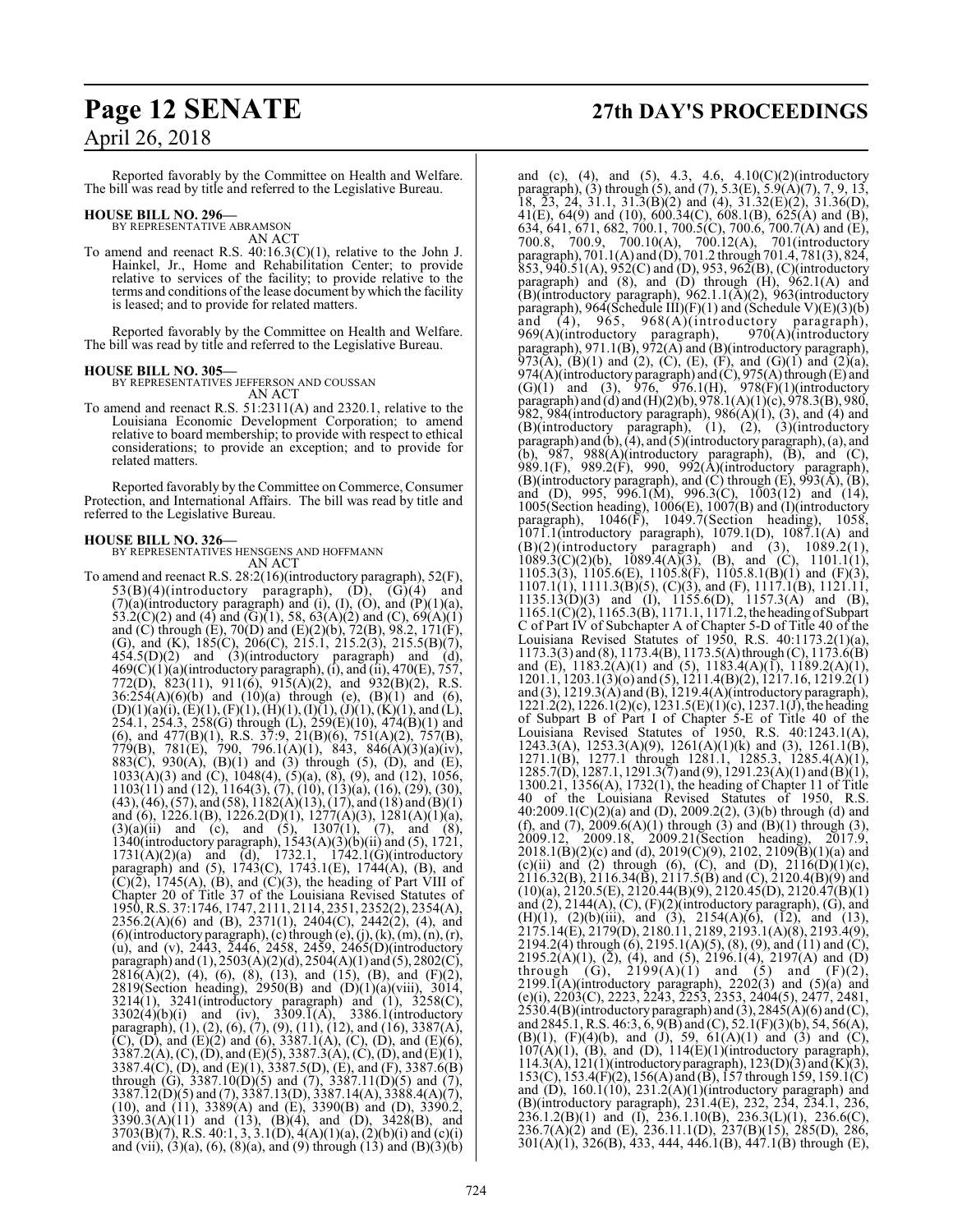## **27th DAY'S PROCEEDINGS Page 13 SENATE**

 $447.2(A)(2)$ ,  $(B)(1)$  and  $(3)$ , and  $(D)(introductory paragraph)$ , (1), and (2), 450.1(A) and (B)(6), 450.3(B)(introductory paragraph), 460.1, 460.4(D), 465, 923(A) and (B), 924(A) and (B), 932(14), 936, 972, 975(C)(2), 976(A)(3)(c) and (5)(a) through (c) and  $(d)(i)$ ,  $(B)(3)(b)$ ,  $(C)(introducing paragnh)$ , and (E), 977.2, 977.3(3), 977.5(A)(2) and (C)(1), 977.8, 977.9(A) and (D)(1), 977.10(4), 979.4(H), 1052(introductory paragraph), 1056(A), 1057(introductory paragraph), (10), and (11), the heading of Chapter 10-D of Title 46 of the Louisiana Revised Statutes of 1950, R.S. 46:1194(introductory paragraph) and (1), 1195(A)(2) and (B) through (D), 1402, 1403.1, 1433(Section heading), 1602(A), (D), and  $(F)(1)(a)(i)$  through (iii) and (b), 1906.2, 1953(F), 1954(B), 2121(C), 2125(A),  $2127(C)$ ,  $2135(C)$ ,  $2136(A)(4)(b)$  and (c),  $2200$ ,  $2254(F)(2)$ , 2256(B) and (C), 2352(4), 2402(3) and (5), 2603(A)(4) and (B)(introductory paragraph), 2692(C), 2702(8) and (9), 2704(B),  $2722(B)$ ,  $2731(B)(2)$ ,  $(C)(3)$ ,  $(D)(3)$  and  $(4)$ ,  $(E)$ , and  $(F)$ , and  $2758.2(\dot{C})(1)$ , and Children's Code Articles  $1015(4)(i)$ ,  $1354$ , 1409(F), and 1461.1(A)(2), to enact R.S. 37:1103(introductory paragraph), 3387.5(G) and (H), 3387.6(H) and (I), and R.S. 40:1081.9(D) and 1221.2(introductory paragraph), and to repeal R.S.  $46:932(13)(c)$  and  $2692(A)(1)$ , relative to the various provisions of Titles 28, 36, 37, 40, and 46 of the Louisiana Revised Statutes of 1950 and the Louisiana Children's Code; to make technical corrections in provisions relative to behavioral health, mental health, human services, administration of the Louisiana Department of Health, administration of the Department of Children and Family Services, health professions and occupations, boards and commissions, public health, health care, food and drugs, public welfare and assistance, child welfare, and other matters within or relating to the purview of the legislative committees on health and welfare; to make corrective changes including corrections in legal citations and in names of assistance programs, publications, agencies, boards, commissions, offices and officers of departments, and other entities; to remove references to agencies, offices, divisions, and programs that have been repealed or no longer exist; to designate undesignated statutory provisions; and to provide for related matters.

Reported favorably by the Committee on Health and Welfare. The bill was read by title and referred to the Legislative Bureau.

**HOUSE BILL NO. 335—** BY REPRESENTATIVE GARY CARTER AN ACT

To amend and reenact R.S. 36:744(D) and to enact Chapter 6 of Title 44 of the Louisiana Revised Statutes of 1950, to be comprised of R.S. 44:501 through 503, relative to the Louisiana Historical Records Advisory Board; to provide for the membership of the board; to provide for the duties of the board; to provide relative to the state historical records coordinator and the deputy state historical records coordinator; and to provide for related matters.

Reported favorably by the Committee on Senate and Governmental Affairs. The bill was read by title and referred to the Legislative Bureau.

### **HOUSE BILL NO. 351—** BY REPRESENTATIVE JENKINS

AN ACT

To amend and reenact R.S. 18:1333(A), (B), (C)(2), and (D), relative to the nursing home early voting program; to provide relative to the requirements for eligibility to participate in the program; to provide relative to the requirements for making application to participate in the program; and to provide for related matters.

Reported favorably by the Committee on Senate and Governmental Affairs. The bill was read by title and referred to the Legislative Bureau.

# April 26, 2018

### **HOUSE BILL NO. 360—**

BY REPRESENTATIVE GAROFALO AN ACT

To amend and reenact R.S. 6:708(G) and 710(A) and (B) and to enact R.S. 6:272(D)(5), 283(B)(4), 1183(C), and 1188(F), relative to delivery notices of meetings and other communications; to provide authorization for electronic notification within articles of incorporation or bylaws; and to provide for related matters.

Reported favorably by the Committee on Commerce, Consumer Protection, and International Affairs. The bill was read by title and referred to the Legislative Bureau.

## **HOUSE BILL NO. 373—** BY REPRESENTATIVE JOHNSON

AN ACT

To amend and reenact R.S.  $49:964(A)(2)$  and  $992(B)(3)$ , relative to administrative procedure; to provide relative to judicial review of administrative decisions; to authorize the Department of Children and Family Services to seek judicial review of certain decisions by the division of administrative law; and to provide for related matters.

Reported favorably by the Committee on Senate and Governmental Affairs. The bill was read by title and referred to the Legislative Bureau.

### **HOUSE BILL NO. 402—** BY REPRESENTATIVE EDMONDS

AN ACT To amend and reenact R.S. 23:634(B) and to enact R.S. 23:897(N), relative to preemployment criminal background checks; to provide forreimbursement of costs associated with employment in certain circumstances; and to provide for related matters.

Reported favorably by the Committee on Commerce, Consumer Protection, and International Affairs. The bill was read by title and referred to the Legislative Bureau.

### **HOUSE BILL NO. 429—** BY REPRESENTATIVE CROMER

AN ACT

To amend and reenact R.S. 22:1155, relative to claims for dental services; to provide for prior authorization requests; to provide a time limit for prior authorization approvals; to prohibit a claim denial or recoupment in certain circumstances; to provide for an effective date; and to provide for related matters.

Reported favorably by the Committee on Insurance. The bill was read by title and referred to the Legislative Bureau.

**HOUSE BILL NO. 436—** BY REPRESENTATIVES JOHNSON AND LEBAS AN ACT

To amend and reenact R.S. 22:1060.6(B), 1863(introductory paragraph), (1), and (6), 1864(A)(introductory paragraph) and (3) and (B)(introductory paragraph), and 1865 and to enact R.S.  $22:1060.6(C)$ , 1860.3, 1863(8), and 1864(A)(4), relative to coverage of prescription drugs; to prohibit limitations on certain disclosures by pharmacists; to update terminology; to provide for reimbursements to nonaffiliate pharmacies; to require disclosures by pharmacy benefit managers; to provide for appeals relative to maximum allowable cost; to impose a fee on pharmacy benefit managers; to provide for an effective date; and to provide for related matters.

Reported with amendments by the Committee on Insurance.

### **SENATE COMMITTEE AMENDMENTS**

Amendments proposed by Senate Committee on Insurance to Reengrossed House Bill No. 436 by Representative Johnson

AMENDMENT NO. 1

On page 1, at the end of line 4, delete "and" and after " $1864(A)(4)$ ," insert "and 1866,"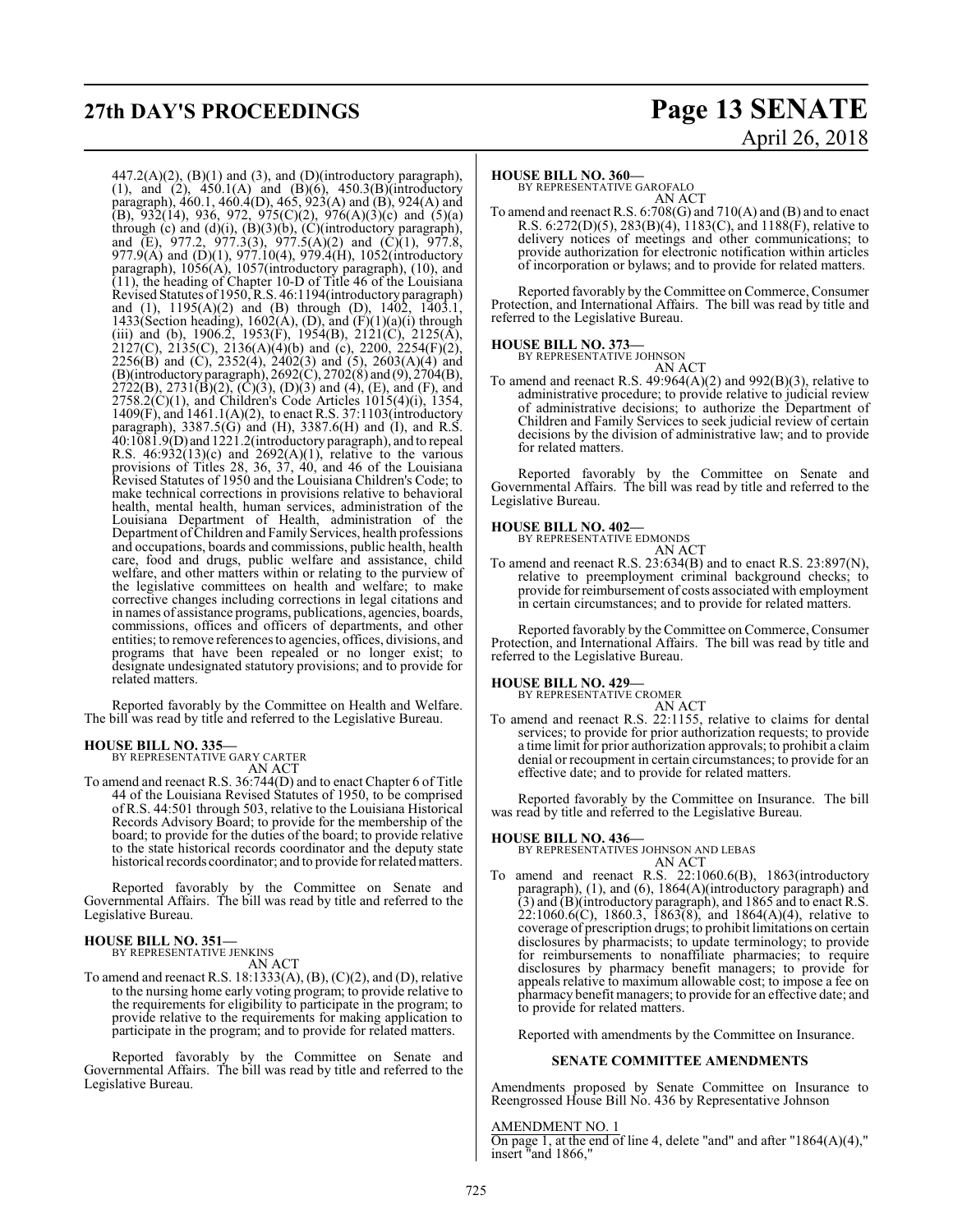### AMENDMENT NO. 2

On page 1, at the end of line 13, delete "and" and after "1864(A)(4)" insert ", and 1866"

### AMENDMENT NO. 3

 On page 1, line 18, after "2017." delete lines 18 through 20 and on page 2, delete lines 1 through 5 and insert the following: "No pharmacy benefit manager, insurer, or other entity that administers prescription drug benefits programs in this state shall prohibit by contract a pharmacy or pharmacist from informing a patient of all relevant options when acquiring his prescription medication, including but not limited to the cost and clinical efficacy of a more affordable alternative if one is available and the ability to pay cash if a cash price for the same drug is less than an insurance copayment or deductible payment amount.

### AMENDMENT NO. 4

On page 3, at the end of line 15, between "cost" and "and" insert "by plan"

### AMENDMENT NO. 5

On page 5, line 2, delete "an appeal." and insert the following: "the complaint. If the commissioner is unable to obtain information from the pharmacy benefit manager that is necessary to resolve the complaint, the reimbursement amount requested in the pharmacist's appeal shall be granted."

### AMENDMENT NO. 6

On page 5, between lines 13 and 14, insert the following:

"(5) The provisions of this Section shall apply only to pharmacies with fewer than ten retail outlets physically located within the state that are under a common corporate umbrella.

(6) Information specifically designated as proprietary by the pharmacy benefit manager shall be given confidential treatment pursuant to R.S. 22:1656. The commissioner shall determine the appropriateness and validity of the designation."

### AMENDMENT NO. 7

On page 5, between lines 26 and 27, insert the following: §1866. Rulemaking authority; administrative appeals

The commissioner may promulgate rules and regulations in accordance with the Administrative Procedure Act that are necessary or proper to carry out the provisions of this Subpart.

B. Any pharmacy benefit manager, insurer, or other entity that administers prescription drug benefits programs in the state that is aggrieved by an act of the commissioner may apply for a hearing pursuant to Chapter 12 of this Title, R.S. 22:2191 et seq."

### AMENDMENT NO. 8

On page 5, line 27, change "Section 5." to "Section 2."

On motion of Senator John Smith, the committee amendment was adopted. The amended bill was read by title and referred to the Legislative Bureau.

### **HOUSE BILL NO. 443—**

BY REPRESENTATIVE SMITH

### AN ACT

To amend and reenact R.S.  $40:1216.1(A)(4)(a)$ , relative to the procedures for medical treatment of a victim of a sexuallyoriented criminal offense; to provide for the protection of a victim who is aged seventeen or younger; to provide for the requirements of mandatory reporting to law enforcement; and to provide for related matters.

Reported favorably by the Committee on Health and Welfare. The bill was read by title and referred to the Legislative Bureau.

**HOUSE BILL NO. 449—** BY REPRESENTATIVES EDMONDS, ABRAHAM, AMEDEE, ANDERS, BACALA, BAGLEY, BAGNERIS, BARRAS, BERTHELOT, TERRY<br>BROWN,CARMODY,STEVECARTER,CHANEY,CONNICK,COUSSAN,<br>COX, CREWS, DWIGHT, EMERSON, FALCONER, GAROFALO,<br>GISCLAIR,GUINN,LANCE HARRIS,HAVARD,HAZEL,HENSGENS,<br>HIUFBRTY,HODGES,HOFFM MAGEE, MARCELLE, MIGUEZ,JAY MORRIS, PEARSON, PIERRE, POPE,

## **Page 14 SENATE 27th DAY'S PROCEEDINGS**

PYLANT, REYNOLDS, RICHARD, SCHEXNAYDER, SIMON, STAGNI, STOKES, THOMAS, WRIGHT, AND ZERINGUE AN ACT

To amend and reenact R.S.  $40:1061.17(C)(1)(e)$  and (D)(introductory paragraph) and (2) and to enact R.S. 40:1061.17.1, relative to regulation of abortion; to provide for information to be conveyed pursuant to the Woman's Right To Know law; to provide relative to the abortion alternatives and informed consent website of the Louisiana Department of Health; to provide for delivery of information concerning adoption; to provide for a task force to assist the Louisiana Department of Health in developing certain informational resources; and to provide for related matters.

Reported favorably by the Committee on Health and Welfare. The bill was read by title and referred to the Legislative Bureau.

### **HOUSE BILL NO. 455—**

BY REPRESENTATIVES GAROFALO, CARMODY, AND MORENO AN ACT

To amend and reenact R.S. 40:1573(3) and (4) and to enact R.S. 40:1573(5) and 1580.2, relative to short-term rental dwellings; to provide for definitions; to provide with respect to responsibilities of the state fire marshal and owners of shortterm rental dwellings; to authorize certain investigations and inspections; to provide for certain exceptions and prohibitions; to provide for applicable fees and penalties; to authorize the adoption of administrative rules and regulations; to provide for the deposit of proceeds from fees and penalties collected into a certain state trust fund; to provide for an effective date; and to provide for related matters.

Reported with amendments by the Committee on Commerce, Consumer Protection, and International Affairs.

### **SENATE COMMITTEE AMENDMENTS**

Amendments proposed by Senate Committee on Commerce, Consumer Protection and International Affairs to Engrossed House Bill No. 455 by Representative Garofalo

### AMENDMENT NO. 1

On page 3, line 19, delete "complaint of any person or upon"

### AMENDMENT NO. 2

On page 3, line 21, after "rental dwelling." insert "An inspection shall be completed within fifteen business days after it commences."

### AMENDMENT NO. 3

On page 3, at the end line 29 insert "Such certification shall be determined within fifteen business days after receiving written notice from the owner that the hazardous conditions have been eliminated."

On motion of Senator Martiny, the committee amendment was adopted. The amended bill was read by title and referred to the Legislative Bureau.

**HOUSE BILL NO. 459—** BY REPRESENTATIVE GREGORY MILLER AN ACT

To amend and reenact R.S. 6:315.1(A) through (C), relative to the transfer of small deposits to the surviving spouse or heirs upon the death of an intestate depositor; to provide an increase in the amount of small deposit transfers; and to provide for related matters.

Reported favorably by the Committee on Commerce, Consumer Protection, and International Affairs. The bill was read by title and referred to the Legislative Bureau.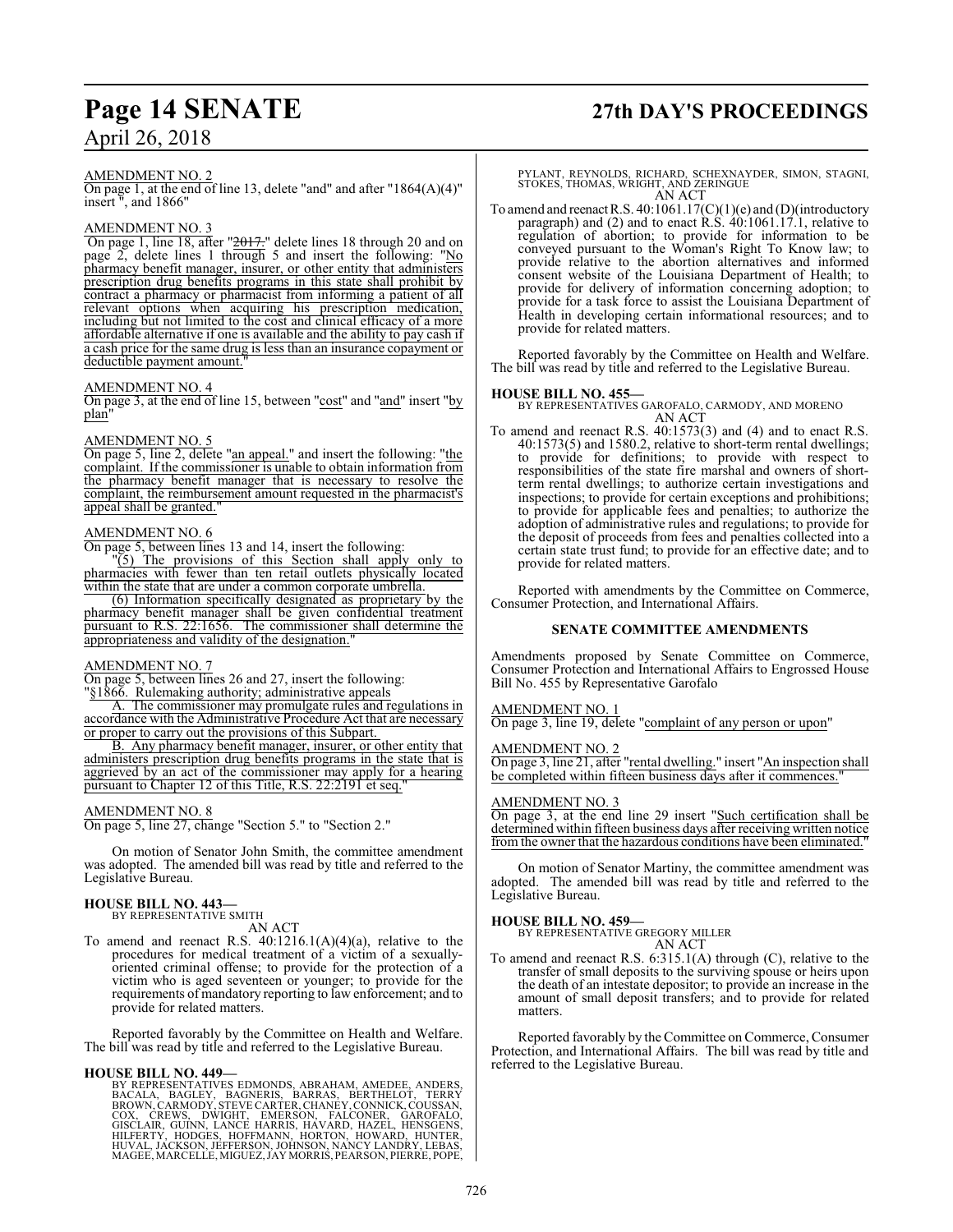## **27th DAY'S PROCEEDINGS Page 15 SENATE**

### **HOUSE BILL NO. 503—**

BY REPRESENTATIVES CARMODY, AMEDEE, BARRAS, BERTHELOT,<br>CHAD BROWN, TERRY BROWN, CHANEY, COUSSAN, COX, CREWS,<br>EDMONDS, FALCONER, HAVARD, HENSGENS, HILFERTY, HOLLIS,<br>HORTON, HOWARD, JACKSON, JEFFERSON, JORDAN, NANCY<br>LANDRY,

AN ACT

To enact Chapter 20 of Title 6 of the Louisiana Revised Statutes of 1950, to be comprised of R.S. 6:1371 through 1376, relative to protecting eligible adults fromfinancial exploitation; to provide for legislative intent; to provide for definitions; to provide for notices relative to covered financial institutions; to provide for the delay of financial transactions in instances of suspicion of financial exploitation; to provide for applicability; to provide for immunity; to provide for effectiveness; and to provide for related matters.

Reported with amendments by the Committee on Commerce, Consumer Protection, and International Affairs.

### **SENATE COMMITTEE AMENDMENTS**

Amendments proposed by Senate Committee on Commerce, Consumer Protection and International Affairs to Reengrossed House Bill No. 503 by Representative Carmody

### AMENDMENT NO. 1

On page 2, line 24, after "assets," insert "beneficial ownership interest.

### AMENDMENT NO. 2

On page 2, line 26, after "through" and before "power of attorney," insert "trust,"

### AMENDMENT NO. 3

On page 3, delete lines 12 through 14, and insert:

 $\overline{e}$ (e) A request to sell or transfer securities or other assets, or a request to affix a Medallion Stamp or provide any form of guarantee or endorsement in connection with an attempt to sell or transfer securities or other assets, if the person selling or transferring the securities or assets is not required to register pursuant to Louisiana Securities Law as provided in R.S. 51:701 et seq."

### AMENDMENT NO. 4

On page 3, between lines 16 and 17 insert:

"(h) A request to designate or change the designation of beneficiaries to receive any property, benefit, or contract right on the eligible adult's death."

### AMENDMENT NO. 5

On page 4, line 20, change "will" to "may"

### AMENDMENT NO. 6

On page 6, delete lines 6 through 11 and insert:

 $\mathbb{A}$ . (1) A covered financial institution and its directors, officers, employees, attorneys, accountants, agents, and other representatives shall have no duty to act pursuant to this Chapter or otherwise to protect an eligible adult from financial exploitation by a third person.

(2) A covered financial institution and its directors, officers, employees, attorneys, accountants, agents, and other representatives shall be immune from all criminal, civil, and administrative liability for not taking action pursuant to this Chapter.

(3) A covered financial institution and its directors, officers, employees, attorneys, accountants, agents, or other representatives who choose to act pursuant to the authority granted in this Chapter shall be immune from all criminal, civil, and administrative liability for any act taken pursuant to this Chapter, unless such act of the financial institution or its representatives was grossly negligent and caused pecuniary loss to the eligible adult who was suspected of being a victim of financial exploitation.

On motion of Senator Martiny, the committee amendment was adopted. The amended bill was read by title and referred to the Legislative Bureau.

### **HOUSE BILL NO. 546—**

BY REPRESENTATIVE LEBAS AN ACT

To amend and reenact R.S. 40:1135.1(A)(3) and 1135.2(B)(1), relative to emergency medical response vehicles; to provide for qualifications to operate emergency medical response vehicles; to provide for qualifications to operate ambulances; to provide for the duties of the Louisiana Department of Health; to provide for the duties of the Health Standards Subcommittee of the Louisiana Ambulance Alliance; and to provide for related matters.

Reported with amendments by the Committee on Health and Welfare.

### **SENATE COMMITTEE AMENDMENTS**

Amendments proposed by Senate Committee on Health and Welfare to Engrossed House Bill No. 546 by Representative LeBas

### AMENDMENT NO. 1

On page 1, delete lines 5 and 6, and insert "provide for a written policy; to provide for certain minimum requirements;"

### AMENDMENT NO. 2

On page 1, delete lines 14 through 21, and on page 2 delete lines 1 through 5, and insert the following:

 $\mathbb{P}(3)(a)$  The Louisiana Department of Health shall promulgate rules and regulations establishing a list ofrequiredmedical and safety equipment which shall be carried as part of the regular equipment of every ambulance. No person shall conduct, maintain, or operate an ambulance which does not carry with it, in fully operational condition, all of the equipment included in the list, which shall be consistent with the scope of practice for emergency medical technicians established inR.S. 40:1133.14. **Eachambulance service provider shall develop and maintain a written policy identifying the equipment required to comply with the provisions of this Paragraph. At a minimum, the policy shall identify the basic trauma equipment, drugs, suction and oxygen equipment, cardiopulmonary resuscitation equipment, and any other equipment required by law that shall be maintained on the** ambulance.

### AMENDMENT NO. 3

On page 2, delete lines 17 through 29, and on page 3, delete lines 1 through 5, and insert the following:

"(1) Does not carry with it <del>as part of its regular equipment the</del> list of equipment**, in fully operational condition,** for emergency medical response vehicles as prescribed in rules and regulations promulgated by the Louisiana Department of Health. This list shall be based upon the recommendations of the American College of Surgeons as provided in R.S. 40:1135.1(A)(3). The list shall be consistent with the scope of practice for emergency medical technicians established in R.S. 40:1133.14. After initial promulgation, such list shall be subject to review after four years and anytime thereafter. The list shall not be changed more often than once every four years. However, nothing shall preclude the Louisiana Department of Health from supplementing the list with state of the art, newly developed devices, equipment, or medications that may be carried in lieu of other items on the list of equipment. **Each emergency medical response vehicle provider shall develop and maintain a written policy identifying the equipment required to comply with the provisions of this Paragraph. At a minimum, the policy shall identify the basic trauma equipment, drugs, suction and oxygen equipment, cardiopulmonary resuscitation equipment, and any other equipment required by law that shall be maintained on the emergency response vehicle.**"

On motion of Senator Mills, the committee amendment was adopted. The amended bill was read by title and referred to the Legislative Bureau.

# April 26, 2018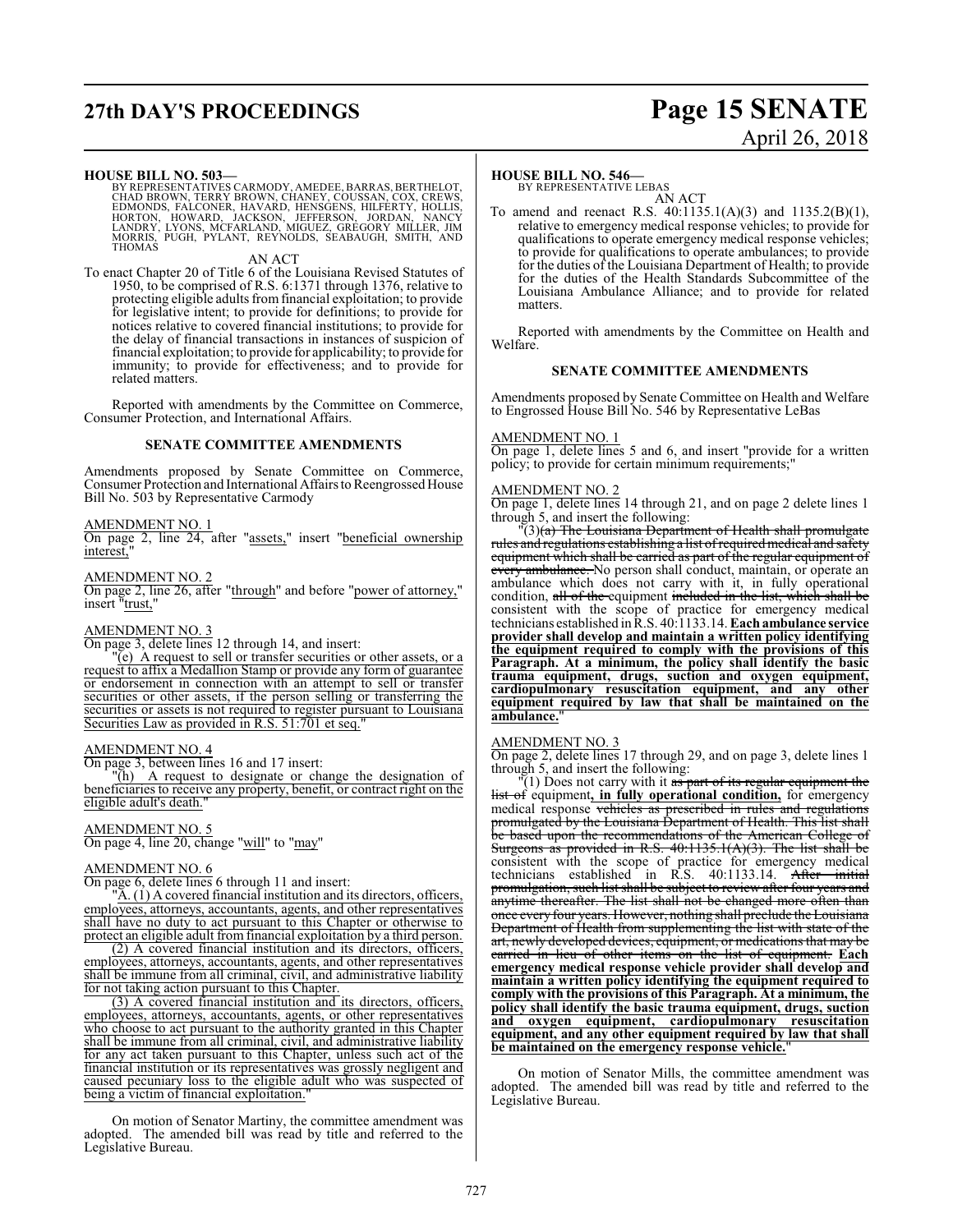## **Page 16 SENATE 27th DAY'S PROCEEDINGS**

### April 26, 2018

### **HOUSE BILL NO. 591—**

BY REPRESENTATIVE LEGER AN ACT

To enact Chapter 39-A of Title 51 of the Louisiana Revised Statutes of 1950, to be comprised of R.S. 51:2375 and 2376, relative to the creation of the Louisiana Small Business and Entrepreneurship Council; to provide for the purpose of the council; to provide for the composition; to provide for the members on the board of directors; to provide for the duties of the board of directors; and to provide for related matters.

Reported with amendments by the Committee on Commerce, Consumer Protection, and International Affairs.

### **SENATE COMMITTEE AMENDMENTS**

Amendments proposed by Senate Committee on Commerce, Consumer Protection and International Affairs to Reengrossed House Bill No. 591 by Representative Leger

### AMENDMENT NO. 1

On page 1, line 3, change "and 2376" to "through 2377"

AMENDMENT NO. 2

On page 1, line 6, after "board of directors;" insert "to provide for termination;"

AMENDMENT NO. 3 On page 1, line 9, change "and 2376" to "through 2377"

AMENDMENT NO. 4 On page 2, line 25, change "Community" to "Louisiana"

AMENDMENT NO. 5

On page 4, after line 22 insert:

"§2377. Termination of Chapter

The provisions of this Chapter shall terminate on June 30, 2022, and thereafter shall be null, void, and without effect."

On motion of Senator Martiny, the committee amendment was adopted. The amended bill was read by title and referred to the Legislative Bureau.

**HOUSE BILL NO. 620—** BY REPRESENTATIVES GARY CARTER, BAGLEY, CHANEY, COX, HENSGENS, HOFFMANN, HORTON, JACKSON, JOHNSON, AND DUSTIN MILLER

AN ACT

To enact R.S. 40:41(L), relative to vital records disclosure; to provide for the disclosure of certain vital records to the United States Department of Veterans Affairs; to provide for the duties of the state registrar in disclosure of records; and to provide for related matters.

Reported favorably by the Committee on Health and Welfare. The bill was read by title and referred to the Legislative Bureau.

**HOUSE BILL NO. 634—** BY REPRESENTATIVES HUNTER, CHAD BROWN, CARMODY, COX, GLOVER, HOLLIS, JEFFERSON, LYONS, MORENO, REYNOLDS, AND THOMAS

AN ACT To enact Chapter 2-A of Title 21 of the Louisiana Revised Statutes of 1950, to be comprised of R.S. 21:61, relative to short-term rental structures; to define key terms; to prohibit the use of a camera unless notice is provided; and to provide for related matters.

Reported with amendments by the Committee on Commerce, Consumer Protection, and International Affairs.

### **SENATE COMMITTEE AMENDMENTS**

Amendments proposed by Senate Committee on Commerce, Consumer Protection and International Affairs to Reengrossed House Bill No. 634 by Representative Hunter

### AMENDMENT NO. 1

On page 2, delete lines 3 and 4 and insert:

"B.(1) Except as provided in Paragraph (2) of this Subsection, an owner or lessor of a short-term rental structure shall not install or use a camera on the premises of a short-term rental structure.

(2) The owner or lessor of a short-term rental structure may install or use a camera only in the common area of the structure if he"

On motion of Senator Martiny, the committee amendment was adopted. The amended bill was read by title and referred to the Legislative Bureau.

### **HOUSE BILL NO. 653—** BY REPRESENTATIVE SIMON

AN ACT To amend and reenact R.S. 40:1646(A) through (C), 1664.3(introductory paragraph), (4), and (37), 1664.5, 1664.9(A), (C)(introductory paragraph), and (D) through (J), 1664.11(A)(introductory paragraph),  $(1)(a)$ , and (D), and  $1664.11(A)$ (introductory paragraph),  $(1)(a)$ , 1664.12(introductory paragraph) and (3) and to enact R.S. 40:1646(E) and (F), 1664.3(62) through (67), 1664.9(C)(11),  $(K)$ , and  $(L)$ , 1664.10(9), and 1664.17, relative to life safety systems and equipment under the authority of the state fire marshal; to provide for the inclusion of conveyance devices and related regulatory provisions; to add and expand with respect to certain definitions; to provide with respect to certain license endorsements and related fees; to amend relative to a certain board; to require certifications; to provide exemptions relative to local governing authorities; to provide for effectiveness; and to provide for related matters.

Reported with amendments by the Committee on Commerce, Consumer Protection, and International Affairs.

### **SENATE COMMITTEE AMENDMENTS**

Amendments proposed by Senate Committee on Commerce, Consumer Protection and International Affairs to Reengrossed House Bill No. 653 by Representative Simon

### AMENDMENT NO. 1

On page 2, between lines 21 and 22 insert:

"(3) The provisions of this Subsection shall not apply to any conveyance device that is located in a building not open to the public and that is utilized primarily for the carrying of freight.'

### AMENDMENT NO. 2

On page 8, line 12, after "the following" insert "as applicable"

### AMENDMENT NO. 3

On page 8, line 18, after "Authorities" insert "or the Qualified Elevator Inspectors Training Fund"

On motion of Senator Martiny, the committee amendment was adopted. The amended bill was read by title and recommitted to the Committee on Finance.

## **HOUSE BILL NO. 660—** BY REPRESENTATIVE MAGEE

AN ACT

To enact R.S. 46:2305, relative to the Governor's Office of Indian Affairs; to provide for the creation of the Native American Commission within the Governor's Office of Indian Affairs; to provide for the membership, duties, governance, compensation, and powers of the commission; and to provide for related matters.

Reported favorably by the Committee on Senate and Governmental Affairs. The bill was read by title and referred to the Legislative Bureau.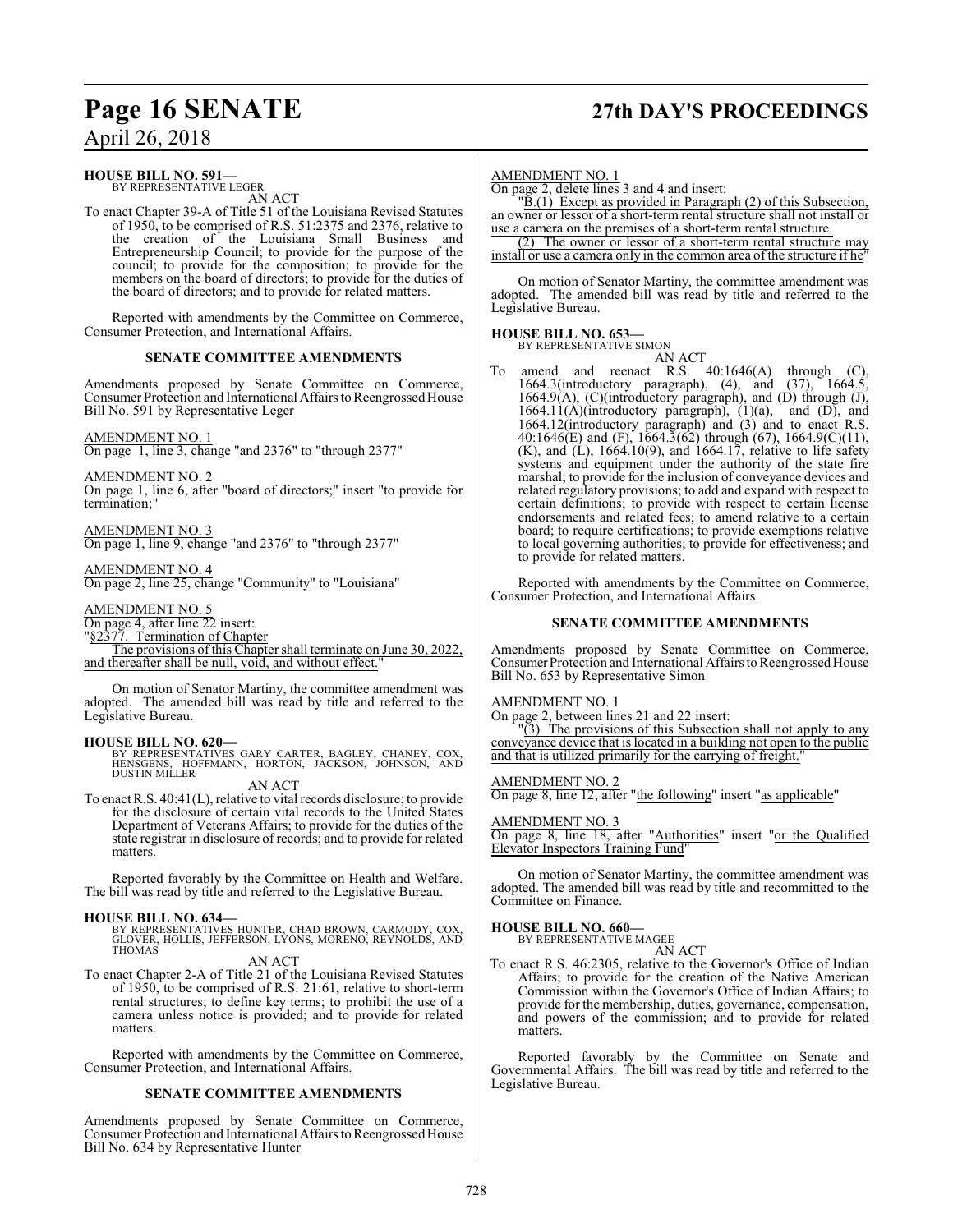## **27th DAY'S PROCEEDINGS Page 17 SENATE**

# April 26, 2018

#### **HOUSE BILL NO. 704— (Substitute for House Bill No. 535 by Representative Smith)** BY REPRESENTATIVE SMITH

AN ACT

To amend and reenact R.S. 40:2018.1, to enact R.S. 36:259(M), and to repeal R.S. 36:4(B)(1)(ee), relative to the Louisiana Commission on HIV, AIDS, and Hepatitis C; to revise the name of the commission; to provide relative to the composition of the commission and the means of appointment of certain commission members; to provide relative to meetings of the commission; to provide for placement of the commission within the executive branch of government; to extend the termination date of the commission; and to provide for related matters.

Reported favorably by the Committee on Health and Welfare. The bill was read by title and referred to the Legislative Bureau.

#### **HOUSE BILL NO. 711—** BY REPRESENTATIVE JAMES

AN ACT

To amend and reenact R.S. 36:4(X), the title of Chapter 18 of Title 49 of the Louisiana Revised Statutes of 1950, and R.S. 49:1211(E), 1212(A), (B), (C), (D), (E), and (K) and 1213(B), relative to the Louisiana Council on the Social Status of Black Men and Boys; to change the name of the council; to move the council from the office of the lieutenant governor to the office of the governor; to provide relative to the membership and meetings of the council; to provide relative to the council's annual report; and to provide for related matters.

Reported favorably by the Committee on Senate and Governmental Affairs. The bill was read by title and referred to the Legislative Bureau.

### **HOUSE BILL NO. 734— (Substitute for House Bill No. 238 by Representative McFarland)** BY REPRESENTATIVE MCFARLAND

AN ACT

To enact Subpart E of Part XIII of Chapter 3 of Title 46 of the Louisiana Revised Statutes of 1950, to be comprised of R.S. 46:460.91, relative to the state medical assistance program known commonly as Medicaid; to require the Louisiana Department of Health to submit reports to certain legislative committees concerning the Medicaid managed care program; to provide for the content of the reports; to establish a reporting schedule; and to provide for related matters.

Reported favorably by the Committee on Health and Welfare. The bill was read by title and referred to the Legislative Bureau.

### **HOUSE BILL NO. 735— (Substitute for House Bill No. 364 by Representative Jackson)** BY REPRESENTATIVES JACKSON AND PIERRE

AN ACT

To enact Part III of Chapter 3 of Title 46 of the Louisiana Revised Statutes of 1950, to be comprised of R.S. 46:351 through 356, relative to public assistance programs; to establish a workforce training pilot initiative to serve public assistance recipients in certain regions; to provide for interagency collaboration in administering the pilot initiative; to provide for duties of the executive director of the Louisiana Workforce Commission, the secretary of the Department of Children and Family Services, the secretary of the Louisiana Department of Health, the state superintendent of education, and the president of the Louisiana Community and Technical College System with respect to the pilot initiative; to provide for administrative rulemaking; and to provide for related matters.

Reported favorably by the Committee on Health and Welfare. The bill was read by title and referred to the Legislative Bureau.

### **HOUSE BILL NO. 768—**

BY REPRESENTATIVES HOFFMANN, BAGLEY, CHANEY, COX, HENSGENS, HORTON, JACKSON, LEBAS, POPE, RICHARD, STAGNI, AND STOKES

AN ACT

To amend and reenact Children's Code Article 610(A), relative to child abuse and neglect reporting; to provide for reporting of child abuse and neglect in military families; to provide for the duties of the Louisiana Department of Children and Family Services in reporting child abuse and neglect to the United States Department of Defense Family Advocacy Program; and to provide for related matters.

Reported favorably by the Committee on Health and Welfare. The bill was read by title and referred to the Legislative Bureau.

### **HOUSE BILL NO. 778—**

BY REPRESENTATIVE JACKSON AN ACT

To amend and reenact R.S. 37:1263 and 1285.2(A) and to enact R.S. 37:1270(A)(9), relative to regulation of the practice of medicine; to provide for the membership, powers, and duties of the Louisiana State Board of Medical Examiners; to provide requirements relative to investigations of physicians by the Louisiana State Board of Medical Examiners; to establish restrictions relative to such investigations; and to provide for related matters.

Reported with amendments by the Committee on Health and Welfare.

### **SENATE COMMITTEE AMENDMENTS**

Amendments proposed by Senate Committee on Health and Welfare to Reengrossed House Bill No. 778 by Representative Jackson

### AMENDMENT NO. 1

On page 1, line 2 after "1285.2(A)" insert "and  $(D)$ "

### AMENDMENT NO. 2

On page 1, line 9 after "1285.2(A)" insert "and  $(D)$ "

### AMENDMENT NO. 3

On page 4, after line 29, insert the following:

"D. The board shall adopt the rules required by this Section no later than January 1, 2016. Beginning July 1, 2015, the board shall report monthly on the progress of the promulgation of the required rules to the House and Senate committees on health and welfare. Prior to the board's conducting any site visit or requesting medical records from an individual licensed by the board who is not subject to an active investigation initiated pursuant to Subsection A of this Section, the executive director shall request approval of the board through a duly adopted motion by two-thirds vote of the board, meeting in executive session, to conduct the site visit or make the records request. The executive director shall include in the request for approval the basis upon which the site visit or records request is warranted, the number of records to be requested, if applicable, the date, time, and anticipated length of the proposed site visit, and the dates of any previous site visits. The board shall be prohibited from disclosing the identity of any individual included in the request for approval.

### AMENDMENT NO. 4

On page 2, line 10, at the end of the line insert "The member appointed by the Louisiana Hospital Association shall be a minority appointment in alternate appointed terms.

### AMENDMENT NO. 5

On page 2, line 12, after "members"insert a "." and delete the remainder of the line and delete lines 13 and 14

On motion of Senator Mills, the committee amendment was adopted. The amended bill was read by title and referred to the Legislative Bureau.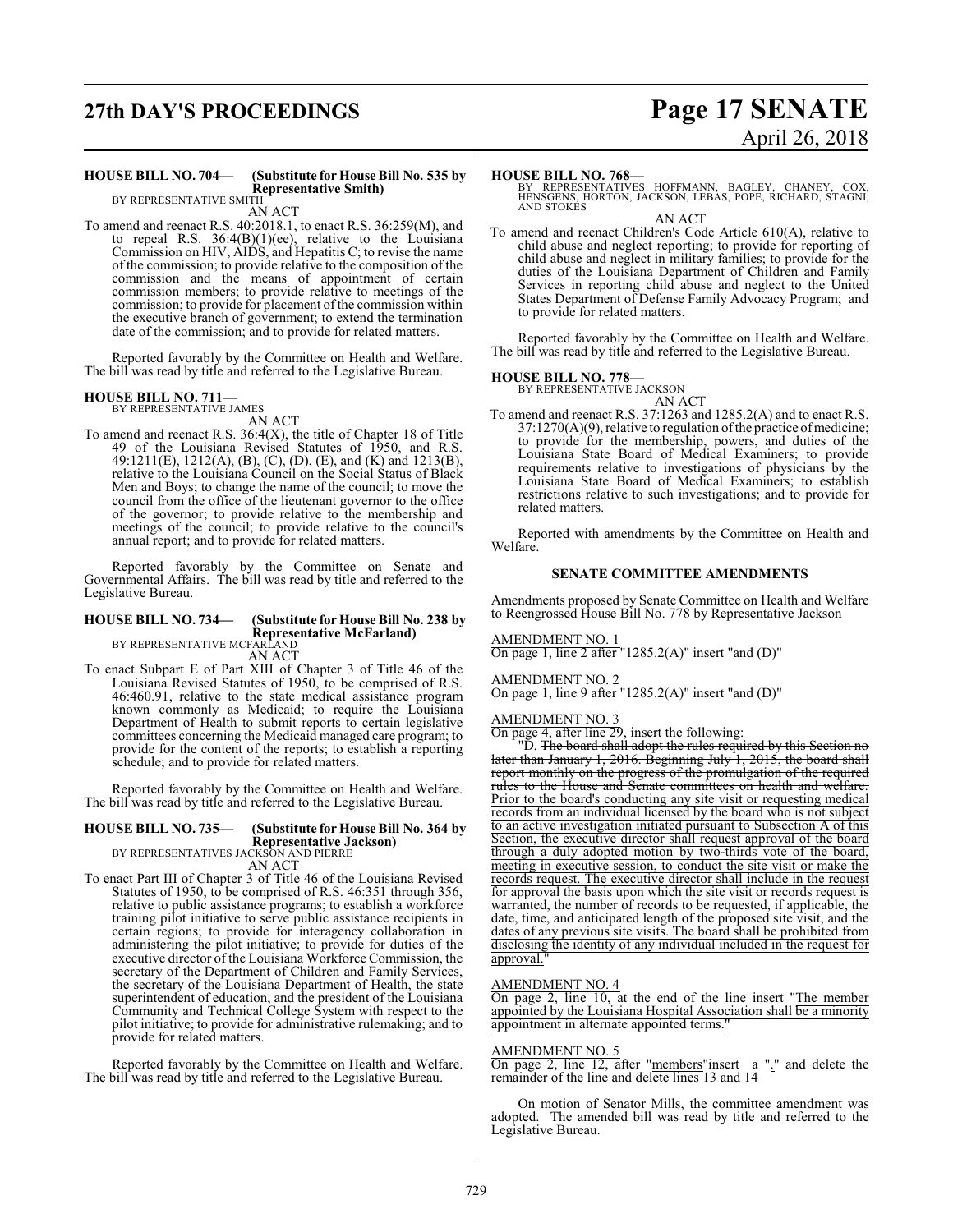### **HOUSE BILL NO. 820—**

BY REPRESENTATIVE JACKSON AN ACT

To amend and reenact R.S. 37:2801(3)(a), relative to the practice of chiropractic; to provide for the definition of the practice of chiropractic; and to provide for related matters.

Reported favorably by the Committee on Health and Welfare. The bill was read by title and referred to the Legislative Bureau.

### **HOUSE BILL NO. 891— (Substitute for House Bill No. 338 by**

**Representative Hoffmann)**<br>BY REPRESENTATIVES HOFFMANN, CHANEY, COX, HENSGENS,<br>JACKSON, JOHNSON, LEBAS, POPE, STAGNI, AND STOKES AN ACT

To amend and reenact R.S. 36:21(B) and R.S. 40:1061.6(A)(2) and 2175.4(B), relative to a prohibition on public funding for entities that perform abortions; to provide for applicability of and exceptions to the prohibition; to provide relative to the validity of outpatient abortion facility licenses; to provide for legislative findings; to provide for the redesignation of certain statutes; and to provide for related matters.

Reported favorably by the Committee on Health and Welfare. The bill was read by title and referred to the Legislative Bureau.

### **Rules Suspended**

Senator Johns asked for and obtained a suspension of the rules to recall Senate Resolution No. 144 from the Committee on Education.

#### **SENATE RESOLUTION NO. 144—** BY SENATOR JOHNS

### A RESOLUTION

To urge and request the State Board of Elementary and Secondary Education, the state Department of Education, and public school governing authorities to develop and adopt policies and guidelines relative to students whose parents opt them out of participation in state-mandated assessments.

On motion of Senator Johns the resolution was read by title and adopted.

### **Senate Resolutions on Second Reading Reported by Committees**

#### **SENATE RESOLUTION NO. 110—** BY SENATOR MORRELL

A RESOLUTION

To urge and request Louisiana State Police and the sheriff of each parish to implement policies and procedures for notification to law enforcement of persons who are prohibited from possessing a firearm for the purpose of denoting that person as prohibited from possessing a firearm in the Louisiana Computerized Criminal History database.

Reported with amendments by the Committee on Judiciary B.

### **SENATE COMMITTEE AMENDMENTS**

Amendments proposed by Senate Committee on Judiciary B to Original Senate Resolution No. 110 by Senator Morrell

### AMENDMENT NO. 1

On page 1, line 16, after "the" insert "Senate of the"

On motion of Senator Gary Smith, the committee amendment was adopted.

On motion of Senator Gary Smith the resolution was read by title and returned to the Calendar, subject to call.

### **Senate Concurrent Resolutions on Second Reading**

**Reported by Committees**

**SENATE CONCURRENT RESOLUTION NO. 83—** BY SENATOR PEACOCK A CONCURRENT RESOLUTION

To urge and request occupational and professional licensing boards and commissions to display prominently on their website a link to licensing information for military-trained applicants and their family members.

Reported favorably by the Committee on Commerce, Consumer Protection, and International Affairs.

The resolution was read by title. Senator Peacock moved to adopt the Senate Concurrent Resolution.

### **ROLL CALL**

The roll was called with the following result:

### YEAS

| Mr. President   | Gatti     | Morrish   |
|-----------------|-----------|-----------|
| Allain          | Hewitt    | Peacock   |
| Appel<br>Bishop | Johns     | Price     |
|                 | Lambert   | Riser     |
| Boudreaux       | Long      | Smith, G. |
| Carter          | Luneau    | Smith, J. |
| Chabert         | Martiny   | Thompson  |
| Claitor         | Milkovich | Walswort  |
| Cortez          | Mills     | Ward      |
| Fannin          | Mizell    | White     |
| Total - 30      |           |           |

Martiny Thompson<br>Milkovich Walsworth Walsworth<br>Ward

NAYS

ABSENT

Total - 0

Barrow Erdey Perry Colomb LaFleur Peterson Donahue Total - 9

The Chair declared the Senate had adopted the Senate Concurrent Resolution and ordered it sent to the House.

### **Senate Bills and Joint Resolutions on Third Reading and Final Passage**

### **Bagneris Rule**

Senator Long moved to invoke the rule to temporarily pass over controversial Senate Bills on Third Reading and Final Passage with the intention of taking them up later, in their regular order.

Without objection, so ordered.

**SENATE BILL NO. 465—** BY SENATOR BISHOP

AN ACT

To amend and reenact the introductory paragraph of R.S. 17:253(B) and to enact R.S. 17:253(B)(21) through (24), relative to student behavior and discipline; to provide relative to the membership of the Advisory Council on Student Behavior and Discipline; to provide for reporting; and to provide for related matters.

### **Floor Amendments**

Senator Bishop proposed the following amendments.

**Page 18 SENATE 27th DAY'S PROCEEDINGS**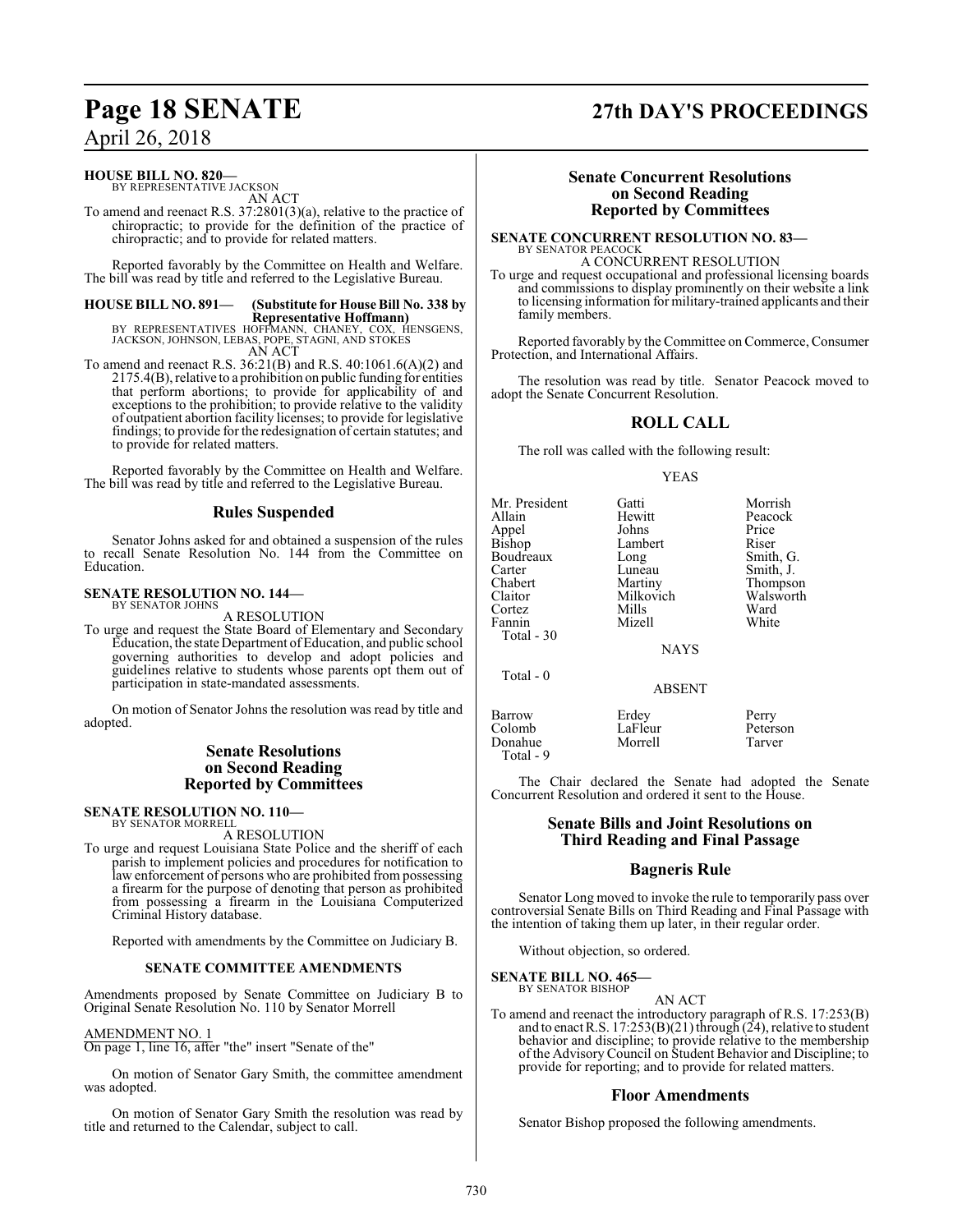### **SENATE FLOOR AMENDMENTS**

Amendments proposed by Senator Bishop to Engrossed Senate Bill No. 465 by Senator Bishop

AMENDMENT NO. 1 On page 1, line 3, change "(24)" to "(25)"

AMENDMENT NO. 2 On page 1, line 8, change "(24)" to "(25)"

### AMENDMENT NO. 3 On page 2, between lines 2 and 3, insert the following: "**(25) The president of the Louisiana School Counselors Association, or his designee.**"

On motion of Senator Bishop, the amendments were adopted.

The bill was read by title. Senator Bishop moved the final passage of the amended bill.

### **ROLL CALL**

The roll was called with the following result:

### YEAS

| Mr. President | Gatti       | Morrish   |
|---------------|-------------|-----------|
| Allain        | Hewitt      | Peacock   |
| Appel         | Johns       | Price     |
| Bishop        | Lambert     | Riser     |
| Boudreaux     | Long        | Smith, G. |
| Carter        | Luneau      | Smith, J. |
| Chabert       | Martiny     | Thompson  |
| Claitor       | Milkovich   | Walsworth |
| Cortez        | Mills       | Ward      |
| Fannin        | Mizell      | White     |
| Total - 30    |             |           |
|               | <b>NAYS</b> |           |
| Total - 0     |             |           |
|               | ABSENT      |           |

| Barrow    | Erdey   | Perry    |
|-----------|---------|----------|
| Colomb    | LaFleur | Peterson |
| Donahue   | Morrell | Tarver   |
| Total - 9 |         |          |

The Chair declared the amended bill was passed, ordered reengrossed and sent to the House. Senator Bishop moved to reconsider the vote by which the bill was passed and laid the motion on the table.

### **SENATE BILL NO. 509—** BY SENATOR MORRELL

AN ACT

To amend and reenact R.S. 33:9091.24(D)(1), relative to the University Neighborhood Security and Improvement District in Orleans Parish; to provide for its board of commissioners; and to provide for related matters.

The bill was read by title. Senator Carter moved the final passage of the bill.

### **ROLL CALL**

The roll was called with the following result:

### YEAS

| Mr. President   | Hewitt  | Peacock   |
|-----------------|---------|-----------|
| Appel<br>Bishop | Johns   | Price     |
|                 | Lambert | Riser     |
| Boudreaux       | Long    | Smith, G. |

## **27th DAY'S PROCEEDINGS Page 19 SENATE** April 26, 2018

| Carter<br>Chabert<br>Claitor<br>Cortez<br>Fannin<br>Gatti<br>Total - 28 | Luneau<br>Martiny<br>Milkovich<br>Mills<br>Mizell<br>Morrish<br><b>NAYS</b> | Thompson<br>Walsworth<br>Ward<br>White |
|-------------------------------------------------------------------------|-----------------------------------------------------------------------------|----------------------------------------|
| Total $-0$                                                              | <b>ABSENT</b>                                                               |                                        |
| Allain<br>Barrow<br>Colomb<br>Donahue<br>Total - 11                     | Erdey<br>LaFleur<br>Morrell<br>Perry                                        | Peterson<br>Smith, J.<br>Tarver        |

The Chair declared the bill was passed and ordered it sent to the House. Senator Carter moved to reconsider the vote by which the bill was passed and laid the motion on the table.

#### **SENATE BILL NO. 512—** BY SENATOR GATTI

AN ACT

To amend and reenact R.S. 17:2115.11, relative to student-initiated prayer; to provide relative to school employee participation in student-initiated prayer; to provide for conditions; and to provide for related matters.

The bill was read by title. Senator Gatti moved the final passage of the bill.

### **ROLL CALL**

The roll was called with the following result:

### YEAS

| Mr. President<br>Allain<br>Appel<br><b>Bishop</b><br>Boudreaux<br>Carter<br>Chabert<br>Claitor<br>Cortez<br>Fannin<br>Total - 29 | Gatti<br>Hewitt<br>Johns<br>Lambert<br>Long<br>Luneau<br>Martiny<br>Milkovich<br>Mills<br>Mizell<br><b>NAYS</b> | Morrish<br>Peacock<br>Price<br>Riser<br>Smith, G.<br>Thompson<br>Walsworth<br>Ward<br>White |
|----------------------------------------------------------------------------------------------------------------------------------|-----------------------------------------------------------------------------------------------------------------|---------------------------------------------------------------------------------------------|
| Total - 0                                                                                                                        | <b>ABSENT</b>                                                                                                   |                                                                                             |
| Barrow<br>Colomb<br>Donahue<br>Erdev                                                                                             | LaFleur<br>Morrell<br>Perry<br>Peterson                                                                         | Smith, J.<br>Tarver                                                                         |

The Chair declared the bill was passed and ordered it sent to the House. Senator Gatti moved to reconsider the vote by which the bill was passed and laid the motion on the table.

### **SENATE BILL NO. 552—** BY SENATOR CHABERT

Total - 10

AN ACT To amend and reenact R.S.  $33:4574.1.1(A)(17)$ , relative to hotel occupancy taxes in Lafourche Parish; to authorize the Lafourche Parish Tourist Commission to levy additional hotel occupancy taxes; and to provide for related matters.

The bill was read by title. Senator Chabert moved the final passage of the bill.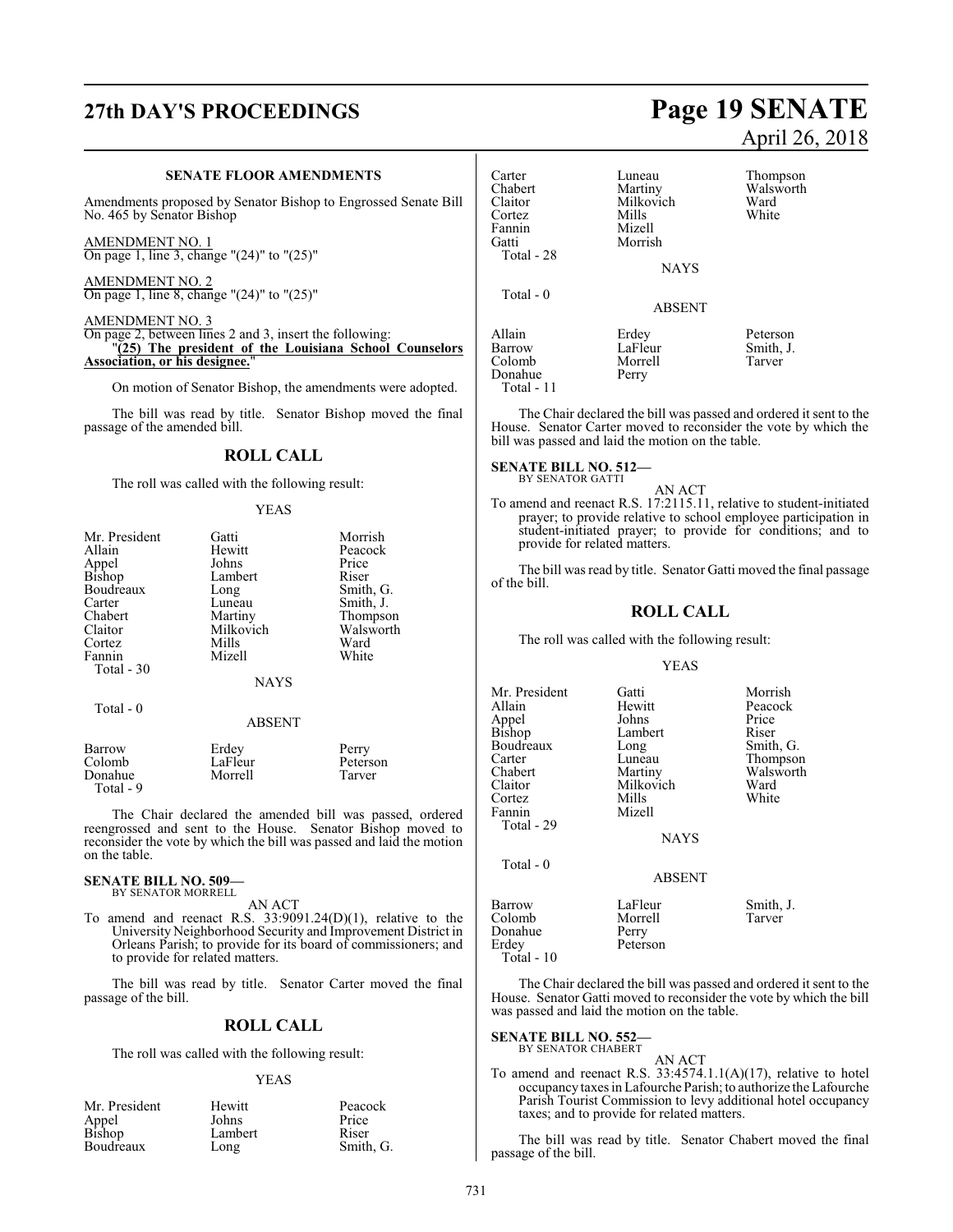### **ROLL CALL**

The roll was called with the following result:

### YEAS

| Mr. President   | Gatti          | Peaco |
|-----------------|----------------|-------|
| Allain          | Hewitt         | Price |
|                 | Johns          | Riser |
| Appel<br>Bishop | Lambert        | Smith |
| Boudreaux       | Long           | Thom  |
| Carter          | Luneau         | Walsy |
| Chabert         | Martiny        | Ward  |
| Claitor         | Mills          | White |
| Cortez          | Mizell         |       |
| Fannin          | Morrish        |       |
| Total - 28      |                |       |
|                 | <b>ATA TTC</b> |       |

nt Gatti Peacock<br>Hewitt Price Johns Riser<br>Lambert Smith Lambert Smith, G.<br>
Long Thompson Long Thompson<br>Luneau Walsworth Martiny Ward<br>
Mills White

Walsworth<br>Ward

**NAYS** 

Milkovich Total - 1

### ABSENT

| Barrow<br>Colomb | LaFleur<br>Morrell | Smith, J.<br>Tarver |
|------------------|--------------------|---------------------|
| Donahue          | Perry              |                     |
| Erdey            | Peterson           |                     |
| Total - 10       |                    |                     |

The Chair declared the bill was passed and ordered it sent to the House. Senator Chabert moved to reconsider the vote by which the bill was passed and laid the motion on the table.

### **Rules Suspended**

### **House Bills and Joint Resolutions on Third Reading and Final Passage**

### **Bagneris Rule**

Senator Long moved to invoke the rule to temporarily pass over controversial House Bills on Third Reading and Final Passage with the intention of taking them up later, in their regular order and to specifically start with House Bill No. 4.

Without objection, so ordered.

### **HOUSE BILL NO. 4—**

BY REPRESENTATIVE BISHOP AN ACT

To amend and reenact R.S.  $56:10(B)(1)(g)$  and  $302.1(C)(1)(c)$ , relative to saltwater fishing licenses; to extend the applicability of an additional fee for purchase of a saltwater fishing license; to provide for an effective date; and to provide for related matters.

### **Floor Amendments**

Senator Allain proposed the following amendments.

### **SENATE FLOOR AMENDMENTS**

Amendments proposed by Senator Allain to Reengrossed House Bill No. 4 by Representative Bishop

### AMENDMENT NO. 1

Delete Senate Committee Amendment Nos. 1 and 3 proposed by the Senate Committee on Natural Resources and adopted by the Senate on April 24, 2018.

### AMENDMENT NO. 2

In Senate Committee Amendment No. 2 proposed by the Senate Committee on Natural Resources and adopted by the Senate on April

## **Page 20 SENATE 27th DAY'S PROCEEDINGS**

24, 2018, on page 1, line 7, after "estimate;" insert "to require an annual report to certain legislative committees;"

### AMENDMENT NO. 3

In Senate Committee Amendment No. 4 proposed by the Senate Committee on Natural Resources and adopted by the Senate on April 24, 2018, on page 1, between lines 17 and 18, insert the following "\* \* \*

(d) The department shall make an annual report to the Senate Committee on Natural Resources and the House Committee on Natural Resources and Environment on the progress and effectiveness of LACREEL and the saltwater fish stock estimate."

### AMENDMENT NO. 4

On page 1, line 2, after "R.S.  $56:10(B)(1)(g)$ " insert "and  $(16)(a)$ " and after "302.1(C)(1)(c)" insert "and to enact R.S. 56:10(B)(16)(d) and  $639.8(E)(4)$ 

### AMENDMENT NO. 5

On page 1, delete line 6, and insert "Section 1. R.S.  $56:10(B)(1)(g)$ and  $(16)(a)$  and  $302.1(\dot{C})(1)(c)$  are hereby amended and reenacted and R.S. 56:10(B)(16)(d) and 639.8(E)(4) are hereby enacted"

On motion of Senator Allain, the amendments were adopted.

The bill was read by title. Senator Allain moved the final passage of the amended bill.

### **ROLL CALL**

The roll was called with the following result:

YEAS

| Mr. President<br>Allain<br>Appel<br>Bishop<br>Boudreaux<br>Carter<br>Chabert<br>Claitor<br>Cortez<br>Fannin | Gatti<br>Hewitt<br>Johns<br>Lambert<br>Long<br>Luneau<br>Martiny<br>Milkovich<br>Mills<br>Mizell | Morrish<br>Peacock<br>Price<br>Riser<br>Smith, G.<br>Smith, J.<br>Thompson<br>Walsworth<br>Ward<br>White |
|-------------------------------------------------------------------------------------------------------------|--------------------------------------------------------------------------------------------------|----------------------------------------------------------------------------------------------------------|
| Total - 30<br>Total - 0                                                                                     | <b>NAYS</b><br><b>ABSENT</b>                                                                     |                                                                                                          |
| Barrow<br>Colomb<br>Donahue<br>Total - 9                                                                    | Erdey<br>LaFleur<br>Morrell                                                                      | Perry<br>Peterson<br>Tarver                                                                              |

The Chair declared the amended bill was passed and ordered it returned to the House. Senator Allain moved to reconsider the vote by which the bill was passed and laid the motion on the table.

**HOUSE BILL NO. 27—** BY REPRESENTATIVE PEARSON

 $\mathbb{C} \mathrm{T}$ To amend and reenact R.S. 11:1762.1(B), relative to the retirement benefit of reemployed retirees of the Municipal Employees' Retirement System of Louisiana; to provide for computation of a retirement benefit under certain reemployment circumstances; and to provide for related matters.

The bill was read by title. Senator Peacock moved the final passage of the bill.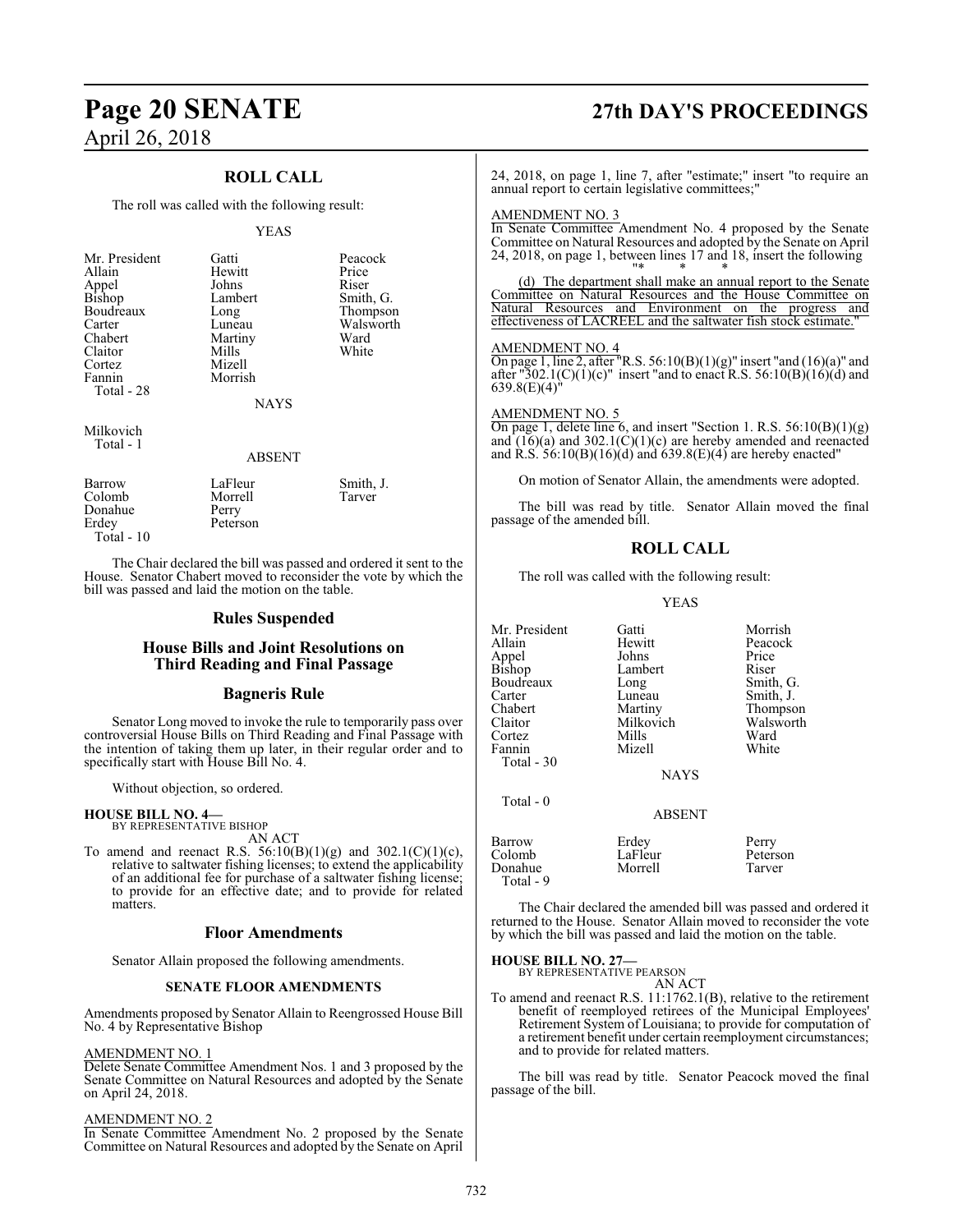## **27th DAY'S PROCEEDINGS Page 21 SENATE**

### **ROLL CALL**

The roll was called with the following result:

#### YEAS

| Mr. President | Gatti         | Morrish   |
|---------------|---------------|-----------|
| Allain        | Hewitt        | Peacock   |
| Appel         | Johns         | Price     |
| <b>Bishop</b> | Lambert       | Riser     |
| Boudreaux     |               | Smith, G. |
|               | Long          |           |
| Carter        | Luneau        | Smith, J. |
| Chabert       | Martiny       | Thompson  |
| Claitor       | Milkovich     | Walsworth |
| Cortez        | Mills         | Ward      |
| Fannin        | Mizell        | White     |
| Total $-30$   |               |           |
|               | <b>NAYS</b>   |           |
| Total $-0$    |               |           |
|               | <b>ABSENT</b> |           |
| Barrow        | Erdey         | Perry     |
| Colomb        | LaFleur       | Peterson  |
| Donahue       | Morrell       | Tarver    |

The Chair declared the bill was passed and ordered it returned to the House. Senator Peacock moved to reconsider the vote by which the bill was passed and laid the motion on the table.

### **HOUSE BILL NO. 30—**

Donahue Total - 9

> BY REPRESENTATIVE PEARSON AN ACT

To amend and reenact R.S. 11:1732(11) and (20), relative to the Municipal Employees' Retirement System of Louisiana; to provide for the definition of disability; to provide for the definition of minor child; and to provide for related matters.

The bill was read by title. Senator Peacock moved the final passage of the bill.

### **ROLL CALL**

The roll was called with the following result:

### YEAS

| Mr. President<br>Allain<br>Appel<br>Bishop<br>Boudreaux<br>Carter<br>Chabert<br>Claitor<br>Cortez<br>Total - 27 | Fannin<br>Gatti<br>Hewitt<br>Johns<br>Lambert<br>Long<br>Luneau<br>Martiny<br>Milkovich<br><b>NAYS</b> | Mills<br>Mizell<br>Peacock<br>Price<br>Riser<br>Smith, G.<br>Thompson<br>Walsworth<br>Ward |
|-----------------------------------------------------------------------------------------------------------------|--------------------------------------------------------------------------------------------------------|--------------------------------------------------------------------------------------------|
| Total - 0                                                                                                       | <b>ABSENT</b>                                                                                          |                                                                                            |
| Barrow<br>Colomb<br>Donahue<br>Erdey<br>Total - 12                                                              | LaFleur<br>Morrell<br>Morrish<br>Perry                                                                 | Peterson<br>Smith, J.<br>Tarver<br>White                                                   |

The Chair declared the bill was passed and ordered it returned to the House. Senator Peacock moved to reconsider the vote by which the bill was passed and laid the motion on the table.

# April 26, 2018

### **HOUSE BILL NO. 31—**

BY REPRESENTATIVE PEARSON AN ACT

To amend and reenact R.S. 11:1757(A), relative to benefit payments to members of the Municipal Employees' Retirement System of Louisiana; to provide for the benefit payable to a retired member upon death of a beneficiary; to provide for the effective date of a payment adjustment; to provide for notice of death of a beneficiary; and to provide for related matters.

The bill was read by title. Senator Peacock moved the final passage of the bill.

### **ROLL CALL**

The roll was called with the following result:

YEAS

| Mr. President<br>Allain<br>Appel<br>Bishop<br>Boudreaux<br>Carter<br>Chabert<br>Claitor<br>Cortez<br>Fannin<br>Total - 30<br>Total - 0 | Gatti<br>Hewitt<br>Johns<br>Lambert<br>Long<br>Luneau<br>Martiny<br>Milkovich<br>Mills<br>Mizell<br><b>NAYS</b><br><b>ABSENT</b> | Morrish<br>Peacock<br>Price<br>Riser<br>Smith, G.<br>Smith, J.<br>Thompson<br>Walsworth<br>Ward<br>White |
|----------------------------------------------------------------------------------------------------------------------------------------|----------------------------------------------------------------------------------------------------------------------------------|----------------------------------------------------------------------------------------------------------|
| Barrow                                                                                                                                 | Erdey                                                                                                                            | Perry                                                                                                    |
| Colomb                                                                                                                                 | LaFleur                                                                                                                          | Peterson                                                                                                 |
| Donahue                                                                                                                                | Morrell                                                                                                                          | Tarver                                                                                                   |

The Chair declared the bill was passed and ordered it returned to the House. Senator Peacock moved to reconsider the vote by which the bill was passed and laid the motion on the table.

### **HOUSE BILL NO. 49—**

Total - 9

BY REPRESENTATIVE GISCLAIR AN ACT

To amend and reenact R.S.  $49:214.41(A)(1)$  and (C), relative to mitigation of coastal wetlands; to authorize construction or implementation of an integrated coastal protection project as compensatory wetlands mitigation; and to provide for related matters.

The bill was read by title. Senator Chabert moved the final passage of the bill.

### **ROLL CALL**

The roll was called with the following result:

### YEAS

| Mr. President   | Gatti     | Mizell    |
|-----------------|-----------|-----------|
| Allain          | Hewitt    | Peacock   |
|                 | Johns     | Price     |
| Appel<br>Bishop | Lambert   | Riser     |
| Carter          | Long      | Smith, G. |
| Chabert         | Luneau    | Smith, J. |
| Claitor         | Martiny   | Thompson  |
| Cortez          | Milkovich | Walsworth |
| Fannin          | Mills     | White     |
| Total - 27      |           |           |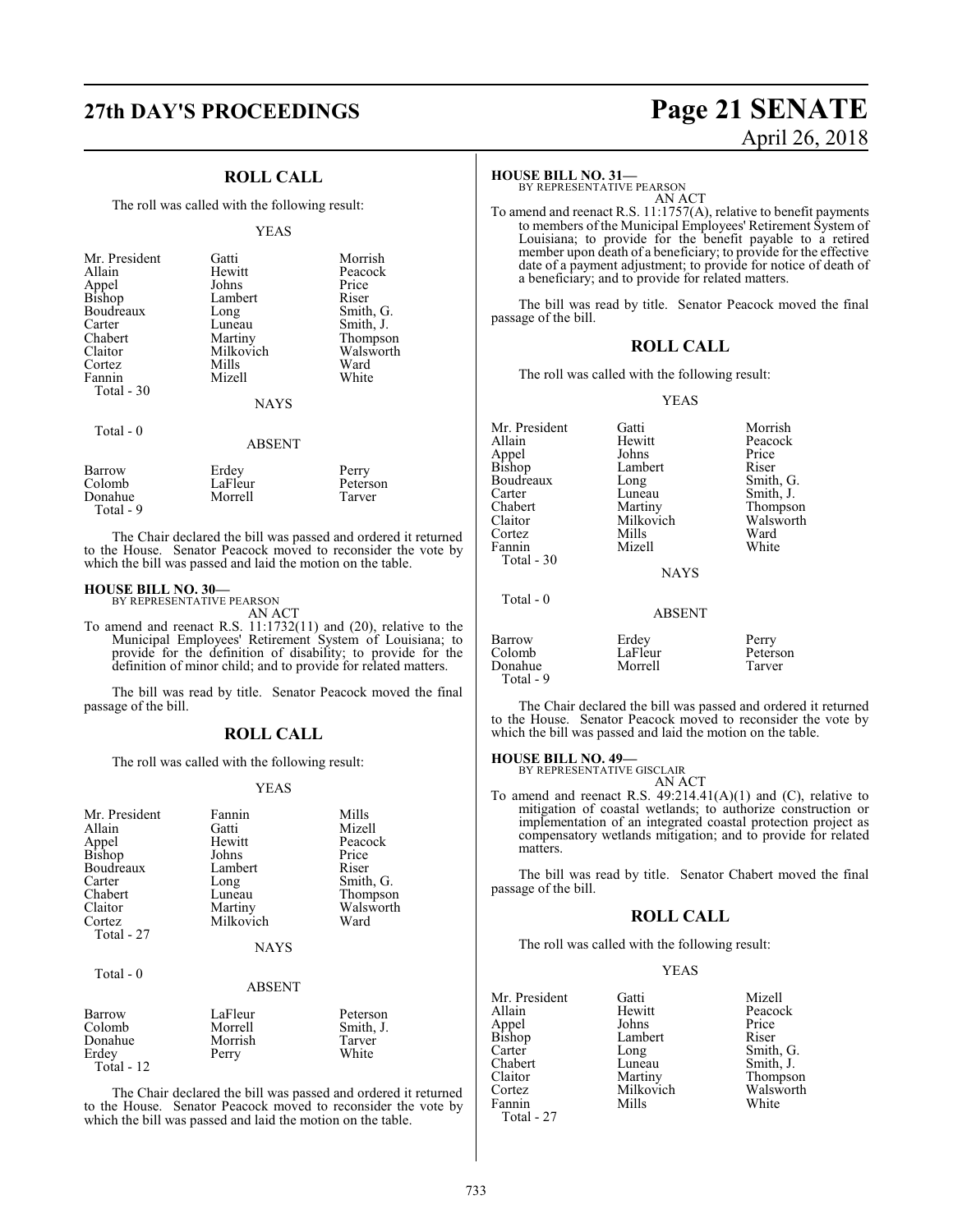## **Page 22 SENATE 27th DAY'S PROCEEDINGS** April 26, 2018

### NAYS

#### Total - 0

### ABSENT

The Chair declared the bill was passed and ordered it returned to the House. Senator Chabert moved to reconsider the vote by which the bill was passed and laid the motion on the table.

### **HOUSE BILL NO. 67—** BY REPRESENTATIVE BAGLEY

AN ACT

To amend and reenact R.S. 40:1502.16(A), relative to the assessment of service charges by the governing authority of DeSoto Fire Protection District No. 2; to provide with respect to the collection of the service charge and the enforcement of the collection; to provide for use of the proceeds of such charges; and to provide for related matters.

The bill was read by title. Senator Carter moved the final passage of the bill.

### **ROLL CALL**

The roll was called with the following result:

### YEAS

| Mr. President<br>Allain<br>Appel<br>Bishop<br>Boudreaux<br>Carter<br>Chabert<br>Claitor<br>Cortez<br>Gatti<br>Total - 29 | Hewitt<br>Johns<br>Lambert<br>Long<br>Luneau<br>Martiny<br>Milkovich<br>Mills<br>Mizell<br>Morrish<br><b>NAYS</b> | Peacock<br>Price<br>Riser<br>Smith, G.<br>Smith, J.<br>Thompson<br>Walsworth<br>Ward<br>White |
|--------------------------------------------------------------------------------------------------------------------------|-------------------------------------------------------------------------------------------------------------------|-----------------------------------------------------------------------------------------------|
| Total - 0                                                                                                                | <b>ABSENT</b>                                                                                                     |                                                                                               |
| Barrow<br>Colomb<br>Donahue<br>Erdey<br>Total - 10                                                                       | Fannin<br>LaFleur<br>Morrell<br>Perry                                                                             | Peterson<br>Tarver                                                                            |

The Chair declared the bill was passed and ordered it returned to the House. Senator Carter moved to reconsider the vote by which the bill was passed and laid the motion on the table.

### **HOUSE BILL NO. 68—** BY REPRESENTATIVE TERRY BROWN

AN ACT

To amend and reenact R.S. 33:130.202, relative to the LaSalle Economic Development District; to provide relative to the board of commissioners; to provide relative to the appointment of board members; to provide relative to residency requirements for board members; to provide relative to meetings of the board; and to provide for related matters.

The bill was read by title. Senator Walsworth moved the final passage of the bill.

### **ROLL CALL**

The roll was called with the following result:

YEAS

| Mr. President | Gatti         | Morrish   |
|---------------|---------------|-----------|
| Allain        | Hewitt        | Peacock   |
| Appel         | Johns         | Price     |
| Bishop        | Lambert       | Riser     |
| Boudreaux     | Long          | Smith, G. |
| Carter        | Luneau        | Smith, J. |
| Chabert       | Martiny       | Thompson  |
| Claitor       | Milkovich     | Walsworth |
| Cortez        | Mills         | Ward      |
| Fannin        | Mizell        | White     |
| Total - 30    |               |           |
|               | <b>NAYS</b>   |           |
| Total $-0$    |               |           |
|               | <b>ABSENT</b> |           |
| Barrow        | Erdey         | Perry     |
| Colomb        | LaFleur       | Peterson  |
| Donahue       | Morrell       | Tarver    |

The Chair declared the bill was passed and ordered it returned to the House. Senator Walsworth moved to reconsider the vote by which the bill was passed and laid the motion on the table.

### **HOUSE BILL NO. 72—**

Total - 9

BY REPRESENTATIVE ZERINGUE

AN ACT

To amend and reenact R.S. 33:2495.3(A), relative to the classified fire service; to provide relative to persons selected for appointment to entry-level positions in the city of Houma; to provide relative to the formal training of such persons; and to provide for related matters.

The bill was read by title. Senator Chabert moved the final passage of the bill.

### **ROLL CALL**

The roll was called with the following result:

### YEAS

| Mr. President<br>Allain<br>Appel<br>Bishop         | Hewitt<br>Johns<br>Lambert<br>Long    | Peacock<br>Price<br>Riser<br>Smith, G. |
|----------------------------------------------------|---------------------------------------|----------------------------------------|
| Boudreaux<br>Carter                                | Luneau<br>Martiny                     | Smith, J.<br>Thompson                  |
| Chabert<br>Claitor                                 | Milkovich<br>Mills                    | Walsworth<br>Ward                      |
| Cortez<br>Gatti                                    | Mizell<br>Morrish                     | White                                  |
| Total - 29                                         | <b>NAYS</b>                           |                                        |
| Total - 0                                          | <b>ABSENT</b>                         |                                        |
| Barrow<br>Colomb<br>Donahue<br>Erdev<br>Total - 10 | Fannin<br>LaFleur<br>Morrell<br>Perry | Peterson<br>Tarver                     |

The Chair declared the bill was passed and ordered it returned to the House. Senator Chabert moved to reconsider the vote by which the bill was passed and laid the motion on the table.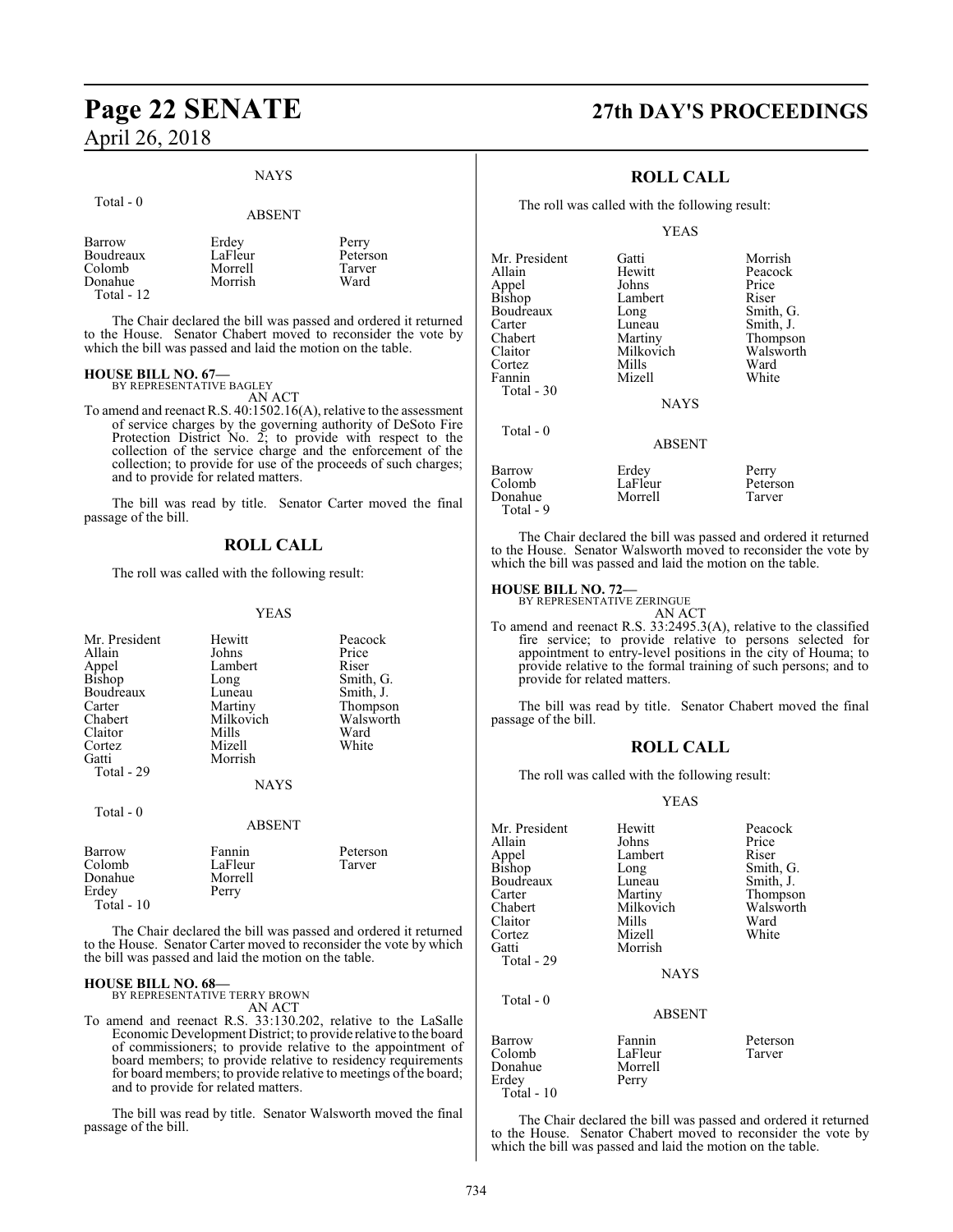| <b>HOUSE BILL NO. 77-</b><br>BY REPRESENTATIVE HENSGENS<br>AN ACT<br>To amend and reenact R.S. $46:1053(L)(2)$ , relative to Vermilion<br>Parish Hospital Service District No. 2; to increase the maximum<br>per diem which may be paid to commissioners of the district; |                                                                                                  | Cortez<br>Fannin<br>Total $-30$<br>Total - $0$                                                                                                                           | Mills<br>Mizell<br><b>NAYS</b>                    | Ward<br>White                                                                                                                                                                                                                                                                                                                                                                                |                             |
|---------------------------------------------------------------------------------------------------------------------------------------------------------------------------------------------------------------------------------------------------------------------------|--------------------------------------------------------------------------------------------------|--------------------------------------------------------------------------------------------------------------------------------------------------------------------------|---------------------------------------------------|----------------------------------------------------------------------------------------------------------------------------------------------------------------------------------------------------------------------------------------------------------------------------------------------------------------------------------------------------------------------------------------------|-----------------------------|
| and to provide for related matters.<br>The bill was read by title. Senator Cortez moved the final<br>passage of the bill.<br><b>ROLL CALL</b>                                                                                                                             |                                                                                                  | Barrow<br>Colomb<br>Donahue<br>Total - 9                                                                                                                                 | <b>ABSENT</b><br>Erdey<br>LaFleur<br>Morrell      | Perry<br>Peterson<br>Tarver                                                                                                                                                                                                                                                                                                                                                                  |                             |
| The roll was called with the following result:<br><b>YEAS</b>                                                                                                                                                                                                             |                                                                                                  | The Chair declared the bill was passed and ordered<br>to the House. Senator Claitor moved to reconsider the vot<br>the bill was passed and laid the motion on the table. |                                                   |                                                                                                                                                                                                                                                                                                                                                                                              |                             |
| Mr. President<br>Allain<br>Appel<br>Bishop<br>Boudreaux<br>Carter<br>Chabert<br>Claitor<br>Cortez<br>Fannin<br>Total - 30                                                                                                                                                 | Gatti<br>Hewitt<br>Johns<br>Lambert<br>Long<br>Luneau<br>Martiny<br>Milkovich<br>Mills<br>Mizell | Morrish<br>Peacock<br>Price<br>Riser<br>Smith, G.<br>Smith, J.<br>Thompson<br>Walsworth<br>Ward<br>White                                                                 | <b>HOUSE BILL NO. 93-</b><br>passage of the bill. | BY REPRESENTATIVES BAGNERIS AND JIMMY HARRIS<br>AN ACT<br>To amend and reenact R.S. $33:9080(F)(1)$ and (3), rela<br>Lake Bullard Neighborhood Improvement District<br>Parish; to provide relative to the parcel fee levied<br>district; to provide relative to the amount, expi<br>renewal of the fee; and to provide for related matter<br>The bill was read by title. Senator Carter move |                             |
| Total - 0                                                                                                                                                                                                                                                                 | <b>NAYS</b>                                                                                      |                                                                                                                                                                          |                                                   | <b>ROLL CALL</b>                                                                                                                                                                                                                                                                                                                                                                             |                             |
| <b>ABSENT</b>                                                                                                                                                                                                                                                             |                                                                                                  |                                                                                                                                                                          | The roll was called with the following result:    |                                                                                                                                                                                                                                                                                                                                                                                              |                             |
| Barrow<br>Colomb<br>Donahue<br>Total - 9                                                                                                                                                                                                                                  | Erdey<br>LaFleur<br>Morrell                                                                      | Perry<br>Peterson<br>Tarver                                                                                                                                              | Mr. President<br>Allain<br>Appel                  | <b>YEAS</b><br>Hewitt<br>Johns<br>Lambert                                                                                                                                                                                                                                                                                                                                                    | Price<br>Riser<br>Smith, G. |

The Chair declared the bill was passed and ordered it returned to the House. Senator Cortez moved to reconsider the vote by which the bill was passed and laid the motion on the table.

### **HOUSE BILL NO. 87—**

BY REPRESENTATIVE JAMES AN ACT

To amend and reenact R.S. 17:3092(5), relative to the Louisiana Student Tuition Assistance and Revenue Trust Program; to broaden the definition of institution of postsecondary education for program purposes; to include certain out-of-state proprietary schools in such definition; and to provide for related matters.

The bill was read by title. Senator Claitor moved the final passage of the bill.

### **ROLL CALL**

The roll was called with the following result:

### YEAS

| Mr. President | Gatti     | Morrish   |
|---------------|-----------|-----------|
| Allain        | Hewitt    | Peacock   |
| Appel         | Johns     | Price     |
| Bishop        | Lambert   | Riser     |
| Boudreaux     | Long      | Smith, G. |
| Carter        | Luneau    | Smith, J. |
| Chabert       | Martiny   | Thompson  |
| Claitor       | Milkovich | Walsworth |

## **27th DAY'S PROCEEDINGS Page 23 SENATE** April 26, 2018

| Cortez     | Mills                 | Ward                                 |
|------------|-----------------------|--------------------------------------|
| Fannin     | Mizell                | White                                |
| Total - 30 | <b>NAYS</b>           |                                      |
| Total $-0$ | <b>ABSENT</b>         |                                      |
| Barrow     | Erdey                 | Perry                                |
| Colomb     | LaFleur               | Peterson                             |
| Donobuo    | $M_{\alpha}$ and $11$ | $T_{\alpha\alpha\gamma\alpha\gamma}$ |

it returned te by which

itive to the in Orleans within the ration and renewal of the fee; and to provide for related matters.

d the final

| Mr. President        | Hewitt        | Price     |
|----------------------|---------------|-----------|
| Allain               | Johns         | Riser     |
| Appel                | Lambert       | Smith, G. |
| Bishop               | Long          | Smith, J. |
| Boudreaux            | Luneau        | Thompson  |
| Carter               | Martiny       | Walsworth |
| Chabert              | Mills         | Ward      |
| Cortez               | Mizell        | White     |
| Fannin               | Morrish       |           |
| Gatti                | Peacock       |           |
| Total - 28           |               |           |
|                      | <b>NAYS</b>   |           |
| Claitor<br>Total - 2 | Milkovich     |           |
|                      | <b>ABSENT</b> |           |
| Barrow               | Erdey         | Perry     |
| Colomb               | LaFleur       | Peterson  |
| Donahue<br>Total - 9 | Morrell       | Tarver    |

The Chair declared the bill was passed and ordered it returned to the House. Senator Carter moved to reconsider the vote by which the bill was passed and laid the motion on the table.

### **HOUSE BILL NO. 103—**

BY REPRESENTATIVE LEBAS AN ACT

To enact R.S. 33:3819(L), relative to the Evangeline Parish Waterworks District No. 1; to provide relative to the per diem paid to members of the board of commissioners and to the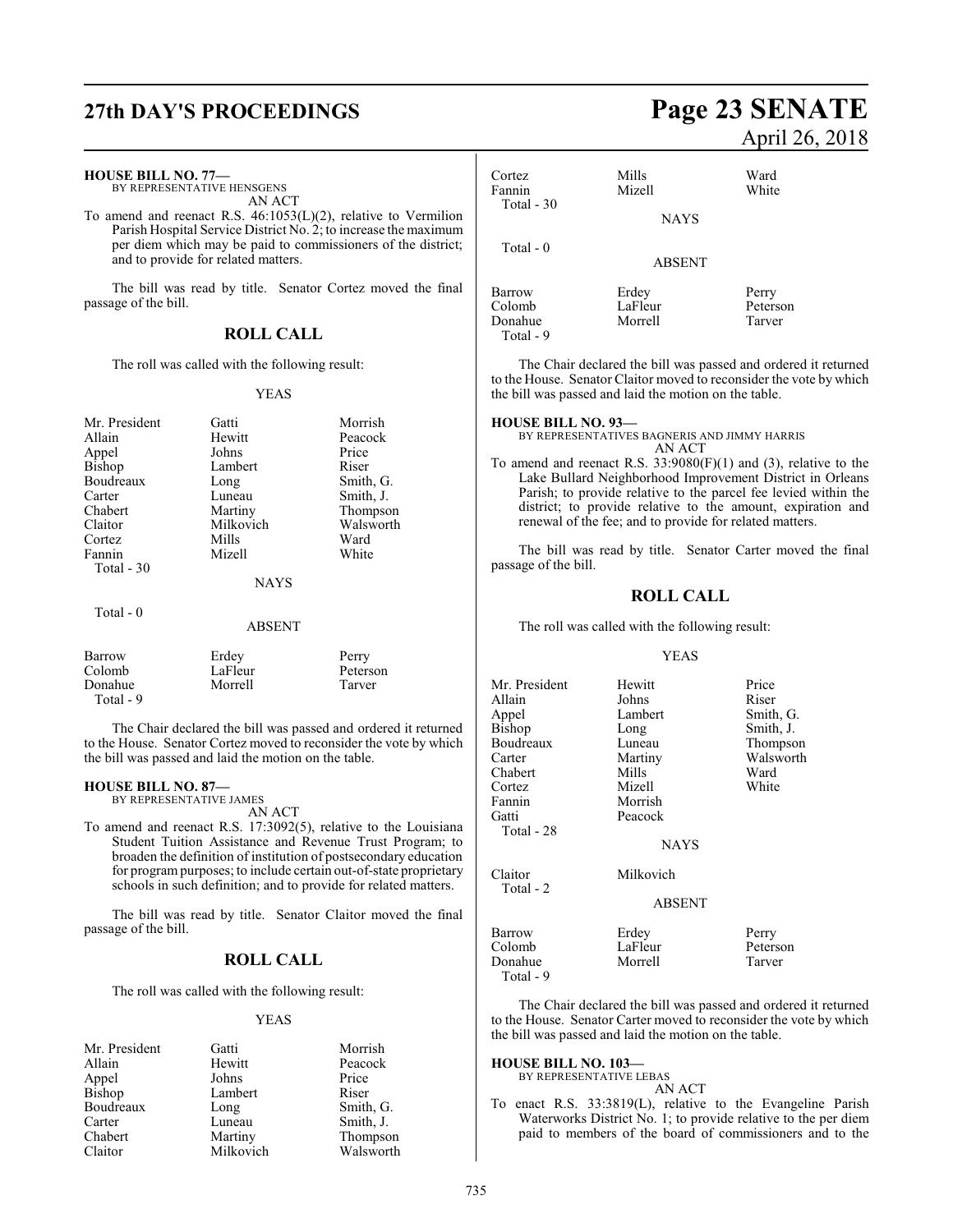number of meetings for which per diem may be paid; and to provide for related matters.

The bill was read by title. Senator Chabert moved the final passage of the bill.

### **ROLL CALL**

The roll was called with the following result:

### YEAS

| Mr. President | Hewitt      | Peacock   |
|---------------|-------------|-----------|
| Allain        | Johns       | Price     |
| Appel         | Lambert     | Riser     |
| Bishop        | Long        | Smith, G. |
| Boudreaux     | Luneau      | Smith, J. |
| Carter        | Martiny     | Thompson  |
| Chabert       | Milkovich   | Walsworth |
| Cortez        | Mills       | Ward      |
| Fannin        | Mizell      | White     |
| Gatti         | Morrish     |           |
| Total - 29    |             |           |
|               | <b>NAYS</b> |           |
| Claitor       |             |           |
| Total - 1     |             |           |

### ABSENT

| Barrow    | Erdey   | Perry    |
|-----------|---------|----------|
| Colomb    | LaFleur | Peterson |
| Donahue   | Morrell | Tarver   |
| Total - 9 |         |          |

The Chair declared the bill was passed and ordered it returned to the House. Senator Chabert moved to reconsider the vote by which the bill was passed and laid the motion on the table.

### **HOUSE BILL NO. 104—**

BY REPRESENTATIVES JIM MORRIS AND BISHOP AN ACT

To amend and reenact R.S. 30:544(A)(1), relative to pipeline safety violations; to raise the maximum penalty for such violations; and to provide for related matters.

The bill was read by title. Senator Chabert moved the final passage of the bill.

### **ROLL CALL**

The roll was called with the following result:

### YEAS

| Mr. President | Gatti     | Morrish   |
|---------------|-----------|-----------|
| Allain        | Hewitt    | Peacock   |
| Appel         | Johns     | Price     |
| Bishop        | Lambert   | Riser     |
| Boudreaux     | Long      | Smith, G. |
| Carter        | Luneau    | Smith, J. |
| Chabert       | Martiny   | Thompson  |
| Claitor       | Milkovich | Walsworth |
| Cortez        | Mills     | Ward      |
| Fannin        | Mizell    | White     |
| Total - 30    |           |           |

### **Page 24 SENATE 27th DAY'S PROCEEDINGS**

**NAYS** 

ABSENT

 Total - 0 Barrow Erdey Perry Donahue

Total - 9

LaFleur Peterson<br>Morrell Tarver

The Chair declared the bill was passed and ordered it returned to the House. Senator Chabert moved to reconsider the vote by which the bill was passed and laid the motion on the table.

### **HOUSE BILL NO. 117—**

BY REPRESENTATIVE DUSTIN MILLER AN ACT

To enact R.S. 40:1496(B)(5)(e), relative to the St. Landry Parish Fire District No. 7; to provide for membership on its board of commissioners; and to provide for related matters.

The bill was read by title. Senator Boudreaux moved the final passage of the bill.

### **ROLL CALL**

The roll was called with the following result:

### YEAS

| Mr. President<br>Allain<br>Appel<br>Bishop<br>Boudreaux<br>Carter<br>Chabert | Gatti<br>Hewitt<br>Johns<br>Lambert<br>Long<br>Luneau<br>Martiny | Morrish<br>Peacock<br>Price<br>Riser<br>Smith, G.<br>Smith, J.<br>Thompson |
|------------------------------------------------------------------------------|------------------------------------------------------------------|----------------------------------------------------------------------------|
| Claitor                                                                      | Milkovich                                                        | Walsworth                                                                  |
| Cortez                                                                       | Mills                                                            | Ward                                                                       |
| Fannin                                                                       | Mizell                                                           | White                                                                      |
| Total - 30                                                                   |                                                                  |                                                                            |
|                                                                              | NAYS                                                             |                                                                            |
| Total $-0$                                                                   |                                                                  |                                                                            |
|                                                                              | <b>ABSENT</b>                                                    |                                                                            |
| Barrow<br>Colomb<br>Donahue<br>Total - 9                                     | Erdey<br>LaFleur<br>Morrell                                      | Perry<br>Peterson<br>Tarver                                                |

The Chair declared the bill was passed and ordered it returned to the House. Senator Boudreaux moved to reconsider the vote by which the bill was passed and laid the motion on the table.

### **HOUSE BILL NO. 120—**

BY REPRESENTATIVE BISHOP

AN ACT

To enact R.S. 30:551(E), relative to the powers and responsibilities of the commissioner of conservation; to authorize the commissioner of conservation to certify to the United States Department of Transportation his jurisdiction over safety standards of underground gas storage facilities; and to provide for related matters.

The bill was read by title. Senator Chabert moved the final passage of the bill.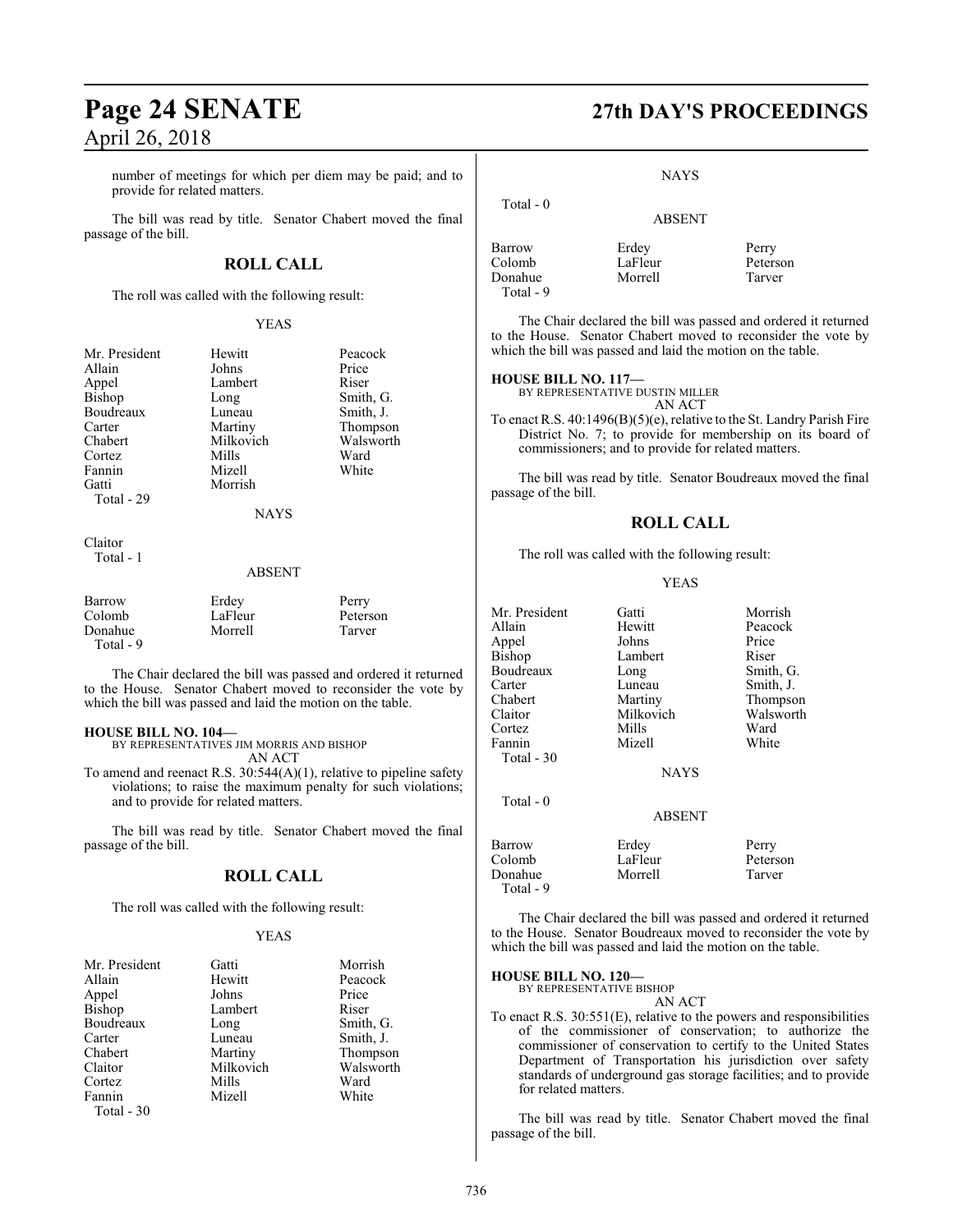### **ROLL CALL**

The roll was called with the following result:

#### YEAS

| Mr. President<br>Allain<br>Appel<br>Bishop<br>Boudreaux<br>Carter<br>Chabert<br>Claitor<br>Cortez | Gatti<br>Hewitt<br>Johns<br>Lambert<br>Long<br>Luneau<br>Martiny<br>Milkovich<br>Mills | Morrish<br>Peacock<br>Riser<br>Smith, G.<br>Smith, J.<br>Thompson<br>Walsworth<br>Ward<br>White |
|---------------------------------------------------------------------------------------------------|----------------------------------------------------------------------------------------|-------------------------------------------------------------------------------------------------|
| Fannin                                                                                            | Mizell                                                                                 |                                                                                                 |
| Total - 29                                                                                        | <b>NAYS</b>                                                                            |                                                                                                 |
| Total $-0$                                                                                        | <b>ABSENT</b>                                                                          |                                                                                                 |

| Barrow       | LaFleur  | Price  |
|--------------|----------|--------|
| Colomb       | Morrell  | Tarver |
| Donahue      | Perry    |        |
| Erdey        | Peterson |        |
| Total - $10$ |          |        |

The Chair declared the bill was passed and ordered it returned to the House. Senator Chabert moved to reconsider the vote by which the bill was passed and laid the motion on the table.

### **HOUSE BILL NO. 183—**

BY REPRESENTATIVE NANCY LANDRY AN ACT

To enact R.S. 49:191(10)(c) and to repeal R.S. 49:191(8)(m), relative to the Department ofEducation, including provisions to provide for the re-creation of the Department of Education and the statutory entities made a part of the department by law; to provide for the effective termination date for all statutory authority for the existence of such statutory entities; and to provide for related matters.

The bill was read by title. Senator Morrish moved the final passage of the bill.

### **ROLL CALL**

The roll was called with the following result:

### YEAS

| Mr. President | Gatti       | Peacock   |
|---------------|-------------|-----------|
| Allain        | Hewitt      | Riser     |
| Appel         | Johns       | Smith, G. |
| Bishop        | Lambert     | Smith, J. |
| Boudreaux     | Long        | Thompson  |
| Carter        | Luneau      | Walsworth |
| Chabert       | Martiny     | Ward      |
| Claitor       | Mills       | White     |
| Cortez        | Mizell      |           |
| Fannin        | Morrish     |           |
| Total - 28    |             |           |
|               | <b>NAYS</b> |           |
| Milkovich     |             |           |
| Total - 1     |             |           |
|               | ABSENT      |           |
|               |             |           |

Donahue<br>Erdey Total - 10

Barrow LaFleur Price<br>
Colomb Morrell Tarver Morrell<br>Perry Peterson

## **27th DAY'S PROCEEDINGS Page 25 SENATE** April 26, 2018

The Chair declared the bill was passed and ordered it returned to the House. Senator Morrish moved to reconsider the vote by which the bill was passed and laid the motion on the table.

**HOUSE BILL NO. 197—** BY REPRESENTATIVE REYNOLDS AN ACT

To amend and reenact R.S.  $3:3103(D)$  and R.S.  $56:20(C)$  and to enact R.S. 56:20(D), relative to importing species of the deer family; to prohibit the importation of live cervid; to provide for licenses; to provide for penalties; and to provide for related matters.

The bill was read by title. Senator Chabert moved the final passage of the bill.

### **ROLL CALL**

The roll was called with the following result:

### YEAS

| Mr. President<br>Allain | Gatti<br>Hewitt  | Morrish<br>Peacock |
|-------------------------|------------------|--------------------|
|                         |                  |                    |
| Appel                   | Johns            | Price              |
| Bishop                  | Lambert          | Riser              |
| Boudreaux               | Long             | Smith, G.          |
| Carter                  | Luneau           | Smith, J.          |
| Chabert                 | Martiny          | Walsworth          |
| Claitor                 | Milkovich        | Ward               |
| Cortez                  | Mills            | White              |
| Fannin                  | Mizell           |                    |
| Total - 29              |                  |                    |
|                         | <b>NAYS</b>      |                    |
| Total $-0$              |                  |                    |
|                         | <b>ABSENT</b>    |                    |
| Barrow                  | LaFleur          | Tarver             |
|                         |                  |                    |
| Donahue                 |                  |                    |
| Colomb                  | Morrell<br>Perry | Thompson           |

Donahue<br>Erdey Peterson Total - 10 The Chair declared the bill was passed and ordered it returned to the House. Senator Chabert moved to reconsider the vote by

**HOUSE BILL NO. 216—** BY REPRESENTATIVE JACKSON AN ACT

which the bill was passed and laid the motion on the table.

To amend and reenact R.S. 47:463.73(G), relative to motor vehicle special prestige license plates; to provide for the "Neville High School" special prestige license plate; to provide for the creation, issuance, design, fees, distribution, and rule promulgation applicable to such license plates; and to provide for related matters.

The bill was read by title. Senator Thompson moved the final passage of the bill.

### **ROLL CALL**

The roll was called with the following result:

YEAS

Mr. President Gatti Peacock<br>Allain Hewitt Price Hewitt Price<br> **Allahus** Price<br>
Riser Appel Johns Riser<br>Bishop Lambert Smith, G. Lambert Smith, G.<br>
Long Smith, J. Boudreaux Long<br>Carter Luneau Carter Luneau Thompson<br>Chabert Martiny Walsworth Martiny Walsworth<br>
Mills Ward Claitor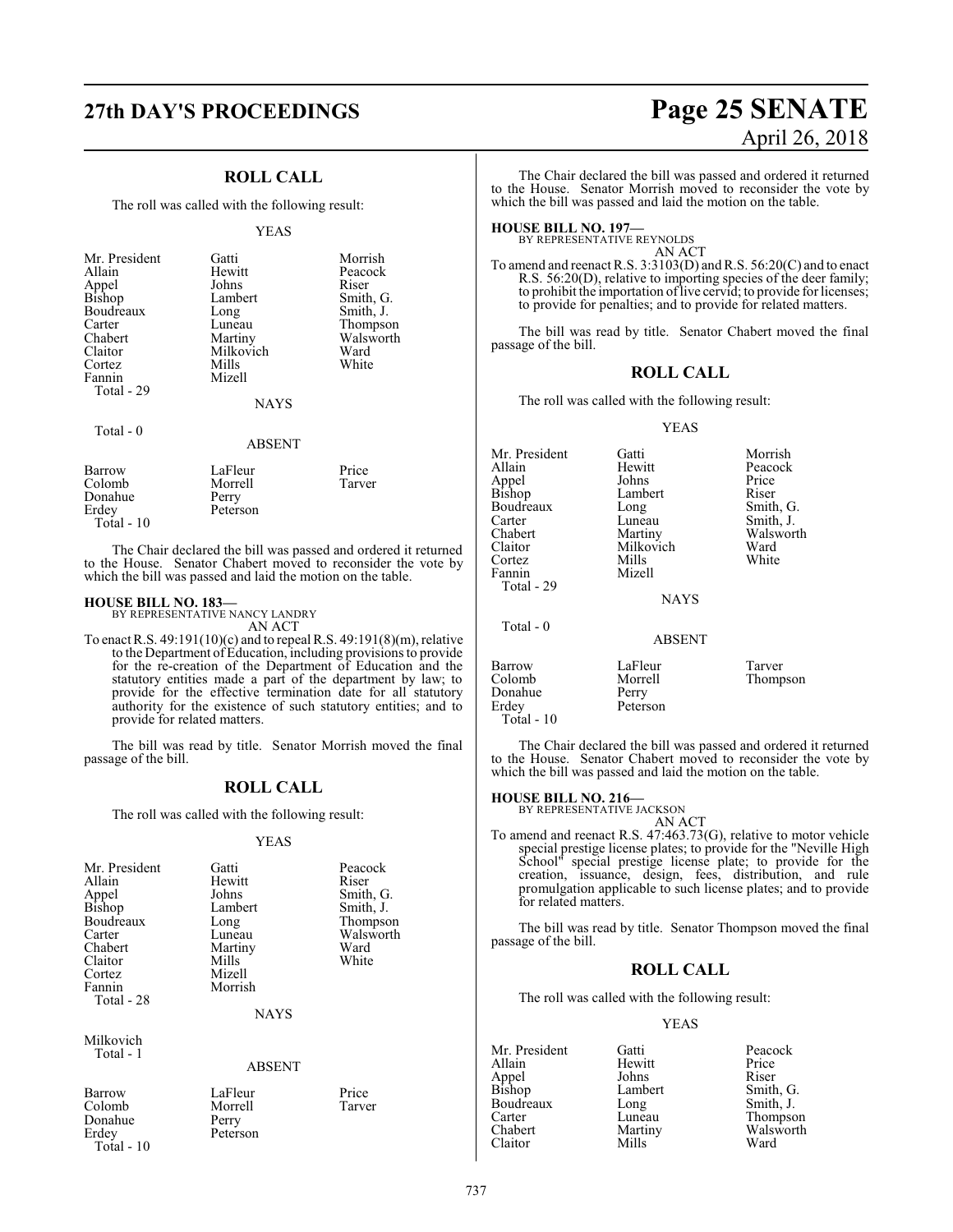| Cortez<br>Fannin<br>Total - 29       | Mizell<br>Morrish<br><b>NAYS</b>         | White              | The roll was calle                                      |
|--------------------------------------|------------------------------------------|--------------------|---------------------------------------------------------|
| Total - 0<br>ABSENT                  |                                          | Mr. President      |                                                         |
| Barrow<br>Colomb<br>Donahue<br>Erdey | LaFleur<br>Milkovich<br>Morrell<br>Perry | Peterson<br>Tarver | Allain<br>Appel<br><b>Bishop</b><br>Boudreaux<br>Carter |

Total - 10

The Chair declared the bill was passed and ordered it returned to the House. Senator Thompson moved to reconsider the vote by which the bill was passed and laid the motion on the table.

### **HOUSE BILL NO. 217—**

BY REPRESENTATIVE JACKSON

AN ACT To amend and reenact R.S. 47:463.73(G), relative to motor vehicle special prestige license plates; to provide for the "Carroll High School" special prestige license plate; to provide for the creation, issuance, design, fees, distribution, and rule promulgation applicable to such license plates; and to provide for related matters.

The bill was read by title. Senator Thompson moved the final passage of the bill.

### **ROLL CALL**

The roll was called with the following result:

### YEAS

| Mr. President | Gatti         | Morrish   |
|---------------|---------------|-----------|
| Allain        | Hewitt        | Peacock   |
| Appel         | Johns         | Price     |
| <b>Bishop</b> | Lambert       | Riser     |
| Boudreaux     | Long          | Smith, G. |
| Carter        | Luneau        | Smith, J. |
| Chabert       | Martiny       | Thompson  |
| Claitor       | Milkovich     | Walsworth |
| Cortez        | Mills         | Ward      |
| Fannin        | Mizell        | White     |
| Total - 30    |               |           |
|               | <b>NAYS</b>   |           |
| Total - 0     |               |           |
|               | <b>ABSENT</b> |           |
| Barrow        | Erdey         | Perry     |
| Colomb        | LaFleur       | Peterson  |
| Donahue       | Morrell       | Tarver    |

 Total - 9 The Chair declared the bill was passed and ordered it returned to the House. Senator Thompson moved to reconsider the vote by which the bill was passed and laid the motion on the table.

### **HOUSE BILL NO. 289—**

BY REPRESENTATIVE JORDAN AN ACT

To amend and reenact R.S. 47:463.73(G), relative to motor vehicle special prestige license plates; to provide for the "Brusly High School" special prestige license plate; to provide for the creation, issuance, design, fees, distribution, and rule promulgation applicable to such license plates; and to provide for related matters.

The bill was read by title. Senator Price moved the final passage of the bill.

## **Page 26 SENATE 27th DAY'S PROCEEDINGS**

### **ROLL CALL**

ed with the following result:

YEAS

| Mr. President<br>Allain<br>Appel<br>Bishop<br>Boudreaux<br>Carter<br>Chabert<br>Claitor<br>Cortez<br>Fannin<br>Total - 30<br>Total $-0$ | Gatti<br>Hewitt<br>Johns<br>Lambert<br>Long<br>Luneau<br>Martiny<br>Milkovich<br>Mills<br>Mizell<br><b>NAYS</b><br><b>ABSENT</b> | Morrish<br>Peacock<br>Price<br>Riser<br>Smith, G.<br>Smith, J.<br>Thompson<br>Walsworth<br>Ward<br>White |
|-----------------------------------------------------------------------------------------------------------------------------------------|----------------------------------------------------------------------------------------------------------------------------------|----------------------------------------------------------------------------------------------------------|
| <b>Barrow</b>                                                                                                                           | Erdey                                                                                                                            | Perry                                                                                                    |
| Colomb                                                                                                                                  | LaFleur                                                                                                                          | Peterson                                                                                                 |
| Donahue                                                                                                                                 | Morrell                                                                                                                          | Tarver                                                                                                   |

The Chair declared the bill was passed and ordered it returned to the House. Senator Price moved to reconsider the vote by which the bill was passed and laid the motion on the table.

Total - 9

**HOUSE BILL NO. 291—** BY REPRESENTATIVE JORDAN AN ACT

To amend and reenact R.S. 47:463.73(G), relative to motor vehicle special prestige license plates; to provide for the "Port Allen High School" special prestige license plate; to provide for the creation, issuance, design, fees, distribution, and rule promulgation applicable to such license plates; and to provide for related matters.

The bill was read by title. Senator Price moved the final passage of the bill.

### **ROLL CALL**

The roll was called with the following result:

### YEAS

| Mr. President<br>Allain<br>Appel<br><b>Bishop</b><br>Boudreaux<br>Carter<br>Chabert<br>Claitor<br>Cortez<br>Fannin<br>Total $-30$<br>Total $-0$ | Gatti<br>Hewitt<br>Johns<br>Lambert<br>Long<br>Luneau<br>Martiny<br>Milkovich<br>Mills<br>Mizell<br><b>NAYS</b> | Morrish<br>Peacock<br>Price<br>Riser<br>Smith, G.<br>Smith, J.<br>Thompson<br>Walsworth<br>Ward<br>White |
|-------------------------------------------------------------------------------------------------------------------------------------------------|-----------------------------------------------------------------------------------------------------------------|----------------------------------------------------------------------------------------------------------|
|                                                                                                                                                 | <b>ABSENT</b>                                                                                                   |                                                                                                          |
| Barrow<br>Colomb<br>Donahue                                                                                                                     | Erdey<br>LaFleur<br>Morrell                                                                                     | Perry<br>Peterson<br>Tarver                                                                              |

The Chair declared the bill was passed and ordered it returned to the House. Senator Price moved to reconsider the vote by which the bill was passed and laid the motion on the table.

Total - 9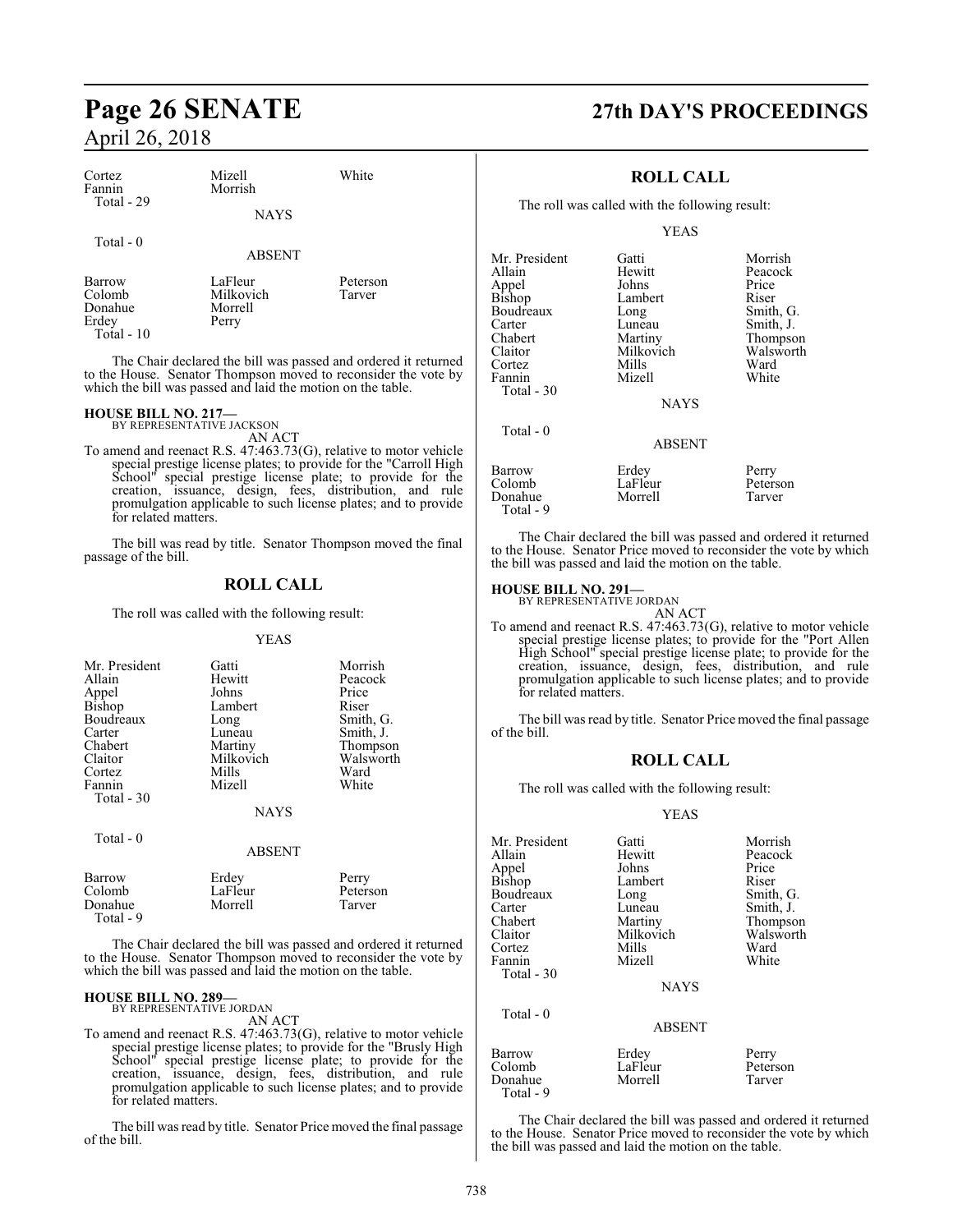## **27th DAY'S PROCEEDINGS Page 27 SENATE**

#### **HOUSE BILL NO. 331—**

BY REPRESENTATIVES JIM MORRIS AND BISHOP AN ACT

To amend and reenact R.S. 30:87(A), relative to the oilfield site restoration fee; to provide for the payment of certain fees; to provide for an effective date; to provide for submissions to the Department of Revenue; and to provide for related matters.

The bill was read by title. Senator Chabert moved the final passage of the bill.

### **ROLL CALL**

The roll was called with the following result:

### YEAS

| Mr. President | Gatti         | Morrish   |
|---------------|---------------|-----------|
| Allain        | Hewitt        | Peacock   |
| Appel         | Johns         | Price     |
| Bishop        | Lambert       | Riser     |
| Boudreaux     | Long          | Smith, G. |
| Carter        | Luneau        | Smith, J. |
| Chabert       | Martiny       | Thompson  |
| Claitor       | Milkovich     | Walsworth |
| Cortez        | Mills         | Ward      |
| Fannin        | Mizell        | White     |
| Total - 30    |               |           |
|               | <b>NAYS</b>   |           |
| Total $-0$    |               |           |
|               | <b>ABSENT</b> |           |
| Barrow        | Erdey         | Perry     |
| Colomb        | LaFleur       | Peterson  |
| Donahue       | Morrell       | Tarver    |

The Chair declared the bill was passed and ordered it returned to the House. Senator Chabert moved to reconsider the vote by which the bill was passed and laid the motion on the table.

### **HOUSE BILL NO. 367—** BY REPRESENTATIVE PIERRE

Total - 9

AN ACT

To amend and reenact R.S.  $17:273.4(D)(1)(c)$  and  $(2)(a)$ , relative to high school diplomas; to revise the academic requirements for a student to earn a State Seal of Biliteracy on his high school diploma or transcript; and to provide for related matters.

The bill was read by title. Senator Boudreaux moved the final passage of the bill.

### **ROLL CALL**

The roll was called with the following result:

### YEAS

| Mr. President   | Gatti       | Morrish   |
|-----------------|-------------|-----------|
| Allain          | Hewitt      | Peacock   |
| Appel<br>Bishop | Johns       | Price     |
|                 | Lambert     | Riser     |
| Boudreaux       | Long        | Smith, G. |
| Carter          | Luneau      | Thompson  |
| Chabert         | Martiny     | Walsworth |
| Claitor         | Milkovich   | Ward      |
| Cortez          | Mills       | White     |
| Fannin          | Mizell      |           |
| Total - 29      |             |           |
|                 | <b>NAYS</b> |           |

Total - 0

# April 26, 2018

### ABSENT

| Barrow      | LaFleur  | Smith, |
|-------------|----------|--------|
| Colomb      | Morrell  | Tarver |
| Donahue     | Perry    |        |
| Erdey       | Peterson |        |
| Total $-10$ |          |        |

LaFleur Smith, J.<br>Morrell Tarver

The Chair declared the bill was passed and ordered it returned to the House. Senator Boudreaux moved to reconsider the vote by which the bill was passed and laid the motion on the table.

### **HOUSE BILL NO. 426—** BY REPRESENTATIVE HUVAL

AN ACT

To authorize and provide for the transfer of certain state property; to authorize the transfer of certain state property in St. Martin Parish; to provide for the property description; to provide for reservation of mineral rights; to provide terms and conditions; to provide an effective date; and to provide for related matters.

The bill was read by title. Senator Chabert moved the final passage of the bill.

### **ROLL CALL**

The roll was called with the following result:

### YEAS

| Mr. President<br>Allain<br>Appel<br>Bishop<br>Boudreaux<br>Carter<br>Chabert<br>Claitor<br>Cortez<br>Fannin<br>Total - 29 | Gatti<br>Hewitt<br>Johns<br>Lambert<br>Long<br>Luneau<br>Martiny<br>Milkovich<br>Mills<br>Mizell | Morrish<br>Peacock<br>Price<br>Riser<br>Smith, G.<br>Thompson<br>Walsworth<br>Ward<br>White |
|---------------------------------------------------------------------------------------------------------------------------|--------------------------------------------------------------------------------------------------|---------------------------------------------------------------------------------------------|
|                                                                                                                           | <b>NAYS</b>                                                                                      |                                                                                             |
| Total - 0                                                                                                                 | <b>ABSENT</b>                                                                                    |                                                                                             |
| Barrow<br>Colomb<br>Donahue<br>Erdev<br>Total - 10                                                                        | LaFleur<br>Morrell<br>Perry<br>Peterson                                                          | Smith, J.<br>Tarver                                                                         |

The Chair declared the bill was passed and ordered it returned to the House. Senator Chabert moved to reconsider the vote by which the bill was passed and laid the motion on the table.

### **HOUSE BILL NO. 434—** BY REPRESENTATIVE HENSGENS

AN ACT

To enact R.S. 46:1053(C)(2)(i), relative to Vermilion Parish Hospital Service District No. 3; to increase the maximum amount of per diem which may be paid to commissioners of the district; to increase the number of meetings for which the commissioners may be paid; and to provide for related matters.

The bill was read by title. Senator Cortez moved the final passage of the bill.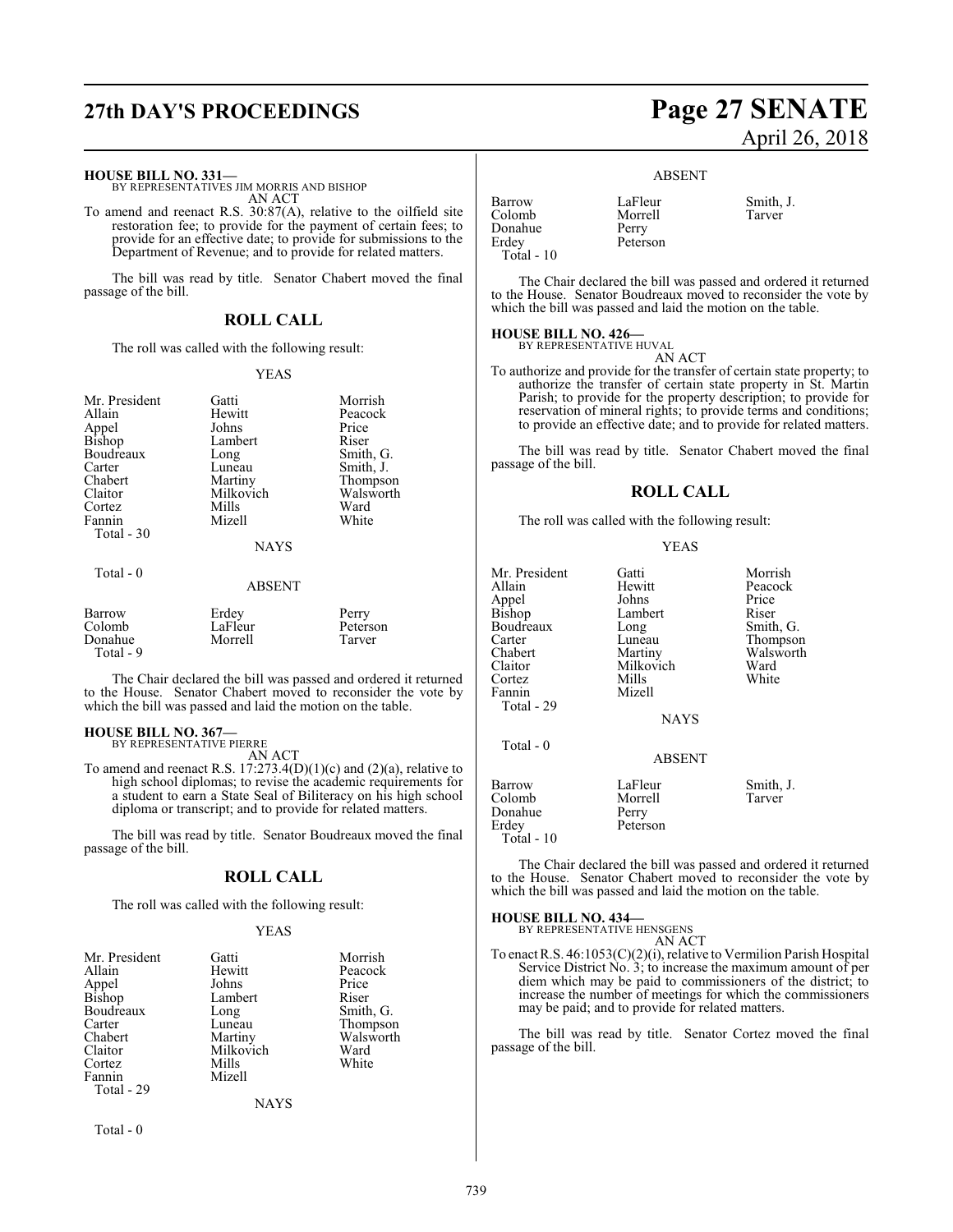### **ROLL CALL**

The roll was called with the following result:

#### YEAS

| Mr. President | Gatti         | Peacock   |
|---------------|---------------|-----------|
| Allain        | Hewitt        | Price     |
| Appel         | Johns         | Riser     |
| <b>Bishop</b> | Lambert       | Smith, G. |
| Boudreaux     | Long          | Smith, J. |
| Carter        | Luneau        | Thompson  |
| Chabert       | Martiny       | Walsworth |
| Claitor       | Milkovich     | Ward      |
| Cortez        | Mizell        | White     |
| Fannin        | Morrish       |           |
|               |               |           |
| Total - 29    |               |           |
|               | <b>NAYS</b>   |           |
|               |               |           |
| Total - 0     |               |           |
|               | <b>ABSENT</b> |           |
| Barrow        | LaFleur       | Peterson  |
| Colomb        | Mills         | Tarver    |
| Donahue       | Morrell       |           |
| Erdev         | Perry         |           |
|               |               |           |

The Chair declared the bill was passed and ordered it returned to the House. Senator Cortez moved to reconsider the vote by which the bill was passed and laid the motion on the table.

### **HOUSE BILL NO. 442—** BY REPRESENTATIVE THIBAUT

Erdey Total - 10

AN ACT

To amend and reenact R.S. 9:1110, relative to False River; to provide for a delineation of the boundary between state ownership and private ownership of the land adjacent to the water body; and to provide for related matters.

The bill was read by title. Senator Ward moved the final passage of the bill.

### **ROLL CALL**

The roll was called with the following result:

### YEAS

| Mr. President<br>Allain<br>Appel<br><b>Bishop</b><br>Boudreaux<br>Carter<br>Chabert<br>Claitor<br>Cortez<br>Fannin<br>Total $-30$ | Gatti<br>Hewitt<br>Johns<br>Lambert<br>Long<br>Luneau<br>Martiny<br>Milkovich<br>Mills<br>Mizell<br><b>NAYS</b> | Morrish<br>Peacock<br>Price<br>Riser<br>Smith, G.<br>Smith, J.<br>Thompson<br>Walsworth<br>Ward<br>White |
|-----------------------------------------------------------------------------------------------------------------------------------|-----------------------------------------------------------------------------------------------------------------|----------------------------------------------------------------------------------------------------------|
| Total $-0$                                                                                                                        | <b>ABSENT</b>                                                                                                   |                                                                                                          |
| Barrow<br>Colomb                                                                                                                  | Erdey<br>LaFleur                                                                                                | Perry<br>Peterson                                                                                        |

Donahue Morrell Tarver

Total - 9

The Chair declared the bill was passed and ordered it returned to the House. Senator Ward moved to reconsider the vote by which the bill was passed and laid the motion on the table.

## **Page 28 SENATE 27th DAY'S PROCEEDINGS**

### **HOUSE BILL NO. 683—**

BY REPRESENTATIVE ABRAMSON AN ACT

To amend and reenact R.S. 33:9091.12(F)(4)(b)(i) as amended by Act No. 372 of the 2017 Regular Session of the Legislature, relative to the Upper Audubon Security District in Orleans Parish; to provide relative to the parcel fee levied within the district; to provide relative to the renewal of such fee; and to provide for related matters.

The bill was read by title. Senator Carter moved the final passage of the bill.

### **ROLL CALL**

The roll was called with the following result:

#### YEAS

| Mr. President<br>Allain<br>Appel<br>Bishop<br>Boudreaux<br>Carter<br>Chabert<br>Cortez<br>Fannin<br>Gatti<br>Total - 28 | Hewitt<br>Johns<br>Lambert<br>Long<br>Luneau<br>Martiny<br>Mills<br>Mizell<br>Morrish<br>Peacock<br><b>NAYS</b> | Price<br>Riser<br>Smith, G.<br>Smith, J.<br>Thompson<br>Walsworth<br>Ward<br>White |
|-------------------------------------------------------------------------------------------------------------------------|-----------------------------------------------------------------------------------------------------------------|------------------------------------------------------------------------------------|
| Claitor<br>Total - 2                                                                                                    | Milkovich<br><b>ABSENT</b>                                                                                      |                                                                                    |
|                                                                                                                         |                                                                                                                 |                                                                                    |
| Barrow<br>Colomb<br>Donahue<br>Total - 9                                                                                | Erdey<br>LaFleur<br>Morrell                                                                                     | Perry<br>Peterson<br>Tarver                                                        |

The Chair declared the bill was passed and ordered it returned to the House. Senator Carter moved to reconsider the vote by which the bill was passed and laid the motion on the table.

### **HOUSE BILL NO. 814—**

BY REPRESENTATIVE JIM MORRIS AN ACT

To amend and reenact R.S.  $30:83(F)(6)$  and  $86(C)$  and  $(F)$  and to enact R.S. 30:86(D)(8), relative to oilfield site restoration; to provide for the Oilfield Site Restoration Commission; to provide for the Oilfield Site Restoration Fund; to provide for uses and sources of the Oilfield Site Restoration Fund; to provide for financial security instruments; and to provide for related matters.

The bill was read by title. Senator Chabert moved the final passage of the bill.

### **ROLL CALL**

The roll was called with the following result:

### YEAS

Mr. President Gatti Peacock<br>Allain Hewitt Price Hewitt Price<br>
Johns Riser Appel Johns<br>Bishop Lambert Smith, G.<br>Smith, J. Boudreaux Long<br>Carter Luneau Carter Luneau Thompson<br>
Chabert Martiny Walsworth Chabert Martiny Walsworth<br>Claitor Milkovich Ward Milkovich Ward<br>
Mills White Cortez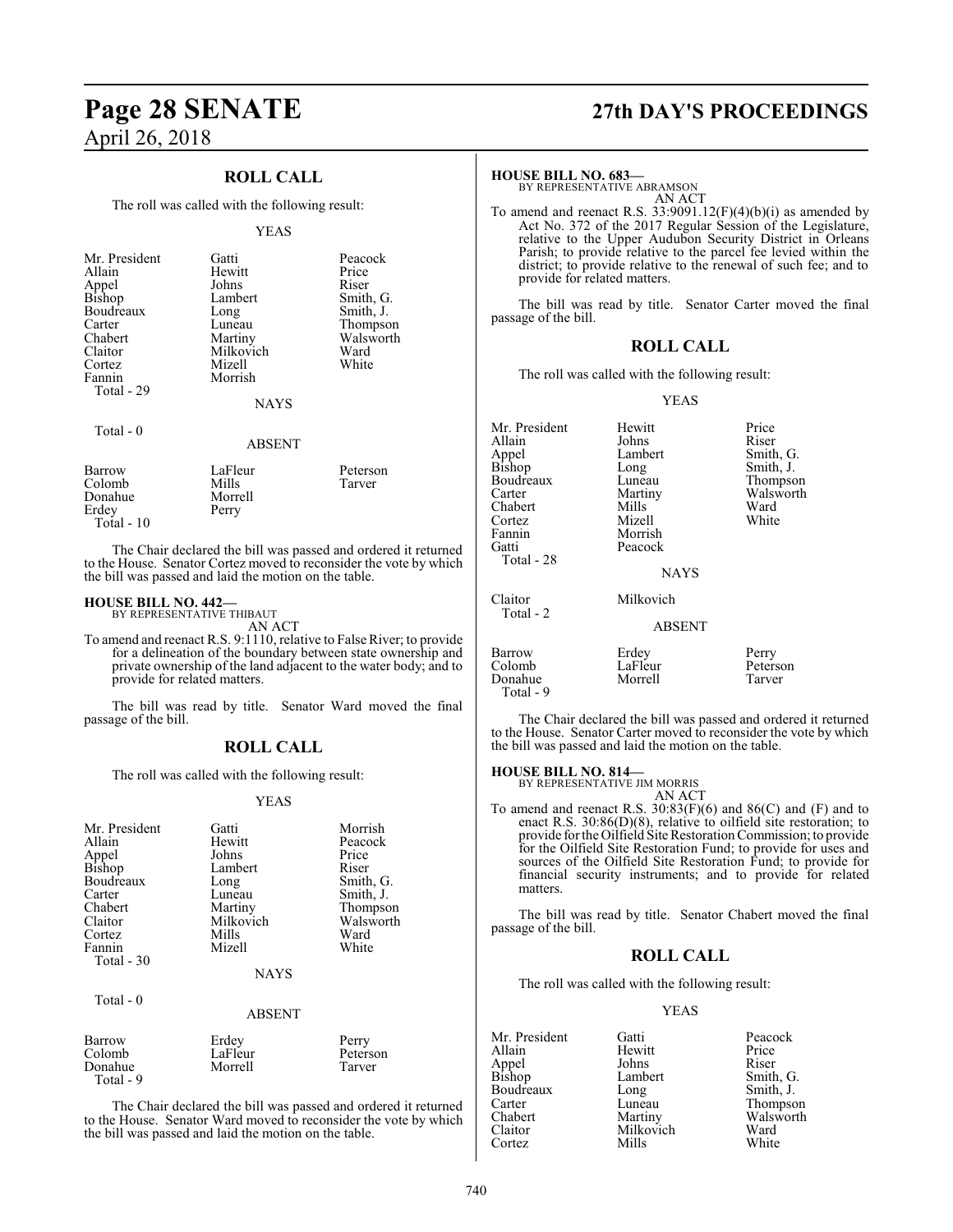## **27th DAY'S PROCEEDINGS Page 29 SENATE**

| Erdey        | Mizell  |
|--------------|---------|
| Fannin       | Morrish |
| $Total - 31$ |         |

### **NAYS**

Total - 0

ABSENT

Barrow LaFleur Peterson<br>Colomb Morrell Tarver Colomb Morre<br>Donahue Perry Donahue Total - 8

The Chair declared the bill was passed and ordered it returned to the House. Senator Chabert moved to reconsider the vote by which the bill was passed and laid the motion on the table.

### **HOUSE BILL NO. 860—** BY REPRESENTATIVE PUGH

AN ACT To amend and reenact R.S. 30:4(Q), relative to the office of conservation's expedited permitting program; to provide for minimum administrative fees; to provide for notice of an expedited permit review; and to provide for related matters.

The bill was read by title. Senator Chabert moved the final passage of the bill.

### **ROLL CALL**

The roll was called with the following result:

### YEAS

| Mr. President<br>Allain<br>Appel<br>Bishop<br>Boudreaux<br>Carter<br>Chabert<br>Claitor<br>Cortez<br>Erdey<br>Fannin<br>Total $-31$ | Gatti<br>Hewitt<br>Johns<br>Lambert<br>Long<br>Luneau<br>Martiny<br>Milkovich<br>Mills<br>Mizell<br>Morrish<br>NAYS | Peacock<br>Price<br>Riser<br>Smith, G.<br>Smith, J.<br>Thompson<br>Walsworth<br>Ward<br>White |
|-------------------------------------------------------------------------------------------------------------------------------------|---------------------------------------------------------------------------------------------------------------------|-----------------------------------------------------------------------------------------------|
| Total - 0                                                                                                                           | <b>ABSENT</b>                                                                                                       |                                                                                               |
| Barrow<br>Colomb<br>Donahue<br>Total - 8                                                                                            | LaFleur<br>Morrell<br>Perry                                                                                         | Peterson<br>Tarver                                                                            |

The Chair declared the bill was passed and ordered it returned to the House. Senator Chabert moved to reconsider the vote by which the bill was passed and laid the motion on the table.

**HOUSE BILL NO. 306—** BY REPRESENTATIVE THOMAS AND SENATOR LAFLEUR AN ACT

To amend and reenact R.S.  $17:273.3(C)(2)(c)$  and to enact R.S. 17:10.1(G)(4), 273.2(D), and 273.3(H), relative to foreign language immersion programs in public schools; to provide that such programs can be any type of dual language immersion program; to require local public school boards to notify parents or legal guardians of certain determinations with regard to requests to establish a program; and to provide for related matters.

The bill was read by title. Senator Morrish moved the final passage of the bill.

# April 26, 2018

### **ROLL CALL**

The roll was called with the following result:

### YEAS

| Mr. President | Gatti                | Peacock       |  |
|---------------|----------------------|---------------|--|
| Allain        | Hewitt               | Price         |  |
| Appel         | Johns                | Riser         |  |
| <b>Bishop</b> | Lambert<br>Smith, G. |               |  |
| Boudreaux     | Smith, J.<br>Long    |               |  |
| Carter        | Luneau               | Thompson      |  |
| Chabert       | Martiny              | Walsworth     |  |
| Claitor       | Milkovich            | Ward          |  |
| Cortez        | Mills                | White         |  |
| Erdey         | Mizell               |               |  |
| Fannin        | Morrish              |               |  |
| Total - 31    |                      |               |  |
|               | <b>NAYS</b>          |               |  |
| Total $-0$    |                      |               |  |
|               |                      | <b>ABSENT</b> |  |
| Barrow        | LaFleur              | Peterson      |  |
| Colomb        | Morrell              | Tarver        |  |
| Donahue       | Perry                |               |  |

The Chair declared the bill was passed and ordered it returned to the House. Senator Morrish moved to reconsider the vote by which the bill was passed and laid the motion on the table.

### **HOUSE BILL NO. 290—**

Total - 8

BY REPRESENTATIVE JORDAN AN ACT

To amend and reenact R.S.  $47:463.73(C)(2)$ , (D), and (G), relative to motor vehicle special prestige license plates; to provide for the "Glen Oaks High School" special prestige license plate; to provide for the creation, issuance, design, fees, distribution, and rule promulgation applicable to such license plates; and to provide for related matters.

The bill was read by title. Senator Price moved the final passage of the bill.

### **ROLL CALL**

The roll was called with the following result:

### YEAS

| Mr. President   | Gatti         | Peacock   |
|-----------------|---------------|-----------|
| Allain          | Hewitt        | Price     |
|                 | Johns         | Riser     |
| Appel<br>Bishop | Lambert       | Smith, G. |
| Boudreaux       | Long          | Smith, J. |
| Carter          | Luneau        | Thompson  |
| Chabert         | Martiny       | Walsworth |
| Claitor         | Milkovich     | Ward      |
| Cortez          | Mills         | White     |
| Erdey           | Mizell        |           |
| Fannin          | Morrish       |           |
| Total - 31      |               |           |
|                 | <b>NAYS</b>   |           |
|                 |               |           |
| Total - 0       | <b>ABSENT</b> |           |
|                 |               |           |

Barrow LaFleur Peterson Morrell<br>Perry Donahue Total - 8